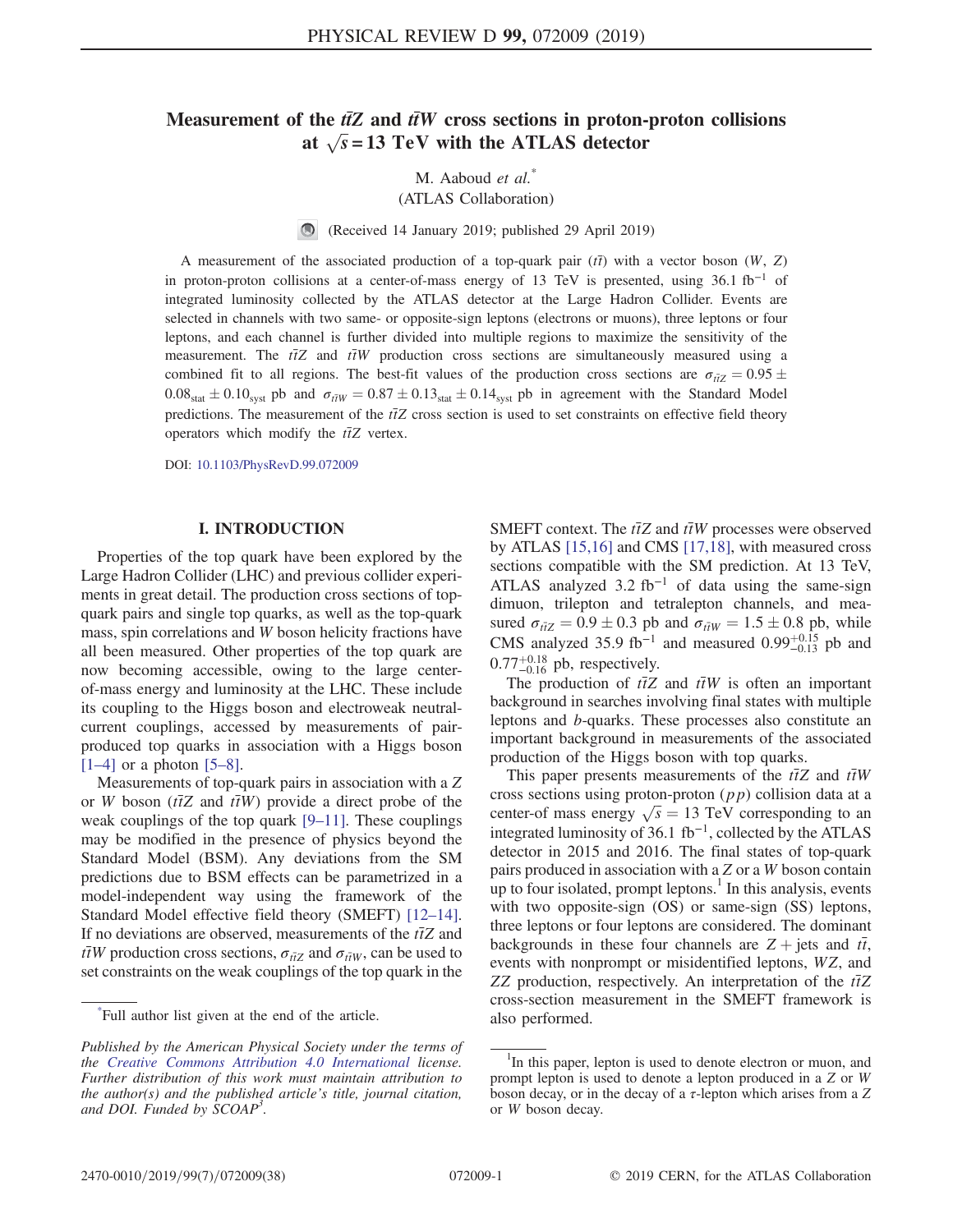# II. THE ATLAS DETECTOR

The ATLAS detector [\[19\]](#page-22-1) consists of three main subsystems: an inner tracking system, electromagnetic (EM) and hadronic calorimeters, and a muon spectrometer (MS). The inner detector (ID) consists of a high-granularity silicon pixel detector, including the insertable B-layer [\[20,21\]](#page-22-2), which is the innermost layer of the tracking system, and a silicon microstrip tracker, together providing precision tracking in the pseudorapidity<sup>2</sup> range  $|\eta| < 2.5$ , followed by a transition radiation tracker covering  $|\eta|$  < 2.0. All these systems are immersed in a 2 T magnetic field provided by a thin superconducting solenoid. The EM sampling calorimeter uses lead and liquid argon (LAr) and is divided into barrel ( $|\eta|$  < 1.475) and end cap (1.375 <  $|\eta|$  < 3.2) regions. Hadronic calorimetry is provided by a steel/scintillator-tile calorimeter, segmented into three barrel structures, in the range  $|\eta|$  < 1.7, and by two copper/ LAr hadronic end cap calorimeters that cover the region  $1.5 < |\eta| < 3.2$ . The solid angle coverage is completed with forward copper/LAr and tungsten/LAr calorimeter modules, optimized for EM and hadronic measurements, respectively, covering the region  $3.1 < |\eta| < 4.9$ . The muon spectrometer measures the deflection of muons in the range  $|\eta|$  < 2.7 using multiple layers of high-precision tracking chambers located in toroidal magnetic fields. The field integral of the toroids ranges between 2.0 and 6.0 Tm for most of the detector. The muon spectrometer is also instrumented with separate trigger chambers covering  $|\eta|$  < 2.4. A two-level trigger system [\[22\]](#page-22-3), using custom hardware followed by a software-based trigger level, is used to reduce the event rate to an average of around 1 kHz for offline storage.

# <span id="page-1-0"></span>III. DATA AND SIMULATED EVENT SAMPLES

The data were collected with the ATLAS detector during 2015 and 2016 at a proton-proton  $(pp)$  collision energy of 13 TeV. The bunch spacing was 25 ns and the mean number of interactions per bunch crossing was 14 (25) in 2015 (2016). With strict data-quality requirements, the integrated luminosity considered corresponds to 36.1 fb<sup>-1</sup> [\[23,24\].](#page-22-4)

Monte Carlo (MC) simulation samples are used to model the expected signal and background distributions in the different control, validation and signal regions described below. The heavy-flavor hadron decays involving *b*- and c-quarks, particularly important in this measurement, were modeled using EVTGEN [\[25\]](#page-22-5) v1.2.0, except for those processes modeled using the SHERPA [\[26\]](#page-22-6) generator, as described below. In all samples the top-quark mass was set to 172.5 GeV, and the Higgs boson mass was set to 125 GeV. The response of the detector to stable<sup>3</sup> particles was emulated by a dedicated simulation [\[27\]](#page-22-7) based either fully on GEANT [\[28\]](#page-22-8), or on a faster simulation [\[29\]](#page-22-9) using a parametrized calorimeter response and GEANT for other detector systems. To account for additional  $p\bar{p}$  interactions from the same and nearby bunch crossings (pileup), minimum-bias interactions generated using PYTHIA v8.186 [\[30\]](#page-22-10), referred to as PYTHIA 8 in the following, with the A2 [\[31\]](#page-22-11) set of tuned MC parameters (A2 tune) were superimposed on the hard-scattering events.

Simulated events were corrected using per-event weights to describe the distribution of the average number of interactions per proton bunch crossing as observed in data. All samples were processed through the same reconstruction software as used for the data. Simulated events were corrected so that the object identification, reconstruction and trigger efficiencies, energy scales and energy resolutions match those determined from data control samples.

The associated production of a top-quark pair with one or two vector bosons was generated at next-to-leading order (NLO) with MADGRAPH5\_aMC@NLO [\[32\]](#page-22-12) (referred to in the following as MG5\_aMC) version 2.3.2 interfaced to PYTHIA 8. The cross sections for the  $t\bar{t}Z$  and  $t\bar{t}W$  processes at 13 TeV, computed including NLO QCD and electroweak corrections using MG5\_aMC, are  $\sigma_{\tilde{t}Z} = 0.88$  pb and  $\sigma_{\tilde{t}WW} = 0.60$  pb with an uncertainty of ∼12% [\[32](#page-22-12)–34]. The uncertainty is primarily due to higher-order QCD corrections, estimated by varying the renormalization  $(\mu_{R})$ and factorization  $(\mu_F)$  scales. The  $\gamma^*$  contribution and the  $Z/\gamma^*$  interference were included in the  $t\bar{t}Z$  samples, with the dilepton invariant mass  $(m_{\ell\ell})$  required to be above 5 GeV. The NNPDF2.3NLO parton distribution function (PDF) set [\[35\]](#page-22-13) was used in the matrix-element (ME) computation. The A14 [\[36\]](#page-22-14) set of tuned MC parameters (A14 tune) was used together with the NNPDF2.3LO PDF set [\[37\]](#page-22-15) in the parton shower.

The t-channel production of a single top quark in association with a  $Z$  boson  $(tZ)$  was generated at leading order (LO) using MG5\_aMC v2.2.3 interfaced to PYTHIA v6.427 [\[38\],](#page-22-16) referred to as PYTHIA 6 in the following, with the CTEQ6L1 [\[39\]](#page-22-17) PDF set and the Perugia2012 [\[40\]](#page-22-18) set of tuned MC parameters at NLO in QCD. The fourflavor scheme was used in the generation, and the sample was normalized using the cross section computed at NLO in QCD using MG5\_aMC.

The production of a single top quark together with a W and a Z boson ( $tWZ$ ) was generated with MG5\_aMC v2.3.3 using the NNPDF3.0NLO PDF set [\[35\].](#page-22-13) The generation was performed at NLO in QCD using the five-flavor scheme. Diagrams containing a top-quark pair were

<sup>&</sup>lt;sup>2</sup>ATLAS uses a right-handed coordinate system with its origin at the nominal interaction point (IP) in the center of the detector and the z axis along the beam pipe. The x axis points from the IP to the center of the LHC ring, and the y axis points upward. Cylindrical coordinates  $(r, \phi)$  are used in the transverse plane,  $\phi$ being the azimuthal angle around the  $z$  axis. The pseudorapidity is defined in terms of the polar angle  $\theta$  as  $\eta = -\ln \tan(\theta/2)$ .

<sup>&</sup>lt;sup>3</sup>A particle is considered stable if  $c\tau \ge 1$  cm.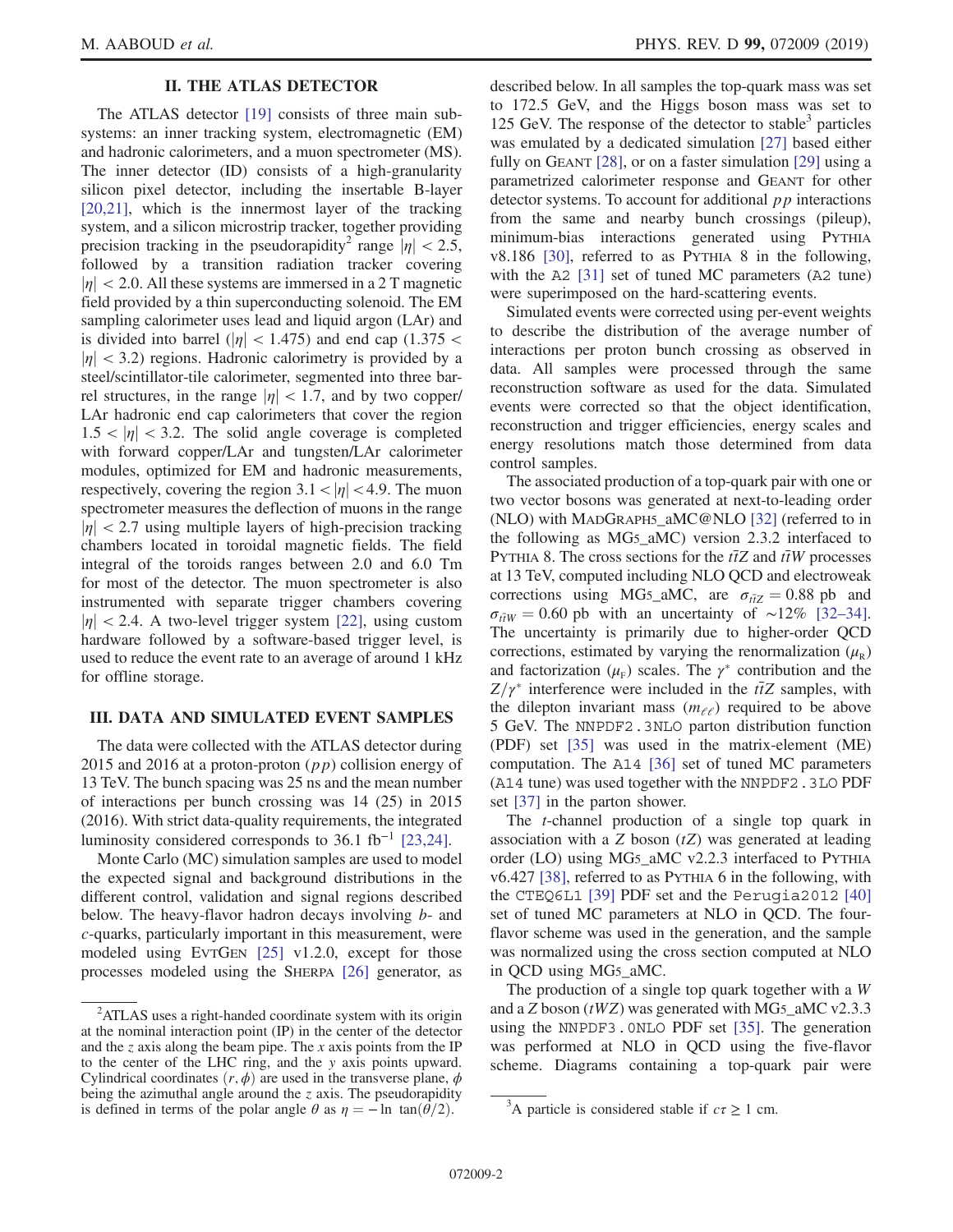removed to avoid overlap with the  $t\bar{t}Z$  process. The parton shower was modeled by PYTHIA 8 with the A14 tune. The sample was normalized using the NLO cross section obtained from the generator.

Events containing  $Z$  or  $W$  bosons with associated jets were simulated using the SHERPA 2.2.1 event generator. The matrix-element calculation was performed using COMIX [\[41\]](#page-22-19) and OPENLOOPS [\[42\]](#page-22-20) for up to two partons at NLO and four partons at LO, and merged with the SHERPA parton shower [\[43\]](#page-22-21) according to the ME+PS@NLO prescription [\[44\]](#page-22-22). The NNPDF3.0NNLO PDF set was used in conjunction with dedicated parton-shower tuning developed by the SHERPA authors. The  $Z/W +$  jets samples were normalized to next-to-next-to-leading-order (NNLO) QCD cross sections for  $Z/W$  production calculated by the FEWZ program [\[45\].](#page-22-23)

Diboson processes with four charged leptons  $(4\ell)$ , three charged leptons and one neutrino ( $\ell\ell\ell\nu$ ) or two charged leptons and two neutrinos ( $\ell \ell \nu$ ) were simulated using the SHERPA 2.1.1 generator. The matrix elements included all diagrams with four electroweak vertices. They were calculated including up to three partons at LO, and the CT10 PDF set [\[46\]](#page-22-24) was used in conjunction with a dedicated parton-shower tune developed by the SHERPA authors. The invariant mass of any two opposite-sign, same-flavor (OSSF) leptons was required to be greater than 5 GeV in the generated events.

The production of three massive vector bosons with subsequent leptonic decays of all three bosons was modeled at LO with the SHERPA 2.1.1 generator and the CT10 PDF set. Up to two additional partons were included in the matrix element at LO and the full NLO accuracy was used for the inclusive process.

Electroweak processes involving the vector-boson scattering (VBS) diagram and producing two same-sign leptons, two neutrinos and two partons were modeled using SHERPA 2.1.1 at LO accuracy and the CT10 PDF set. Processes of orders four and six in the electroweak coupling constant were considered, and up to one additional parton was included in the matrix element. Other VBS processes are found to be negligible in the analysis regions considered.

The POWHEG-BOX [\[47](#page-22-25)–50] v2 generator with the NNPDF3.0NLO PDF set was used for the generation of  $t\bar{t}$  events. The parton shower and the underlying event were simulated using PYTHIA 8 with the NNPDF2.3LO PDF set and the corresponding A14 tune. The  $h_{\text{damp}}$  parameter, which controls the transverse momentum of the first gluon emission beyond the Born configuration, was set to 1.5 times the top-quark mass. The  $t\bar{t}$  samples were normalized to the NNLO cross-section predictions, including softgluon resummation to next-to-next-to-leading-logarithm order, as calculated with the Top++2.0 [\[51\]](#page-22-26) program.

Electroweak s-channel and t-channel single-topquark events, and Wt final states, were generated with POWHEG-BOX v1, and the parton shower modeled by PYTHIA v6.428. The CT10 PDF set was used for <sup>s</sup>-channel production and Wt events, while for t-channel production the four-flavor scheme was used for the NLO matrix element calculations together with the fixed four-flavor PDF set CT10f4. Diagram removal was employed to remove the overlap between  $t\bar{t}$  and Wt production [\[52\]](#page-22-27). The single-top-quark samples were normalized to the cross sections computed at NLO reported in Refs. [\[53,54\]](#page-23-0) for the s- and t-channels and at NLO with next-to-next-to-leading-logarithm soft-gluon corrections for Wt production [\[55\]](#page-23-1).

Samples of  $t\bar{t}$  events produced in association with a Higgs boson  $(t\bar{t}H)$  were generated using NLO matrix elements in MG5\_aMC with the NNPDF3.0NLO PDF set and interfaced to PYTHIA 8 for the modeling of the parton shower. Higgs boson production via gluon-gluon fusion (ggF) and vector-boson fusion (VBF) was generated using the POWHEG-BOX v2 generator with the CT10 PDF set. The parton shower and underlying event were simulated using PYTHIA 8 with the CTEQ6L1 PDF set and AZNLO tune. Higgs boson production with a vector boson was generated at LO using PYTHIA 8 with the NNPDF2.3LO PDF. All Higgs boson samples were normalized using theoretical calculations presented in Ref. [\[34\].](#page-22-28)

The SM production of three and four top quarks was generated at LO with MG5\_aMC+PYTHIA 8, using the A14 tune together with the NNPDF2.3LO PDF set. The samples were normalized using cross sections computed at NLO [\[56,57\]](#page-23-2).

The events with a Z or W boson in association with a photon were simulated with up to three partons at LO using SHERPA 2.1.1 ( $ME + PS$  mode) and the CT10 PDF set. They were normalized to the LO cross section obtained from the generator. The  $t\bar{t}\gamma$  process was generated at LO with MG5\_aMC+PYTHIA 8, using the A14 tune together with the NNPDF2.3LO PDF set and normalized to the NLO cross section. Events in the  $t\bar{t}$  sample with radiated photons of high transverse momentum were vetoed to avoid overlap with those from the  $t\bar{t}\gamma$  sample.

## IV. OBJECT RECONSTRUCTION

<span id="page-2-0"></span>Electron candidates [\[58\]](#page-23-3) are reconstructed from energy deposits (clusters) in the EM calorimeter that are associated with reconstructed tracks in the ID. Electrons are required to pass the "medium" likelihood identification requirements described in Ref. [\[58\]](#page-23-3). In the SS dilepton channel, the "tight" likelihood requirement is used instead. The electrons are also required to have transverse momentum  $p_T > 7$  GeV and  $|\eta_{\text{cluster}}| < 2.47$ , where  $\eta_{\text{cluster}}$  is the pseudorapidity of the calorimeter energy deposit associated with the electron candidate. Candidates in the EM calorimeter barrel/end cap transition region  $1.37 < |\eta_{\text{cluster}}|$ 1.52 are excluded.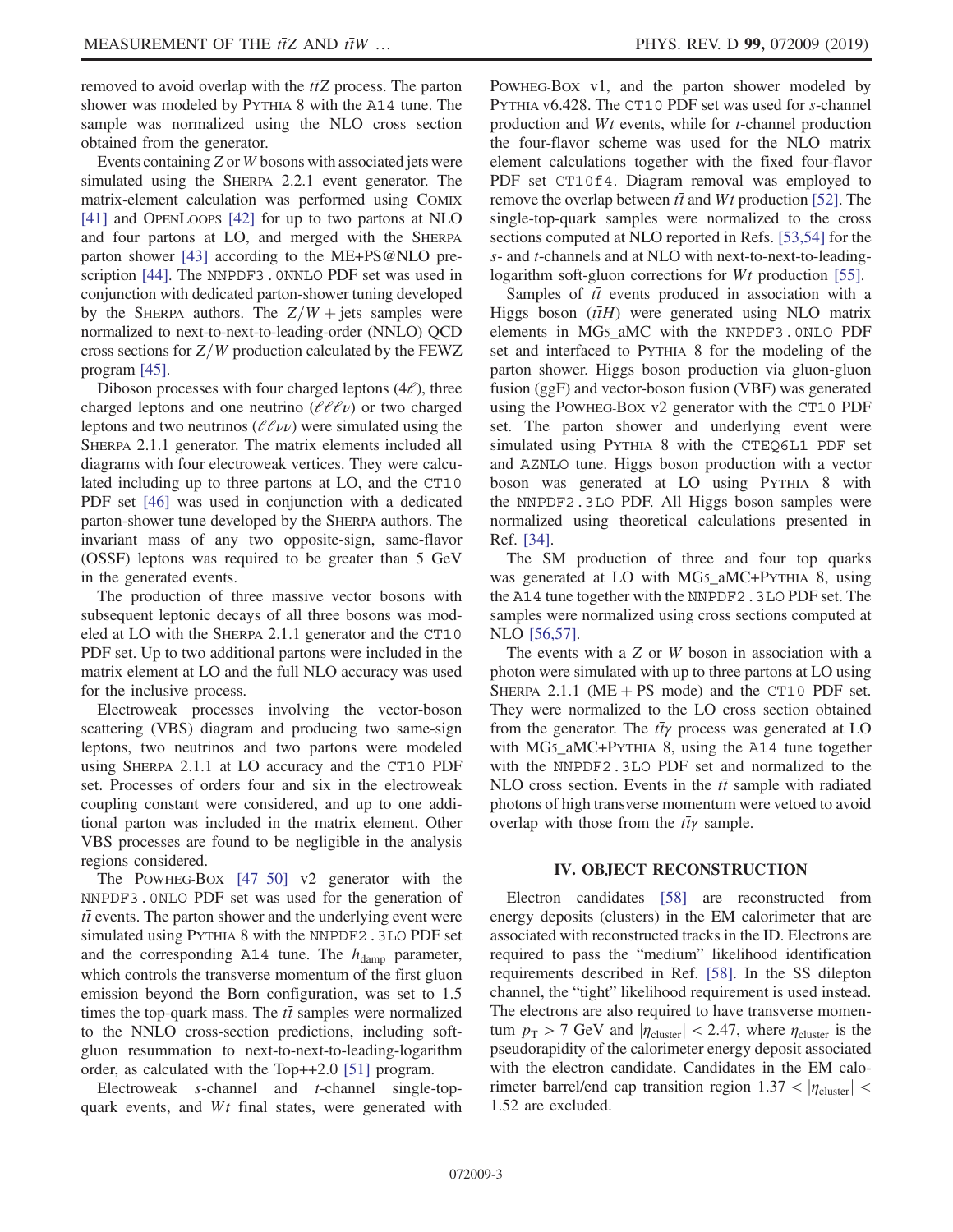Muon candidates are reconstructed from a fit to track segments in the various layers of the muon spectrometer, matched with tracks identified in the inner detector. Muons are required to have  $p_T > 7$  GeV and  $|\eta| < 2.5$ and to pass the medium identification requirements defined in Ref. [\[59\]](#page-23-4). The medium criteria include requirements on the numbers of hits in the ID and MS as well as a compatibility requirement between momentum measurements in the ID and MS. They provide a high efficiency and purity of selected muons. Electron candidates sharing a track with a muon candidate are removed.

To reduce the background due to nonprompt leptons from hadron decays, photon conversions or jets misidentified as leptons (labeled as "fake leptons" throughout this paper), electron and muon candidates are required to be isolated. In the OS dilepton and the tetralepton channels, as well as in those trilepton regions that target the  $t\bar{t}Z$ process, the total sum of the track transverse momenta in a surrounding cone of size  $\Delta R_\eta \equiv \sqrt{(\Delta \eta)^2 + (\Delta \phi)^2} =$  $min(10 \text{ GeV}/p_{\text{T}}, r_{e,\mu})$ , excluding the track of the candidate, is required to be less than 6% of the candidate  $p<sub>T</sub>$ , where  $r_e = 0.2$  and  $r_\mu = 0.3$ . In addition, the sum of the cluster transverse energies in the calorimeter within a cone of size  $\Delta R_n = 0.2$  around any electron candidate, excluding energy deposits of the candidate itself, is required to be less than 6% of the candidate  $p_T$ .

In the SS dilepton channel and those trilepton regions targeting the  $t\bar{t}W$  process, where the fake-lepton background is particularly important, tighter isolation requirements are imposed on candidate leptons. A multivariate discriminant is built to distinguish prompt leptons from leptons arising from heavy-hadron decays inside jets [\[1\]](#page-21-0). The discriminant uses information from charged-particle tracks in a cone around the lepton candidate. Jets are reconstructed from these tracks to obtain a track jet, and the discriminant is constructed from information such as the angular distance between the lepton and the track jet, the number of tracks in the track jet and the ratio of the lepton candidate  $p_T$  to the track-jet  $p_T$ . The rejection factor obtained for leptons from b-hadron decays is about 20, while the prompt-lepton efficiency is about 85% (80%) for  $p_T \sim 20$  GeV and reaches a plateau of ~98% (96%) for muons (electrons) at high  $p<sub>T</sub>$ . Simulated events are corrected to account for differences in the prompt-lepton tagging discriminant between data and simulation.

Another important background in the SS dilepton channel arises from electrons with misidentified charge. To suppress this background, another multivariate discriminant is used, which takes as inputs various track and cluster properties of the electron candidates [\[1\]](#page-21-0). The discriminant provides a 95% efficiency for electrons with correct charge reconstruction while achieving a rejection factor of ∼17 for electrons with misidentified charge that pass the tight likelihood identification requirement. Correction factors are applied to selected electrons to match the efficiency of the discriminant in simulation to that measured in data.

For both the electrons and muons, the longitudinal impact parameter of the associated track relative to the primary vertex,  $z_0$ , is required to satisfy  $|z_0 \sin \theta| < 0.5$  mm. The significance of the transverse impact parameter  $d_0$ is required to satisfy  $|d_0|/\sigma(d_0) < 5$  for electrons and  $|d_0|/\sigma(d_0)$  < 3 for muons, where  $\sigma(d_0)$  is the uncertainty in  $d_0$ .

Jets are reconstructed using the anti- $k_t$  algorithm [\[60,61\]](#page-23-5) with radius parameter  $R = 0.4$ , starting from topological energy clusters in the calorimeters [\[62\]](#page-23-6). The effect of pileup on jet energies is accounted for by a jet-area-based correction [\[63\]](#page-23-7) and the energy resolution of the jets is improved by using global sequential corrections [\[64\].](#page-23-8) Jets are calibrated to the hadronic energy scale using energyand pseudorapidity-dependent calibration factors derived from data. Jets are accepted if they fulfill the requirements  $p_{\rm T} > 25$  GeV and  $|\eta| < 2.5$ . To reduce the contribution from jets associated with pileup, jets with  $p_T < 60$  GeV and  $|\eta|$  < 2.4 are required to satisfy pileup rejection criteria (JVT), based on a multivariate combination of track-based variables [\[65\]](#page-23-9).

Jets are tagged as likely to contain b-hadrons (b-tagged) with a multivariate discriminant making use of the long lifetime, large decay multiplicity, hard fragmentation and high mass of *b*-hadrons [\[66\]](#page-23-10). For the working point used in this analysis, the average efficiency for correctly tagging a b-jet is approximately 77%, as determined in simulated  $t\bar{t}$ events. In simulation, the tagging algorithm gives a rejection factor of 134 against light-quark and gluon jets, and 6.2 against charm-quark jets. The b-tagging efficiency and mistagging rates in simulation are corrected to reproduce those in data [\[66\].](#page-23-10)

The missing transverse momentum  $\mathbf{p}_{\text{T}}^{\text{miss}}$ , with magnitude  $E_{\rm T}^{\rm miss}$ , is a measure of the transverse momentum imbalance due to particles escaping detection. It is computed [\[67\]](#page-23-11) as the negative sum of the transverse momenta of all electrons, muons and jets and an additional soft term. The soft term is constructed from all tracks that are associated with the primary vertex but not with any lepton or jet. In this way, the  $E_{\rm T}^{\rm miss}$  is adjusted for the best calibration of the jets and the other identified objects, while maintaining pileup independence in the soft term [\[67,68\].](#page-23-11)

To prevent double-counting of electron energy deposits as jets, the closest jet within  $\Delta R_{v} = 0.2$  of a reconstructed electron is removed, where  $\Delta R_y \equiv \sqrt{(\Delta y)^2 + (\Delta \phi)^2}$  and y is the rapidity of the electron. If the nearest jet surviving the above criterion is within  $\Delta R_{v} = 0.4$  of an electron, the

<sup>&</sup>lt;sup>4</sup>A primary vertex candidate is defined as a vertex with at least two associated tracks, consistent with the beam collision region. The vertex candidate with the largest sum of squared transverse momenta of its associated tracks is taken as the primary vertex.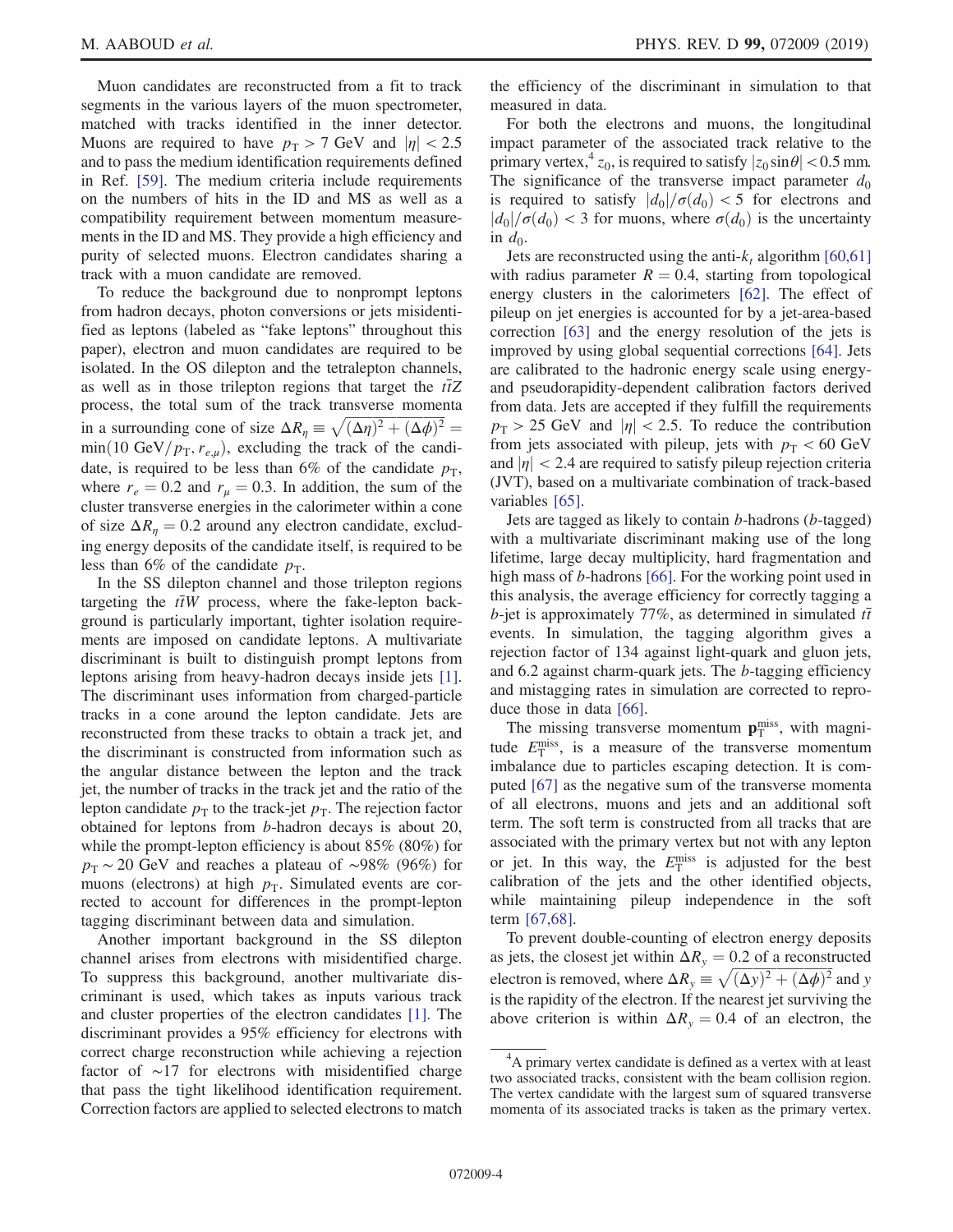electron is discarded to ensure that selected electrons are sufficiently separated from nearby jet activity. To reduce the background from muons originating from heavy-flavor particle decays inside jets, muons are removed if they are separated from the nearest jet by  $\Delta R$ <sub>y</sub> < 0.4. However, if this jet has fewer than three associated tracks, the muon is kept and the jet is removed instead; this ensures that highenergy muons undergoing significant energy loss in the calorimeter are retained.

# V. EVENT SELECTION AND BACKGROUND ESTIMATION

<span id="page-4-2"></span>Table [I](#page-4-0) lists the analysis channels and the targeted decay modes of the  $t\bar{t}Z$  and  $t\bar{t}W$  processes. Each channel is divided into multiple analysis regions in order to enhance the sensitivity to the signal. Simultaneous fits to the signal regions and dedicated control regions are performed to extract the cross sections for  $t\bar{t}Z$  and  $t\bar{t}W$  production.

Only events collected using single-electron or singlemuon triggers are accepted. Events are required to have at least one reconstructed primary vertex. In all regions considered, at least one reconstructed lepton with  $p_T$  > 27 GeV is required to match ( $\Delta R_n < 0.15$ ) a lepton with the same flavor reconstructed by the trigger algorithm. Four channels are defined: same-sign dilepton, opposite-sign dilepton, trilepton and tetralepton.

The shapes of background distributions containing prompt leptons are modeled by simulation. The normalizations for the WZ and ZZ processes, as well as the production of a Z boson in association with heavy-flavor (HF) jets, are taken from data control regions as defined in this section and which are included in the fit discussed in Sec. [VII](#page-16-0). The yields in these data control regions are extrapolated to the signal regions using simulation. Systematic uncertainties in the extrapolation are taken into account in the overall uncertainty in the background estimate.

The contribution from events containing an electron with misidentified charge (referred to as "charge-flip" in the following) is estimated from data. The charge-flip probability is extracted in events containing a pair of electrons with  $m_{\ell\ell}$  close to the Z boson mass. It is parametrized

<span id="page-4-0"></span>TABLE I. List of  $t\bar{t}W$  and  $t\bar{t}Z$  decay modes and analysis channels targeting them. The symbols  $b$  and  $\nu$  denote a bottom quark or antiquark and neutrino or antineutrino, respectively, with charge conjugation implied.

| Process          | $t\bar{t}$ decay                       | Boson decay      | Channel     |
|------------------|----------------------------------------|------------------|-------------|
| $t\overline{t}W$ | $(\ell^{\pm} \nu b)(q\bar{q}b)$        | $\ell^{\pm} \nu$ | SS dilepton |
|                  | $(\ell^{\pm} \nu b)(\ell^{\mp} \nu b)$ | $\ell^{\pm}$ v   | Trilepton   |
| $t\overline{t}Z$ | $(q\bar{q}b)(q\bar{q}b)$               | $e^+e^-$         | OS dilepton |
|                  | $(\ell^{\pm} \nu b)(q\bar{q}b)$        | $e^+e^-$         | Trilepton   |
|                  | $(\ell^{\pm} \nu b)(\ell^{\mp} \nu b)$ | $e^+e^-$         | Tetralepton |

in  $p_T$  and  $\eta$  and is found to range from around 0.01% to 2%, increasing with  $p_T$  and  $\eta$ , for electrons passing the identification and isolation criteria applied in the SS dilepton channel. The probability is extracted by maximizing a likelihood which relates the number of events in which the two electrons have the same charge to the total number of observed events. The background contribution from events other than charge-flip electrons in the samesign region is estimated from a sideband of the  $m_{\ell\ell}$ distribution and subtracted before performing the likelihood fit.

The charge-flip background contribution in any SS dilepton region is estimated by constructing a control region with identical requirements, but without any requirement on the lepton charge, and applying the appropriate charge-flip probabilities.

Background sources involving one or more fake leptons are modeled using data events from dedicated regions. For the SS dilepton  $(2\ell$ -SS) and trilepton channels the fakelepton background is estimated using the matrix method [\[69\]](#page-23-12). The matrix method makes use of events with the same selection as the region of interest, but for which the electron identification criteria are relaxed to the "loose" likelihood requirement of Ref. [\[58\]](#page-23-3), and neither electrons nor muons are required to be isolated. These leptons are referred to as loose leptons, whereas leptons satisfying the full set of identification and isolation criteria of Sec. [IV](#page-2-0) are referred to as tight leptons. The fake-lepton background in any region of interest is obtained from the aforementioned events using efficiencies for prompt and fake leptons to satisfy the tight criteria.

The lepton efficiencies are extracted in control regions with a likelihood fit, by using the model of the matrix method, and assuming that the number of events with two fake leptons is negligible. The control regions are defined in dilepton events, separately for events with exactly one b-tagged jet and  $\geq$ 2 b-tagged jets. The prompt lepton efficiencies are measured in inclusive OSSF events, while fake-lepton efficiencies are measured in events with samesign leptons. Both the prompt and fake-lepton efficiencies are parametrized as a function of the lepton  $p<sub>T</sub>$ . The measurement of fake-lepton efficiencies is performed after subtracting the estimated contribution from charge-flip events. Contributions from processes with two prompt

<span id="page-4-1"></span>TABLE II. Summary of the event selection requirements in the OS dilepton signal regions.

| Variable                  |                                 | $2\ell$ -Z-61b $2\ell$ -Z-512b $2\ell$ -Z-612b |    |  |
|---------------------------|---------------------------------|------------------------------------------------|----|--|
| Leptons                   |                                 | $=$ 2, same flavor and opposite sign           |    |  |
| $m_{\ell,\ell}$           | $ m_{\ell\ell} - m_Z  < 10$ GeV |                                                |    |  |
| $p_T$ (leading lepton)    | $>30$ GeV                       |                                                |    |  |
| $p_T$ (subleading lepton) |                                 | $>15$ GeV                                      |    |  |
| $n_{b\text{-tags}}$       |                                 | >2                                             | >2 |  |
| $n_{\text{jets}}$         |                                 |                                                | >6 |  |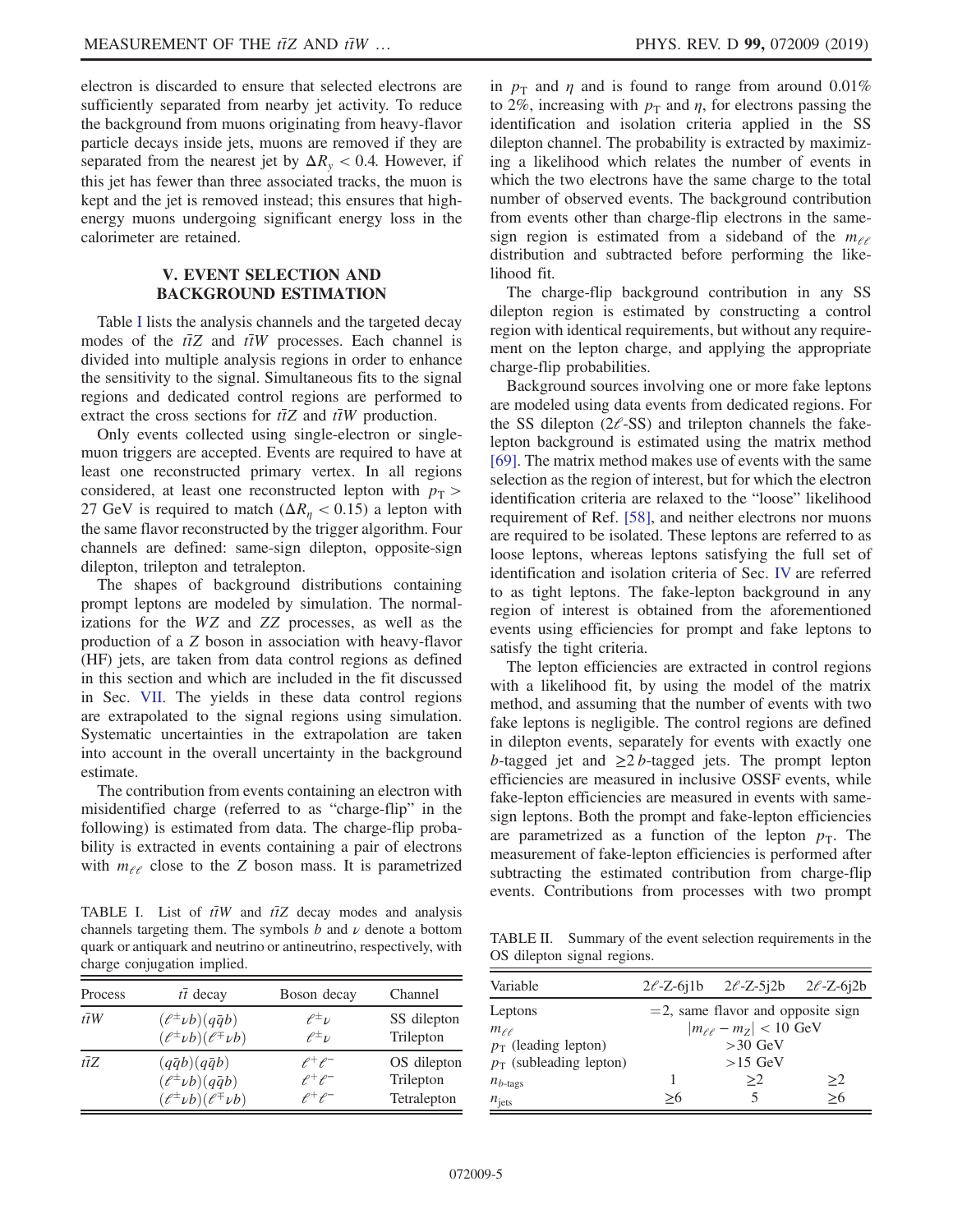<span id="page-5-0"></span>

FIG. 1. The BDT distributions for the  $t\bar{t}$  control regions (a)  $2\ell$ -Z-6j1b, (b)  $2\ell$ -Z-5j2b, (c)  $2\ell$ -Z-6j2b. The shaded band represents the total uncertainty. The "Other" background contains SM processes with small cross sections producing two opposite-sign prompt leptons, including the  $t\bar{t}Z$  process, whose contribution is negligible.

same-sign leptons or one real lepton and a photon conversion (arising mainly from  $t\bar{t}\gamma$  production) are estimated from simulation and are also subtracted. The prompt and fake-lepton efficiencies are extracted separately for the regions targeting  $t\bar{t}Z$  and those targeting  $t\bar{t}W$ , due to the different lepton isolation requirements applied in the two sets of regions.

In the tetralepton channel, the matrix method is not used due to the small number of events in data with four selected leptons. Instead, the contribution from

<span id="page-5-1"></span>TABLE III. Summary of the event selection requirements in the SS dilepton signal regions.

| Requirement               | $2\ell$ -SS(p,m)-1b | $2e$ -SS $(p,m)$ - $2b$                               | $e\mu$ -SS(p,m)-2 <i>b</i> | $2\mu$ -SS(p,m)-2 <i>b</i> |  |  |  |
|---------------------------|---------------------|-------------------------------------------------------|----------------------------|----------------------------|--|--|--|
| $n_{b\text{-tags}}$       | $=$ $\vert$         | >2                                                    | >2                         | >2                         |  |  |  |
| $E_{\rm T}^{\rm miss}$    | $>40$ GeV           | $>40$ GeV                                             | $>40$ GeV                  | $>20$ GeV                  |  |  |  |
| $H_{\rm T}$               |                     | $>240$ GeV                                            |                            |                            |  |  |  |
| $p_T$ (leading lepton)    | $>27$ GeV           |                                                       |                            |                            |  |  |  |
| $p_T$ (subleading lepton) |                     |                                                       | $>27$ GeV                  |                            |  |  |  |
| $n_{\text{jets}}$         | >4                  | >4                                                    | >4                         | >2                         |  |  |  |
| Z veto                    |                     | $ m_{e\ell} - m_Z  > 10$ GeV in the 2e and 2µ regions |                            |                            |  |  |  |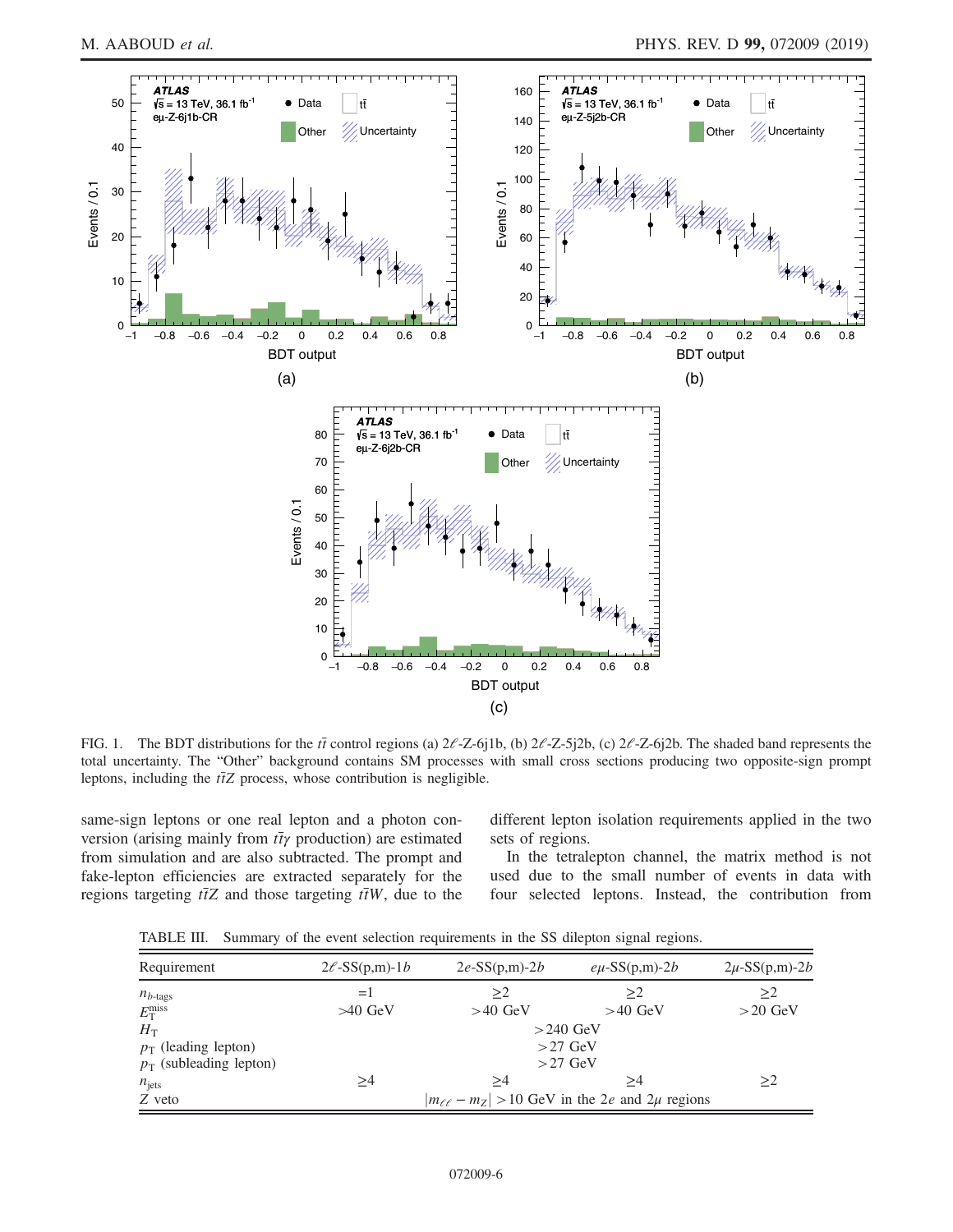backgrounds containing fake leptons is estimated from simulation and corrected with scale factors determined in control regions. The contributions from events containing a photon conversion (denoted by  $\gamma + X$ ) in the SS dilepton and trilepton channels are estimated from simulation and scaled with these correction factors, obtained separately for lepton type and origin.

#### A. Opposite-sign dilepton analysis

<span id="page-6-1"></span>The OS dilepton analysis targets the  $t\bar{t}Z$  process, where both top quarks decay hadronically and the Z boson decays to a pair of leptons (electrons or muons). Events are required to have exactly two OSSF leptons. Events with additional isolated leptons are rejected. The invariant mass of the lepton pair is required to be in the Z boson mass window,  $|m_{\ell\ell} - m_Z| < 10$  GeV. The leading (subleading) lepton is required to have a transverse momentum of at least 30 (15) GeV.

The OS dilepton analysis is affected by large backgrounds from  $Z$  + jets or  $t\bar{t}$  production, both characterized by the presence of two leptons. In order to improve the signal-to-background ratio and constrain these backgrounds from data, three separate analysis regions are considered, depending on the number of jets  $(n_{\text{jets}})$  and number of b-tagged jets  $(n_{b\text{-tags}}): 2\ell$ -Z-5j2b, 2 $\ell$ -Z-6j1b and  $2\ell$ -Z-6j2b. The signal region requirements are summarized in Table [II.](#page-4-1) In signal region  $2\ell$ -Z-5j2b, exactly five jets are required, of which at least two must be *b*-tagged. In  $2l$ -Z-6j1b  $(2\ell$ -Z-6j2b), at least six jets are required with exactly one (at least two) being b-tagged jets.

In order to separate signal from background, boosted decision trees (BDTs) are used. The BDTs are constructed and trained separately for each region against all the contributing backgrounds, using as input 15, 14 and 17 variables for  $2\ell$ -Z-6j1b,  $2\ell$ -Z-5j2b and  $2\ell$ -Z-6j2b, respectively. Fourteen of the variables are common to the three regions. The details of the variables used are given in Table [XI](#page-21-5) in the Appendix. In all three regions, the variables with the largest discriminative power are found to be

- (i) the  $\eta$  of the dilepton system,
- (ii) the scalar sum of transverse momenta of all jets divided by the sum of their energies,
- (iii) the first Fox-Wolfram moment  $H_1$  [\[70\].](#page-23-13)

Each of the signal regions is further divided into 19 equal-size bins of the BDT distribution. To avoid relying on simulation for the normalization of  $Z + HF$  jet production, the  $Z +$  jets background is constrained by using events with low values of the BDT discriminant. The simulated  $Z +$ jets background is split into three components,  $Z + 0HF$ ,  $Z + 1HF$  and  $Z + 2HF$ , depending on the number of reconstructed jets which are matched to a generator-level b- or c-hadron (heavy-flavor, or HF jets). The normalization factors of the  $Z + 1HF$  and  $Z + 2HF$  components of the  $Z +$  jets background are determined from the fit to data, as described in Sec. [VII,](#page-16-0) while the normalization of the  $Z + 0$ HF component is taken from simulation.

A data-driven method is used to estimate the  $t\bar{t}$  background in the OS dilepton signal regions. Control regions are defined which are identical to the signal regions, except that the requirement of two leptons with the same flavor and opposite sign is replaced by the requirement of two leptons with different flavors and opposite sign. In this manner, three regions enriched in  $t\bar{t}$  background are obtained. The number of  $t\bar{t}$  events in each sameflavor dilepton region is estimated from corresponding

<span id="page-6-0"></span>

FIG. 2. Distributions in the 2e-SS-1b-VR validation region: (a) the invariant mass  $m_{e\ell}$  of the lepton pair and (b) leading lepton transverse momentum  $p<sub>T</sub>$ . The shaded band represents the total uncertainty. The "Other" background contains SM processes with small cross sections producing two same-sign prompt leptons. The last bin in each of the distributions includes the overflow.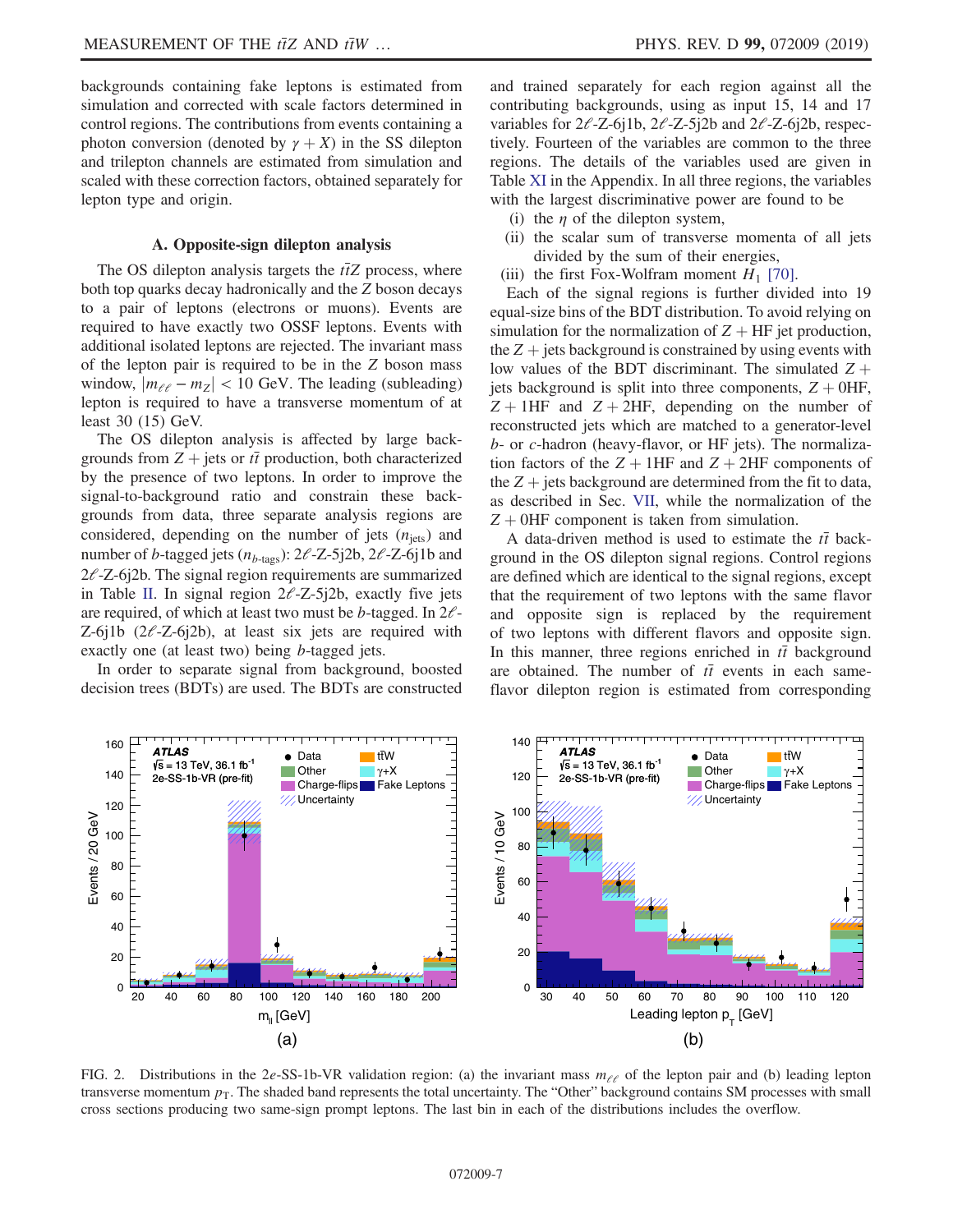opposite-flavor regions, corrected for non- $t\bar{t}$  backgrounds and differences in contributions from leptonic  $\tau$ -lepton decays. This procedure is applied to each bin of the distribution under consideration. Figure [1](#page-5-0) shows the BDT distributions for the  $t\bar{t}$  control regions. Agreement between the data and the expectation is observed.

### B. Same-sign dilepton analysis

The SS dilepton signal regions target the  $t\bar{t}W$  process. Events are required to have two lepton candidates with the same sign and  $p_T > 27$  GeV. The scalar sum of the  $p_T$  of selected leptons and jets,  $H<sub>T</sub>$ , is required to be above 240 GeV. Events containing additional loose leptons (with  $p_T > 7$  GeV) are vetoed. Twelve signal regions are defined in total, categorized by the number of b-tagged jets (one or  $\geq$ 2) as well as the charge and the flavor of the selected leptons. The signal regions are denoted by  $2\ell$ -SSp-1*b*,  $2\ell$ -SSm-1b,  $2\ell$ -SSp-2b and  $2\ell$ -SSm-2b, where "p" or "m" indicates the charge of the selected leptons. Considering separate signal regions for positive and negative charges of the leptons increases the sensitivity of the analysis since  $t\bar{t}W$  events are preferentially produced with positively charged W bosons, while the fake-lepton background and other processes such as  $t\bar{t}Z$  and  $t\bar{t}H$  are expected to be charge symmetric.

The event selection requirements in the SS dilepton regions are summarized in Table [III.](#page-5-1) The presence of at least four jets and  $E_T^{\text{miss}} > 40 \text{ GeV}$  is required in all signal regions except  $2\mu$ -SSp-2b and  $2\mu$ -SSm-2b. In these

<span id="page-7-0"></span>

FIG. 3. Distributions in fake-lepton control regions: (a) scalar sum of transverse momenta of leptons and jets,  $H_T$ , in the 2e-SS-2b-CR region, (b) missing transverse momentum,  $E_T^{\text{miss}}$ , in the  $e\mu$ -SS-1b-CR region and (c) subleading lepton transverse momentum,  $p_T$ , in the  $2\mu$ -SS-1b-CR region. The shaded band represents the total uncertainty. The "Other" background contains SM processes with small cross sections producing two same-sign prompt leptons. The last bin in each of the distributions includes the overflow.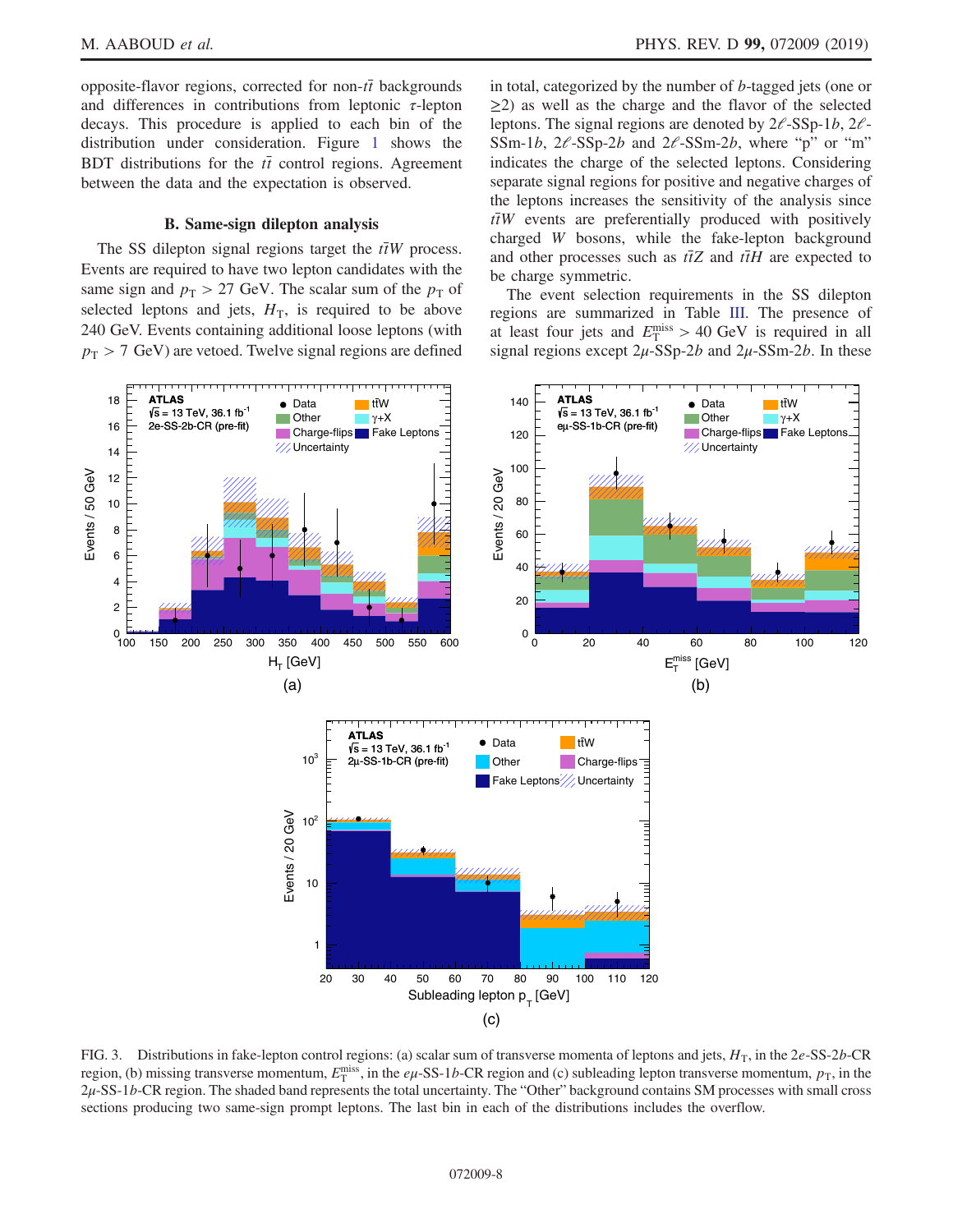<span id="page-8-0"></span>

FIG. 4. Distributions in the 2 $\mu$ -SS,  $e\mu$ -SS and 2 $e$ -SS regions of (a),(c),(e) the missing transverse momentum  $E_T^{\text{miss}}$  and (b),(d),(f) the jet multiplicity. The shaded band represents the total uncertainty. The "Other" background contains SM processes with small cross sections producing two same-sign prompt leptons. The last bin in each of the distributions includes the overflow.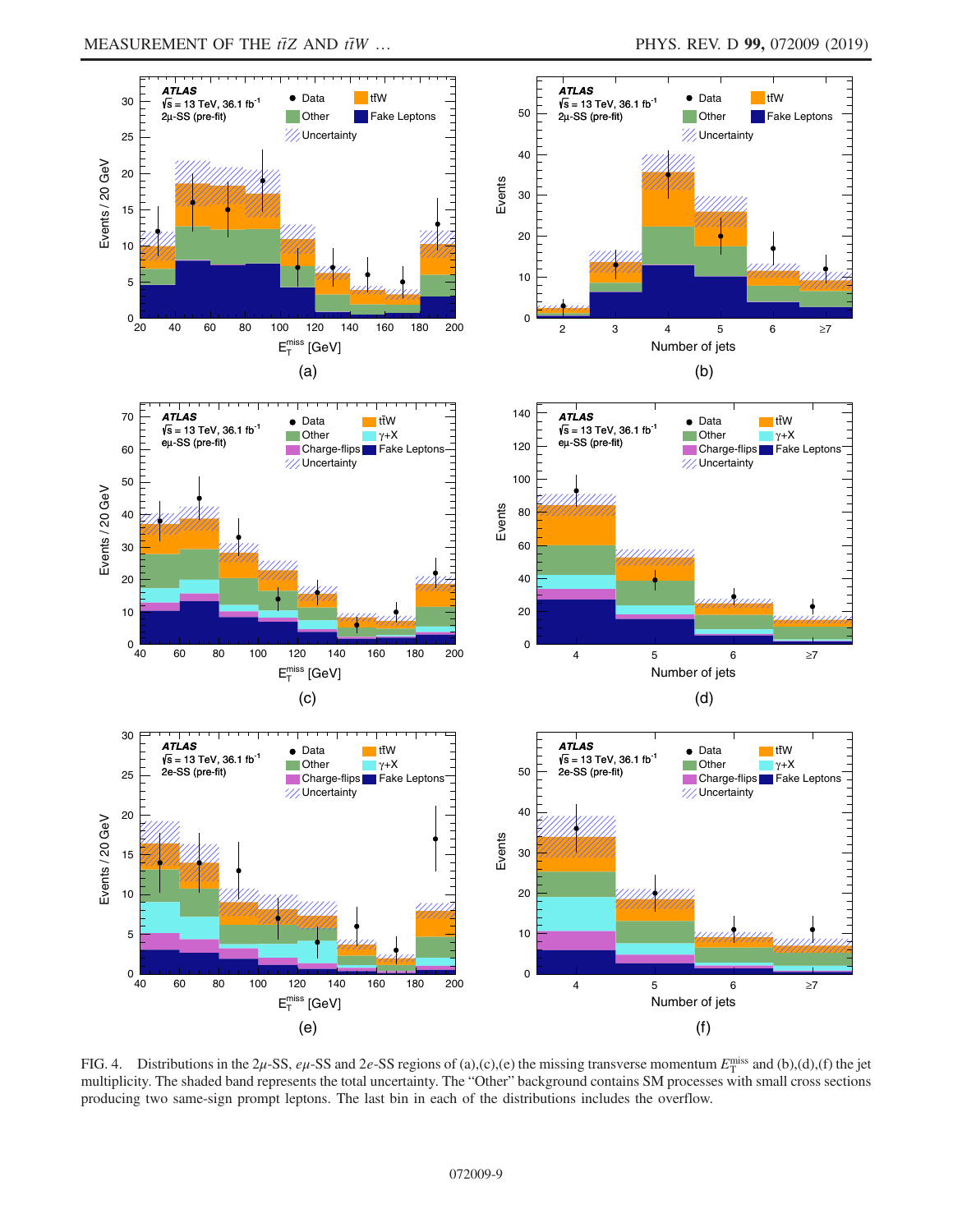<span id="page-9-0"></span>TABLE IV. Summary of event selection requirements in the trilepton signal regions targeting the  $t\bar{t}Z$  process.

| Variable                  | $3\ell$ -Z-1b4j | $3\ell$ -Z-2b3i                 | $3\ell$ -Z-2b4j              | $3\ell$ -noZ-2b4j               |
|---------------------------|-----------------|---------------------------------|------------------------------|---------------------------------|
| Leading lepton            |                 |                                 | $p_{\rm T} > 27 \text{ GeV}$ |                                 |
| Other leptons             |                 |                                 | $p_T > 20$ GeV               |                                 |
| Sum of lepton charges     |                 |                                 | $+1$                         |                                 |
| Z requirement (OSSF pair) |                 | $ m_{\ell\ell} - m_Z $ < 10 GeV |                              | $ m_{\ell\ell} - m_Z  > 10$ GeV |
| $n_{\text{jets}}$         | ≥4              |                                 | >4                           | $\geq 4$                        |
| $n_{b\text{-tags}}$       |                 | >2                              | >2                           | >2                              |

<span id="page-9-1"></span>TABLE V. Summary of event selection requirements in the trilepton signal regions targeting the  $t\bar{t}W$  process.

| Variable              | $3\ell p$ -noZ-2b2j | $3\ell$ m-noZ-2b2j | $3\ell$ p-noZ-1b2i                      | $3\ell$ m-noZ-1b2j |
|-----------------------|---------------------|--------------------|-----------------------------------------|--------------------|
| All leptons           |                     |                    | $p_{\rm T} > 27 \text{ GeV}$            |                    |
| Z veto (OSSF pair)    |                     |                    | $ m_{\ell\ell} - m_Z  > 10 \text{ GeV}$ |                    |
| $n_{\text{jets}}$     |                     |                    | 2 or 3                                  |                    |
| $H_{\rm T}$           |                     | $\cdots$           |                                         | $>240$ GeV         |
| Sum of lepton charges | $+1$                | — I                | $+1$                                    | $-1$               |
| $n_{b$ -tags          | >2                  | >2                 |                                         |                    |

regions, the  $E_{\rm T}^{\rm miss}$  requirement is loosened to  $E_{\rm T}^{\rm miss}$ 20 GeV, and at least two jets are required. In the 2e and  $2\mu$  signal regions, events containing a pair of leptons whose invariant mass is within 10 GeV of the Z boson mass are vetoed.

The control regions used to measure the fake-lepton efficiencies, as explained at the beginning of this section, are defined to be orthogonal to the SS dilepton signal regions: either the  $E_{\rm T}^{\rm miss}$ ,  $H_{\rm T}$  or jet multiplicity requirements of the signal regions are not satisfied. The  $t\bar{t}W$ signal contribution in the control regions where both leptons satisfy the tight criteria is found to be nonnegligible. To enhance the sensitivity of the analysis, the latter regions are also included in the final fit used to measure the  $t\bar{t}W$  cross section, as discussed in Sec. [VII](#page-16-0). These six regions are further split according to the charge of the leptons, and the resulting twelve regions are denoted by  $2e$ -SS(p,m)-(1,2)b-CR, following the same notation as for the signal regions defined above. In each control region, both leptons are required to have  $p_T > 27$  GeV, and at least one (two) jets are required in the  $1b(2b)$  regions. In addition, events containing a pair of leptons whose invariant mass is compatible with the Z boson mass are vetoed. The largest contamination

<span id="page-9-2"></span>

FIG. 5. Distributions of (a) the leading lepton transverse momentum  $p<sub>T</sub>$  and (b) the leading jet  $p<sub>T</sub>$  in the 3 $\ell$ -WZ-CR control region before the fit. The "Other" background contains SM processes with small cross sections producing three prompt leptons. The shaded band represents the total uncertainty. The last bin in each of the distributions includes the overflow.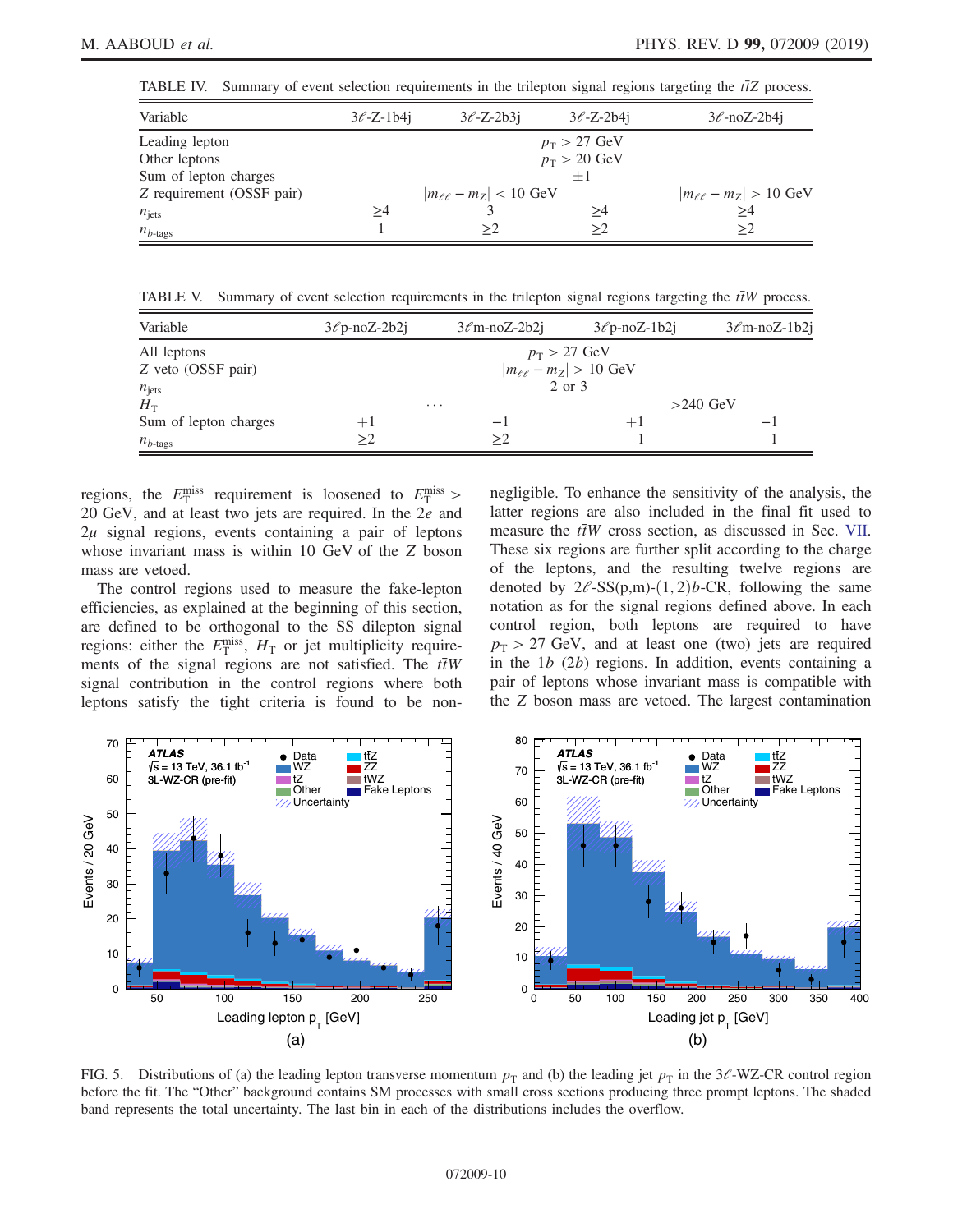from  $\bar{t}$ W is found to be 25%, in the region 2 $\mu$ -SSp2b-CR.

The dominant background in the  $2\ell$ -SS signal regions arises from events containing fake leptons. Backgrounds from the production of prompt leptons with correctly identified charge come primarily from  $t\bar{t}H$  and  $WZ$ production. The charge-flip background is also significant in signal regions with two electrons. In regions with two muons, this background is negligible as the probability of misidentifying the charge of a muon in the relevant  $p_T$ range is very small. To validate the charge-flip background, a validation region called 2e-SS-1b-VR is constructed similarly to the 2e-SS signal regions, except that the number of jets is required to be between one and three, to ensure orthogonality with the signal regions. The requirement on  $H<sub>T</sub>$  is also removed, exactly one jet is required to be b-tagged, and the invariant mass of the lepton pair is required to be greater than 15 GeV. The distributions of  $m_{\ell\ell}$  and the leading lepton  $p_{\rm T}$  are shown in Fig. [2,](#page-6-0) demonstrating good modeling of the charge-flip background.

Figure [3](#page-7-0) shows the distributions of  $H_T$ ,  $E_T^{\text{miss}}$  and the subleading lepton  $p_T$ , for the control regions 2e-SS-2b-CR,  $e\mu$ -SS-1b-CR and  $2\mu$ -SS-1b-CR. The data and the expectation agree well, demonstrating the validity of the description of the fake-lepton background determined by the matrix method.

To facilitate comparisons of data with the expectation, three regions 2e-SS,  $e\mu$ -SS and  $2\mu$ -SS are formed by combining all the same-sign signal regions corresponding to a given lepton flavor combination. The distributions of  $E_{\rm T}^{\rm miss}$  and the number of jets for these three regions are shown in Fig. [4.](#page-8-0)

### C. Trilepton analysis

Eight signal regions with exactly three leptons are considered, four of them targeting the  $t\bar{t}Z$  and four targeting the  $t\bar{t}W$  process, as defined in Tables [IV](#page-9-0) and [V,](#page-9-1) respectively. The regions are divided into two groups depending on whether or not a pair of OSSF leptons with invariant mass within 10 GeV of the Z boson mass is present. The signal regions are further categorized according to jet and b-tagged jet multiplicities.

The four signal regions in the first group are sensitive to  $t\bar{t}Z$ . In the 3 $\ell$ -Z-1b4j region, at least four jets are required, exactly one of which is *b*-tagged. In the  $3\ell$ -Z-2b3j region, exactly three jets with at least two b-tagged jets are required. In the  $3\ell$ -Z-2b4j region, at least four jets are required, of which at least two are b-tagged. In the  $3\ell$ -noZ-2b4j region, targeting events with an off-shell  $Z^*$  or  $\gamma^*$ , at least four jets are required, of which at least two are b-tagged; no OSSF lepton pair is allowed in the Z boson mass window. The sum of the lepton charges must  $be \pm 1.$ 

The remaining four trilepton signal regions target the  $t\bar{t}W$  process. These regions require two or three jets and veto events that contain an OSSF pair of leptons whose invariant mass is within 10 GeVof the Z boson mass. In the first two regions,  $3\ell p$ -noZ-2b2j and  $3\ell m$ -noZ-2b2j, at least two jets are required to be b-tagged. In the other two regions,  $3\ell p$ -noZ-1b2j and  $3\ell m$ -noZ-1b2j, exactly one jet is required to be b-tagged. The sum of lepton charges is required to be +1 (−1) in  $3\ell p$ -noZ-2b2j and  $3\ell p$ -noZ-1b2j  $(3\ell \text{m-noZ-2b2j}$  and  $3\ell \text{m-noZ-1b2j})$ . In regions  $3\ell \text{p-noZ-1b2j}$ 1b2j and  $3\ell$ m-noZ-1b2j,  $H_T > 240$  GeV is also required. The signal region definitions for the trilepton channel are

<span id="page-10-0"></span>

FIG. 6. Distributions of (a) the subleading lepton transverse momentum  $p_T$  and (b) missing transverse momentum  $E_T^{\text{miss}}$  for events belonging to any of the four trilepton regions targeting the  $t\bar{t}W$  process. The distributions are shown before the fit. The "Other" background contains SM processes with small cross sections producing three prompt leptons. The shaded band represents the total uncertainty. The last bin in each of the distributions includes the overflow.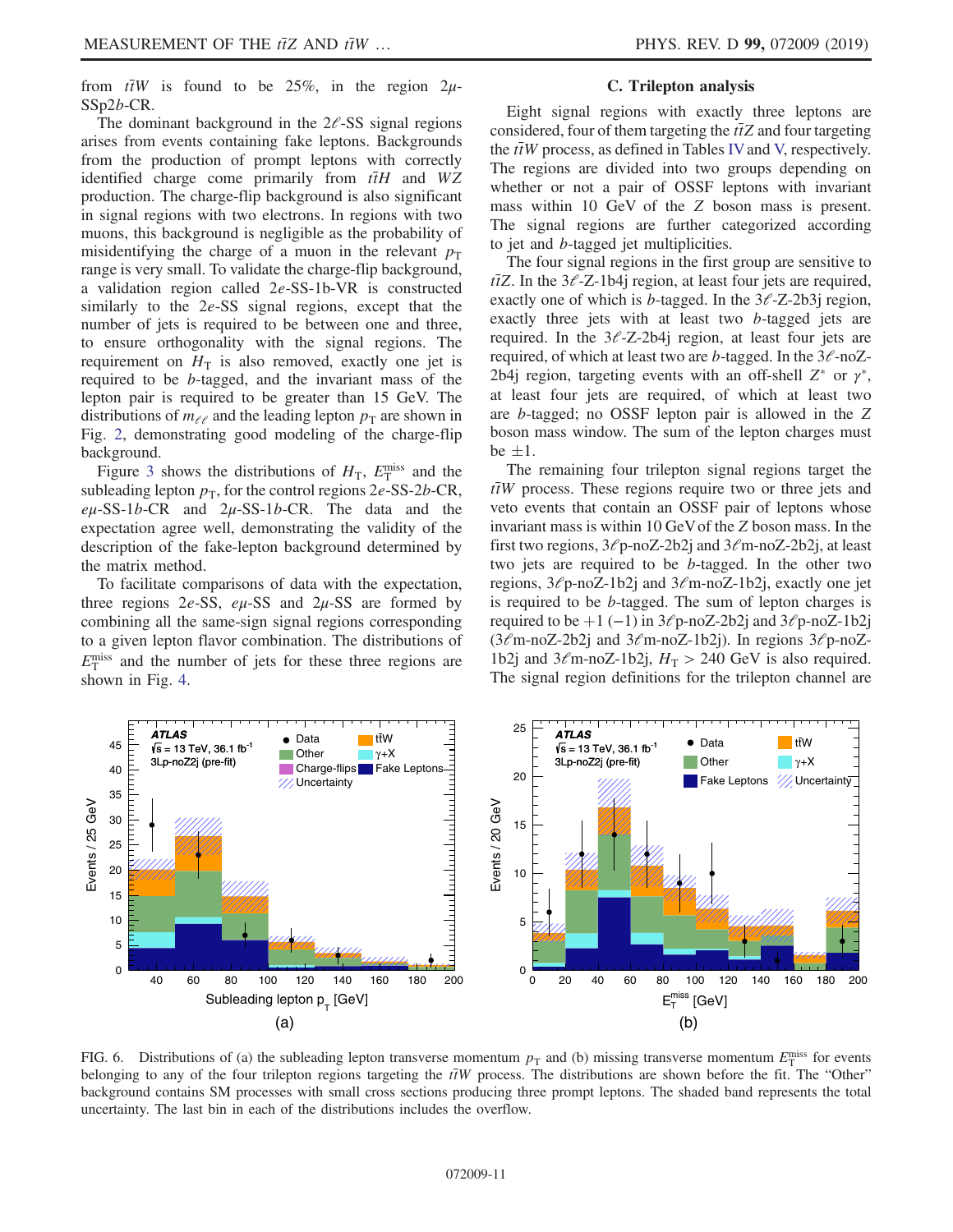<span id="page-11-0"></span>

FIG. 7. Distributions of (a) the number of jets, (b) the transverse momentum  $p_T(\ell\ell)$  and (c) the mass  $m_{\ell\ell}$  of the reconstructed Z boson candidate for events in  $3\ell$ -Z-2b4j. The distributions are shown before the fit. The "Other" background contains SM processes with small cross sections producing three prompt leptons. The shaded band represents the total uncertainty. The last bin in each of the distributions includes the overflow.

summarized in Tables [IV](#page-9-0) and [V](#page-9-1) for the signal regions targeting  $t\bar{t}Z$  and  $t\bar{t}W$ , respectively.

with a Z boson ( $tZ$  and  $tWZ$ ) and  $Z +$  jets production with a fake lepton.

The dominant backgrounds in the  $3\ell$ -Z-1b4j,  $3\ell$ -Z-2b3j and  $3\ell$ -Z-2b4j signal regions arise from diboson production, the production of a single top quark in association

A control region is used to determine the normalization of the  $WZ$  + jets background in data. Exactly three leptons are required, at least one pair of which must be an OSSF

<span id="page-11-1"></span>TABLE VI. Definitions of the four signal regions in the tetralepton channel.

| Region         | $Z_2$ leptons                           | $p_{T4}$  | $p_{T34}$ | $ m_{Z_2} - m_{Z} $     | $E_{\rm T}^{\rm miss}$          | $n_{b$ -tags |
|----------------|-----------------------------------------|-----------|-----------|-------------------------|---------------------------------|--------------|
| $4\ell$ -DF-1b | $e^{\pm} \mu^{\mp}$                     | $\cdots$  | $>35$ GeV | $\cdots$                | $\cdots$                        |              |
| $4\ell$ -DF-2b | $e^{\pm} \mu^{\mp}$                     | $>10$ GeV | $\cdots$  | $\cdots$                | $\cdots$                        | >2           |
| $4\ell$ -SF-1b | $e^{\pm}e^{\mp}$ , $\mu^{\pm}\mu^{\mp}$ | $\cdots$  | $>25$ GeV | $>10$ GeV<br>$<$ 10 GeV | $>40$ GeV<br>$>80~\mathrm{GeV}$ |              |
| $4\ell$ -SF-2b | $e^{\pm}e^{\mp}$ , $\mu^{\pm}\mu^{\mp}$ | $>10$ GeV | $\cdots$  | $>10$ GeV<br>$<$ 10 GeV | $\cdots$<br>$>40$ GeV           | >2           |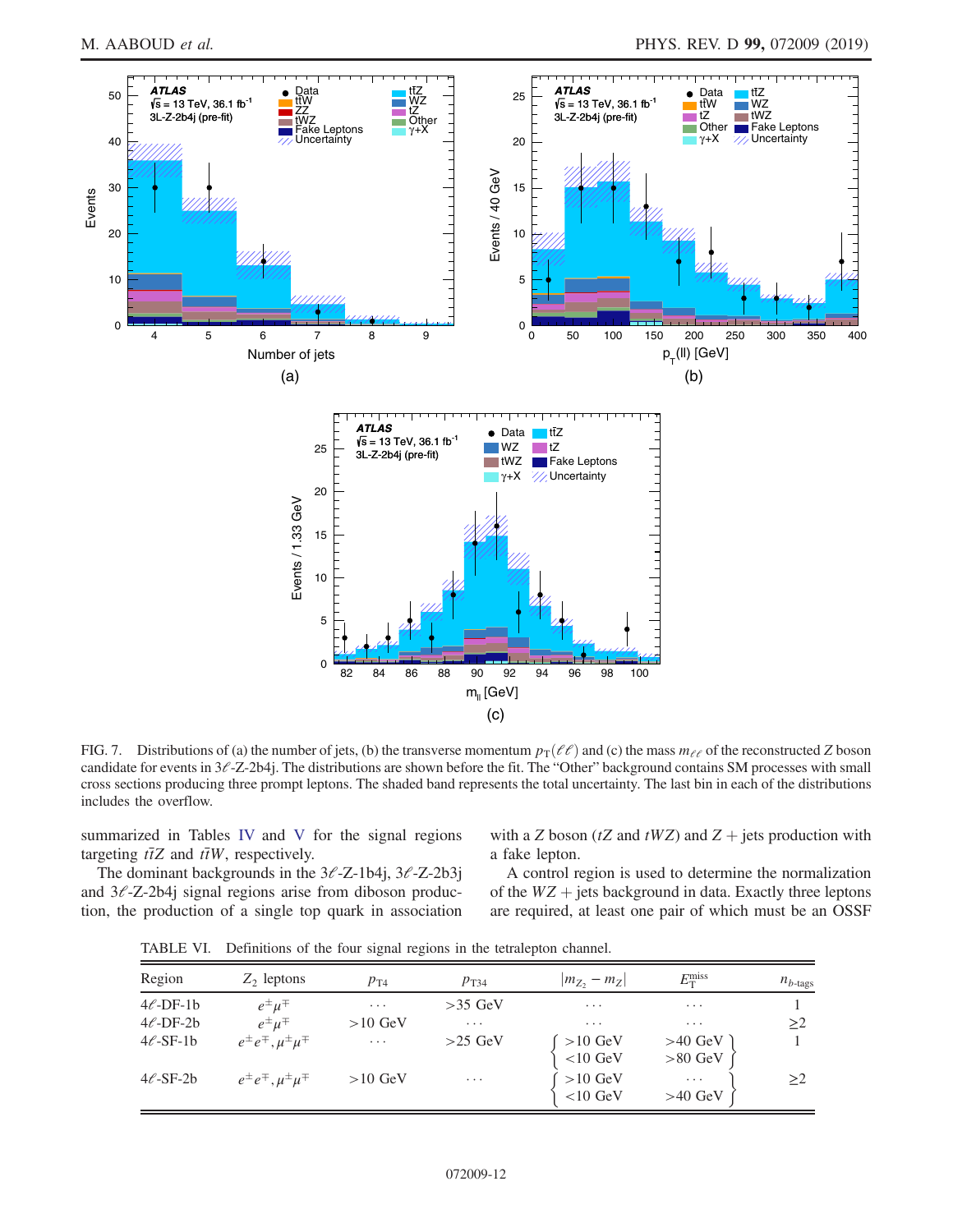pair with an invariant mass within 10 GeV of the Z boson mass. There must be exactly three jets, none of which pass the b-tagging requirement. This region is referred to as  $3\ell$ -WZ-CR and it is included in the fit. Distributions comparing data with SM predictions in  $3\ell$ -WZ-CR are shown in Fig. [5](#page-9-2), demonstrating good modeling of the WZ background.

Figure [6](#page-10-0) shows the leading lepton  $p_T$  and  $E_T^{\text{miss}}$  for events belonging to any of the four trilepton regions targeting  $t\bar{t}W$ . Distributions of the number of jets, the  $p_T$  and mass of the reconstructed Z boson candidate in the signal region most sensitive to  $t\bar{t}Z$ ,  $3\ell$ -Z-2b4j, are shown in Fig. [7](#page-11-0).

#### D. Tetralepton analysis

The tetralepton channel targets the  $t\bar{t}Z$  process for the case where both W bosons, resulting from top-quark decays, and the Z boson decay leptonically. Events with two pairs of opposite-sign leptons are selected, and at least one pair must have the same flavor. The OSSF lepton pair with reconstructed invariant mass closest to  $m<sub>z</sub>$  is attributed to the  $Z$  boson decay and denoted in the following by  $Z_1$ . The two remaining leptons are used to define  $Z_2$ . The signal region definitions for the tetralepton channel are summarized in Table [VI](#page-11-1). Four signal regions are defined according to the relative flavor of the two  $Z_2$  leptons, different flavor (DF) or same flavor (SF), and the number of  $b$ -tagged jets: one, or at least two  $(1b, 2b)$ . The signal regions are thus  $4\ell$ -DF-1b,  $4\ell$ -DF-2b,  $4\ell$ -SF-1b and  $4\ell$ -SF-2b.

In the same-flavor regions, requirements on  $E_{\rm T}^{\rm miss}$  are applied to suppress the ZZ background. In the  $4\ell$ -SF-1b signal region, the  $E_{\rm T}^{\rm miss}$  is required to be greater than 80 GeV (40 GeV) for events with  $|m_{Z_2} - m_Z| < 10$  GeV  $(|m_{Z_2} - m_Z| > 10$  GeV). In the 4 $\ell$ -SF-2b signal region,

a requirement of  $E_{\rm T}^{\rm miss} > 40~{\rm GeV}$  is applied for events with  $|m_{Z_2} - m_Z| < 10$  GeV.

To suppress events with fake leptons in the 1-b-tag multiplicity regions, additional requirements on the scalar sum of the transverse momenta of the third and fourth leptons ( $p_{T34}$ ) are imposed. In the 4 $\ell$ -SF-1b and 4 $\ell$ -DF-1b regions, events are required to satisfy  $p_{T34} > 25$  GeV and  $p_{T34} > 35$  GeV, respectively, while in the other regions all leptons are required to satisfy  $p_T > 10$  GeV.

A control region used to determine the ZZ normalization, referred to as  $4\ell$ -ZZ-CR, is included in the fit and is defined to have exactly four reconstructed leptons, a  $Z_2$  pair with OSSF leptons, the value of both  $m_{Z_1}$  and  $m_{Z_2}$  within 10 GeV of the mass of the Z boson, and 20 GeV  $\lt E_T^{\text{miss}}$   $\lt$ 40 GeV. The leading lepton  $p_T$  and the jet multiplicity in this control region are shown in Fig. [8](#page-12-0), and good agreement is seen between data and prediction.

The contribution from backgrounds containing fake leptons is estimated from simulation and corrected with scale factors determined in two control regions: one region enriched in  $t\bar{t}$  events and one region enriched in  $Z$  + jets events. The scale factors are extracted and applied separately for electron and muon fake-lepton candidates, and for leptons arising from heavy-flavor hadrons and other sources. Therefore, a total of four scale factors are determined. The scale factors are applied to all MC simulation events with fewer than four prompt leptons according to the number, flavor and origin of the fake leptons. It is verified that the scale factors for different generators used in the simulation are consistent with each other.

Figure [9](#page-13-0) compares the data with the expected distributions for all four signal regions combined, showing good agreement between data and expectation.

<span id="page-12-0"></span>

FIG. 8. Distribution of (a) the leading lepton transverse momentum  $p<sub>T</sub>$  and (b) jet multiplicity in the 4 $\ell$ -ZZ-CR control region. The distributions are shown before the fit. The shaded band represents the total uncertainty. The last bin in each of the distributions includes the overflow.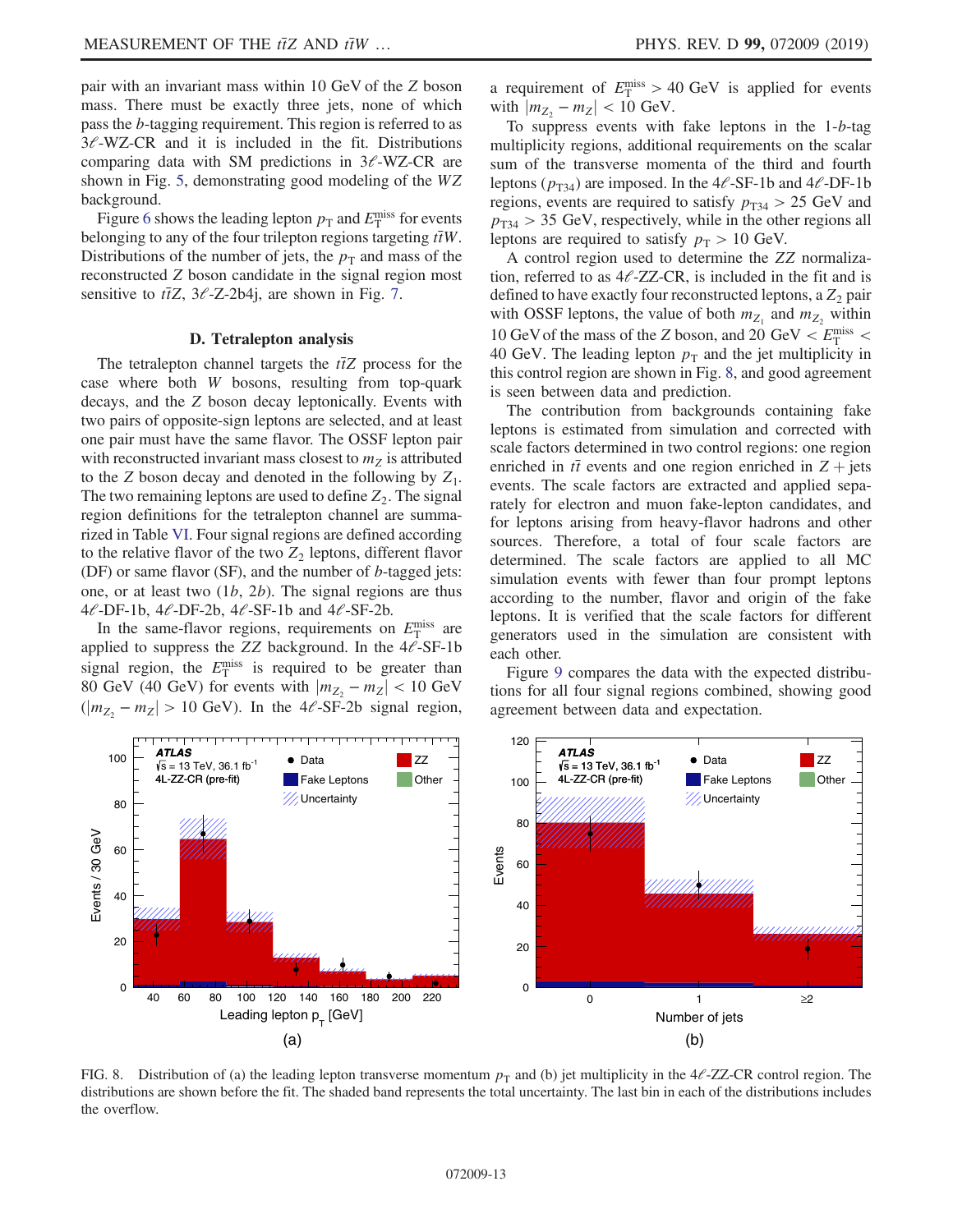<span id="page-13-0"></span>

FIG. 9. Distributions, for all tetralepton signal regions combined, of (a) the number of jets, (b) the invariant mass of the OSSF lepton pair closest to the Z boson mass,  $m_Z$ , (c) the pseudorapidity separation  $\Delta \eta$  for that pair of leptons and (d) the azimuthal angle  $\Delta \phi$ between the remaining two leptons. The "Other" background contains SM processes with small cross sections producing four prompt leptons. The distributions are shown before the fit. The shaded band represents the total uncertainty. The first and last bin include the underflow and overflow, respectively.

# VI. SYSTEMATIC UNCERTAINTIES

The signal and background yields in each signal and control region may be affected by several sources of systematic uncertainty. These are implemented as nuisance parameters in the fit, explained in Sec. [VII,](#page-16-0) are constrained by Gaussian probability density functions and are described in the following subsections.

# A. Luminosity

The uncertainty in the integrated luminosity of the dataset is 2.1%. It is derived, following a methodology similar to that detailed in Ref. [\[23\]](#page-22-4), and using the LUCID-2 detector for the baseline luminosity measurements [\[24\]](#page-22-29), from a calibration of the luminosity scale using  $x-y$  beamseparation scans. This systematic uncertainty affects all processes modeled using Monte Carlo simulations, apart from  $Z + 1$ HF,  $Z + 2$ HF, WZ and ZZ, whose normalizations are taken from data control regions.

### B. Uncertainties associated with reconstructed objects

Uncertainties associated with the lepton selection arise from the trigger, reconstruction, identification and isolation efficiencies, and lepton momentum scale and resolution [\[59,71](#page-23-4)–73].

Uncertainties associated with the jet selection arise from the jet energy scale (JES), the JVT requirement and the jet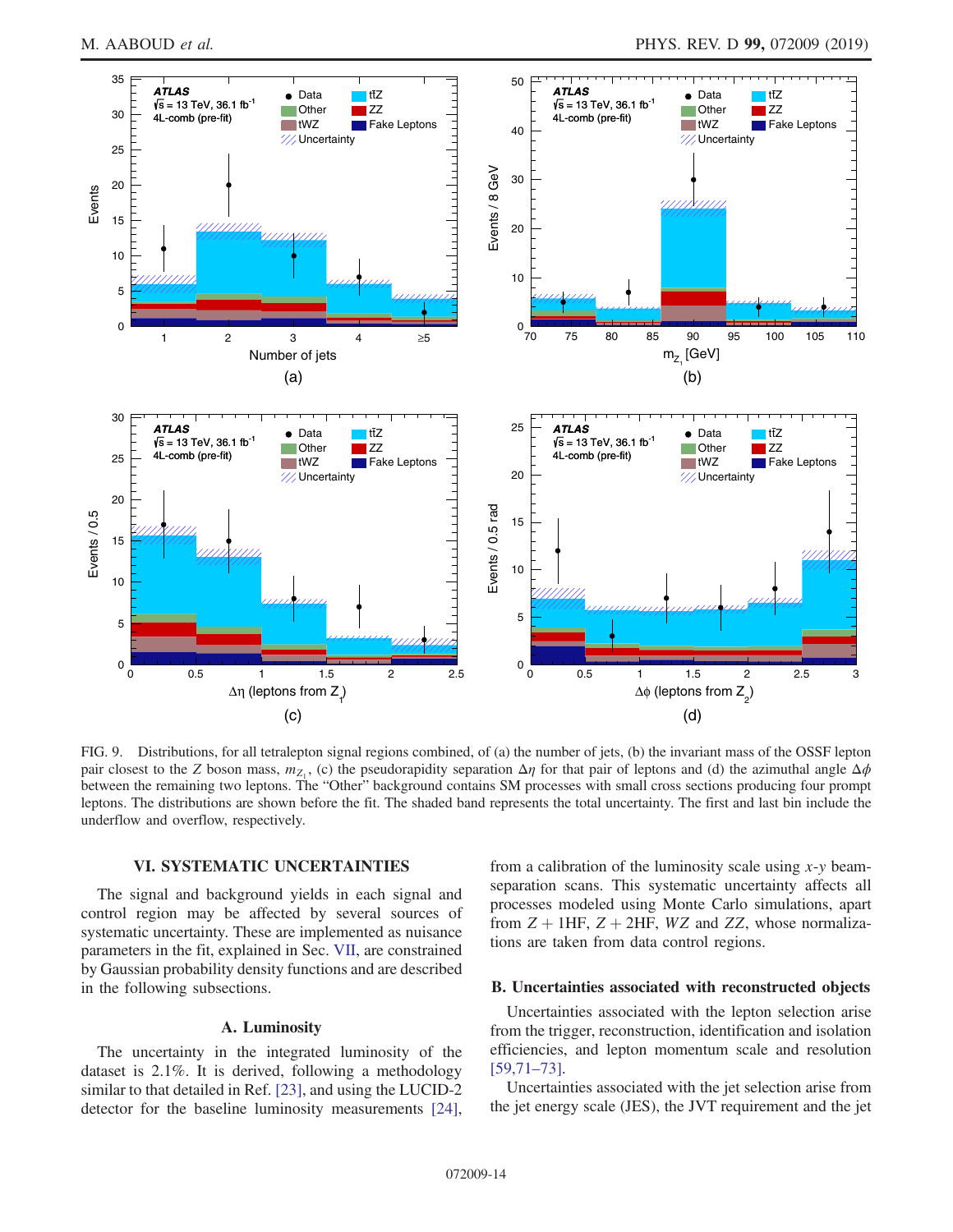energy resolution (JER). The JES and its uncertainty are derived by combining information from test-beam data, collision data and simulation [\[64\].](#page-23-8) The uncertainties in the JER and JVT have a significant effect at low jet  $p_T$ .

The efficiency of the flavor-tagging algorithm is measured for each jet flavor using control samples in data and in simulation. From these measurements, correction factors are derived to correct the tagging rates in the simulation. In the case of b-jets, correction factors and their uncertainties are estimated from data using dileptonic  $t\bar{t}$  events [\[66\]](#page-23-10). In the case of  $c$ -jets, they are derived using jets from  $W$  boson decays in  $t\bar{t}$  events [\[74\]](#page-23-14). In the case of light-flavor jets, correction factors are derived using dijet events [\[75\]](#page-23-15). Sources of uncertainty affecting the  $b$ - and  $c$ -tagging efficiencies are considered as a function of jet  $p<sub>T</sub>$ , including bin-to-bin correlations [\[76\]](#page-23-16). The uncertainty in the efficiency for tagging light-flavor jets depends on the jet  $p_T$ and on  $\eta$ . These systematic uncertainties are taken as uncorrelated between b-jets, c-jets, and light-flavor jets. An additional uncertainty is assigned to account for the extrapolation of the b-tagging efficiency measurement from the  $p_T$  region used to determine the correction factors to regions with higher transverse momentum.

The treatment of the uncertainties associated with reconstructed objects is common to all analysis channels, and thus these are considered as fully correlated among different analysis regions.

#### C. Uncertainties in the signal modeling

Four sources of systematic uncertainties in the theoretical predictions of the  $t\bar{t}Z$  and  $t\bar{t}W$  processes are considered. These signal modeling uncertainties are treated as uncorrelated between the two processes, and correlated among channels. Taking instead the uncertainties as correlated between the two processes has a negligible impact on the results. Acceptance effects due to the choice of scale and PDF in the nominal MG5\_aMC+PYTHIA 8 (A14 tune) sample are considered. The renormalization and factorization scales  $\mu_{\rm R} = \mu_{\rm F}$  are varied simultaneously by factors 2.0 and 0.5. In addition, the effects of a set of variations in the tune parameters (A14 eigentune variations), sensitive to initial- and final-state radiation, multiple parton interactions and color reconnection, are evaluated [\[36\].](#page-22-14) Studies performed at particle level show that the largest impact comes from variations in initial-state radiation [\[77\].](#page-23-17) The systematic uncertainty due to the choice of generator for the  $t\bar{t}Z$ and  $t\bar{t}W$  acceptance is estimated by comparing the nominal sample with one generated with SHERPA v2.2. The SHERPA sample uses the LO matrix element with up to one (two) additional parton(s) included in the matrix element calculation for  $t\bar{t}Z$  ( $t\bar{t}W$ ) and merged with the SHERPA parton shower [\[43\]](#page-22-21) using the ME+PS@LO prescription. The NNPDF3.0NLO PDF set is used in conjunction with a dedicated parton-shower tune developed by the SHERPA authors.

### D. Uncertainties in the background modeling

The  $Z + \text{jets process}$  is, together with  $t\bar{t}$  production, the dominant background in the OS dilepton channel. Its normalization is extracted from data as described in Sec. [VA](#page-6-1), but the shape of the BDT distribution is obtained from simulation. To assess the systematic uncertainty in the shape, the renormalization, factorization and resummation scales used in the MC generation are varied by a factor of two with respect to the nominal values.

The normalization and shape of the  $t\bar{t}$  background in the OS dilepton channel is obtained using the data-driven method detailed in Sec. [VA.](#page-6-1) A systematic uncertainty arises from the factor used to obtain  $t\bar{t}$  background yields in the same-flavor signal regions from corresponding opposite-flavor dilepton control regions. The uncertainty is due to the finite size of the samples of simulated events used, and the difference between the values of the factor obtained with the nominal POWHEG-BOX+PYTHIA 8 sample and an alternative sample generated using MG5\_aMC+PYTHIA 8. The total uncertainty in the factor is found to be 3%.

In the trilepton regions sensitive to  $t\bar{t}Z$ , the normalization of the WZ background is treated as a free parameter in the fit used to extract the  $t\bar{t}Z$  and  $t\bar{t}W$  signals. The uncertainty in the extrapolation of the WZ background estimate from the control region to signal regions with specific jet and b-tag multiplicities is evaluated by comparing predictions obtained by varying the renormalization, factorization and resummation scales used in MC generation. The uncertainties vary from 30% to 50%, depending on the signal region.

The normalization of the ZZ background is treated as a free parameter in the fit. An additional uncertainty arises from the extrapolation from the  $4\ell$ -ZZ-CR control region to the signal regions. It is assessed by varying the renormalization, factorization and resummation scales used in MC generation, and found to be in the range 20%–40%.

The uncertainty in the  $t\bar{t}H$  background is evaluated by varying the factorization and renormalization scales up and down by a factor of two with respect to the nominal values. It is found to be around 10%.

An overall normalization uncertainty of 30% is assigned to the tZ background, motivated by the measurements of this process presented in Refs. [\[78,79\].](#page-23-18) An additional uncertainty affecting the distribution of this background as a function of jet and b-tagged jet multiplicities is evaluated by varying the factorization and renormalization scales, as well as the amount of radiation in the Perugia2012 parton-shower tune.

An uncertainty of  $10\%$  is assigned to the  $tWZ$  background cross section, resulting from different prescriptions for removing the interference with the  $t\bar{t}Z$  process. The shape uncertainty is evaluated by varying the factorization and renormalization scales up and down by a factor of two with respect to the nominal value.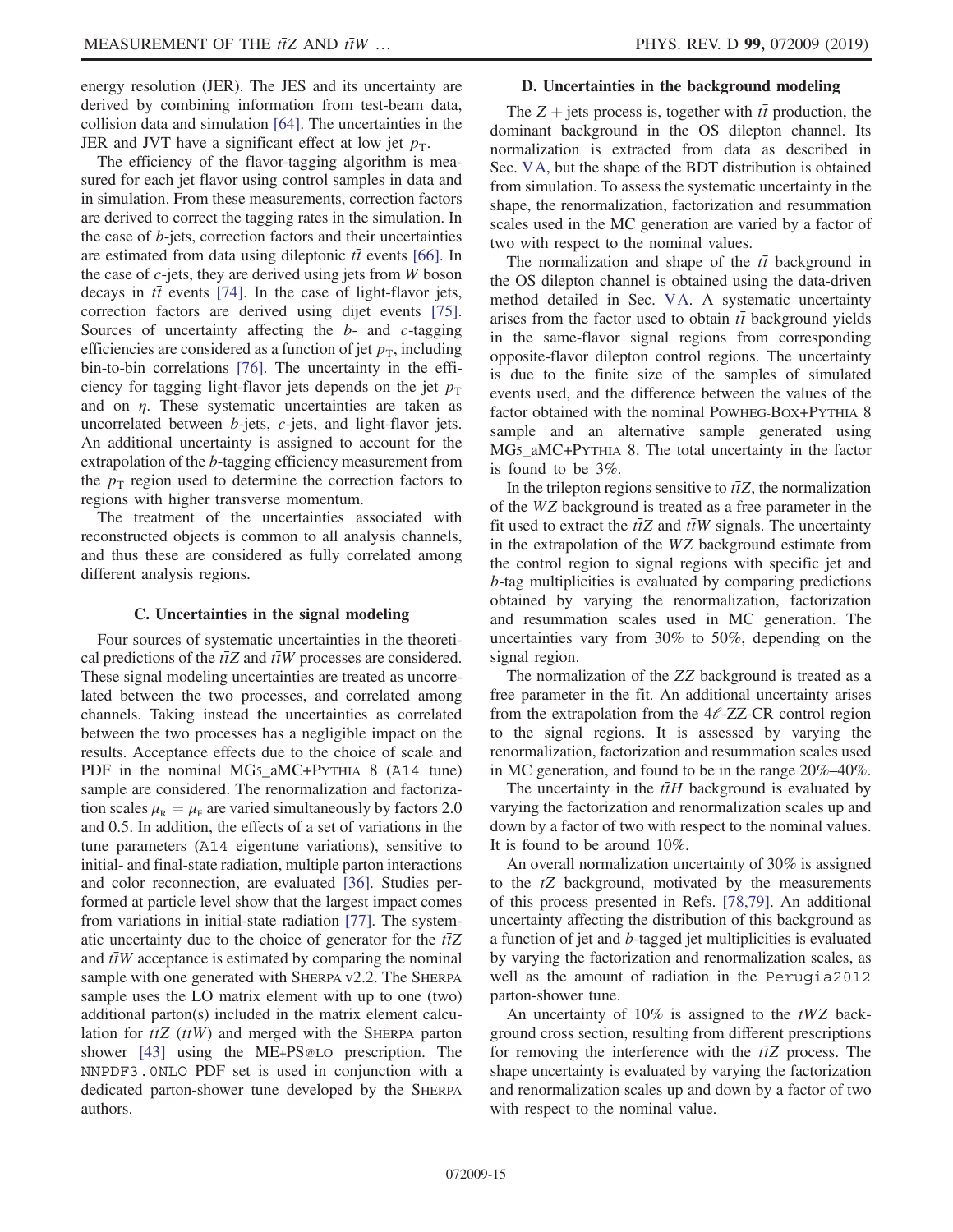For other prompt-lepton backgrounds, uncertainties of 20% are assigned to the normalizations of the WH and ZH processes, based on calculations from Ref. [\[34\]](#page-22-28). An uncertainty of 50% is considered for triboson and samesign WW processes.

A 10% uncertainty is applied to the charge-flip background, resulting from uncertainties in the charge-flip rates extracted from a control sample as described in Sec. [V.](#page-4-2)

A 30% uncertainty is assigned to the contribution from events with two prompt leptons or one prompt lepton and a photon conversion in the control regions used to measure the fake-lepton efficiency. In the SS dilepton channel regions and trilepton regions targeting  $t\bar{t}W$ , there are 22 nuisance parameters corresponding to the statistical uncertainty in the measurement of the fake-lepton efficiencies. One nuisance parameter is used for each  $p<sub>T</sub>$  bin used in the measurement of the fake-lepton efficiencies. For fake-lepton efficiencies in events with one (at least two)  $b$ -tagged jet(s), seven (four) bins are used, and there is one nuisance parameter for each of the two lepton flavors. In the trilepton signal regions targeting  $t\bar{t}Z$ , where the fake-lepton background is less important, a simplified description of the fake-lepton uncertainties is used, with one nuisance parameter for each of the two lepton flavors. These nuisance parameters correspond to the maximum of the up and down shifts of the fake-lepton efficiencies resulting from statistical uncertainties and the prompt lepton background subtraction in the control regions used to measure the fake-lepton efficiency. The uncertainties in the fake-lepton background in the  $t\bar{t}Z$  and  $t\bar{t}W$  analysis regions are considered to be uncorrelated, due to the different lepton selection requirements used in the two sets of regions.

<span id="page-15-0"></span>

FIG. 10. The BDT distributions for the OS dilepton signal regions, (a)  $2\ell$ -Z-6j1b, (b)  $2\ell$ -Z-5j2b, (c)  $2\ell$ -Z-6j2b. The distributions are shown after the fit. The "Other" background contains SM processes with small cross sections producing two opposite-sign prompt leptons. The shaded band represents the total uncertainty. The last bin of each distribution contains the overflow.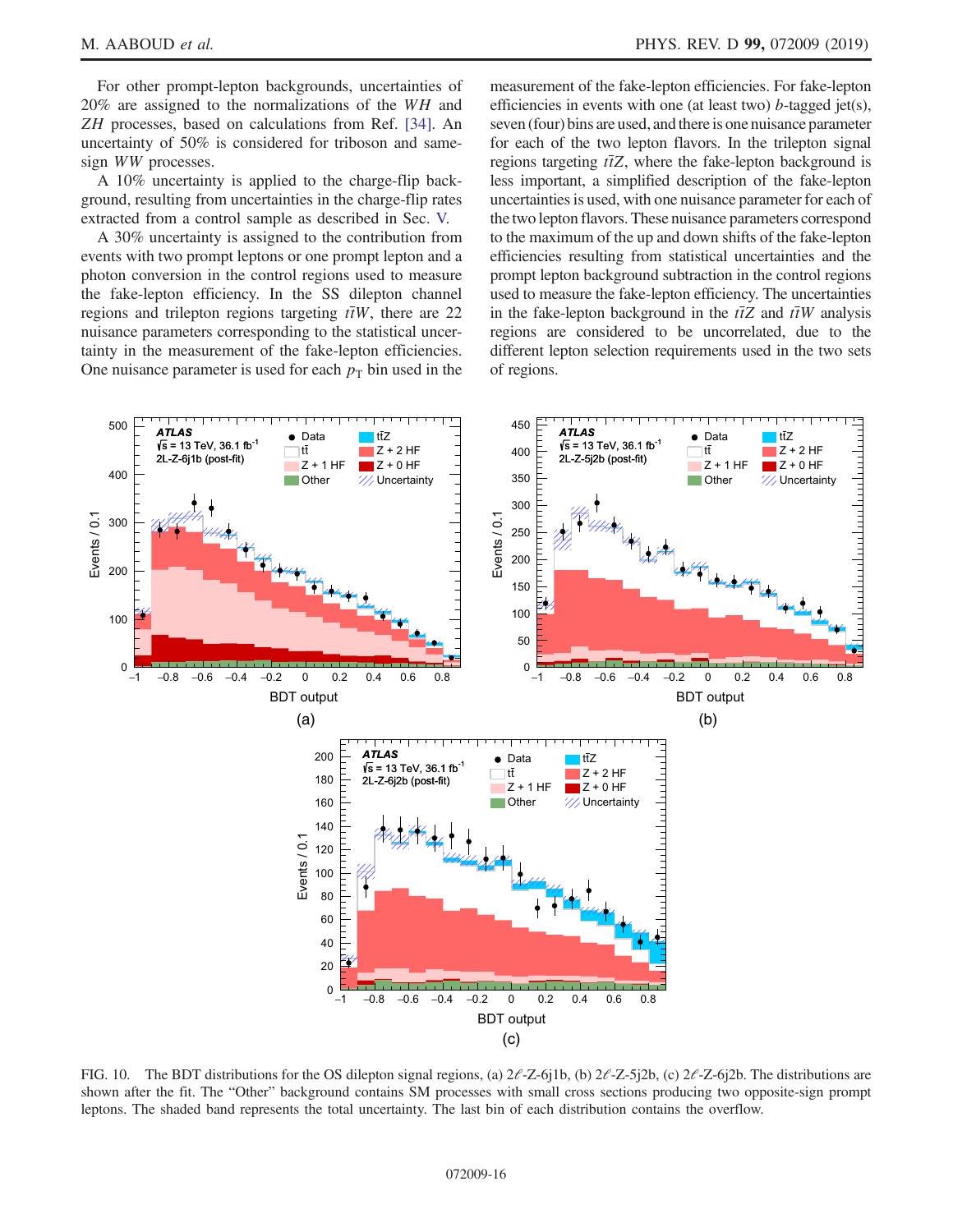Uncertainties in scale factors applied to the fake-lepton background are taken into account in the fake-lepton background yield in the tetralepton channel and the  $t\bar{t}\gamma$ background contribution in the trilepton and  $2\ell$ -SS channels. These uncertainties are associated with reconstructed objects and the limited sizes of control regions in which the scale factors are obtained. The scale factors have uncertainties between 10% and 50%, depending on the fake-lepton flavor and source. The  $2\ell$ -SS and trilepton fake-lepton systematic uncertainties from the matrix method are assumed to be uncorrelated with the systematic uncertainties in the fake-lepton scale factors.

### VII. RESULTS

<span id="page-16-0"></span>The signal strengths  $\mu_{t\bar{t}Z}$  and  $\mu_{t\bar{t}W}$ , defined as the ratios of the measured values of the inclusive production cross sections to the corresponding SM predictions discussed in Sec. [III](#page-1-0), are extracted simultaneously using a binned maximum-likelihood fit to the numbers of events in the dilepton, trilepton and tetralepton signal and control regions. In the OS dilepton channel signal regions  $2\ell$ -Z-6j1b,  $2\ell$ -Z-5j2b and  $2\ell$ -Z-6j2b, the BDT output distribution is fitted. In the SS dilepton channel, the twelve signal regions  $2\ell$ -SSp-1*b*,  $2\ell$ -SSm-1*b*,  $2\ell$ -SSp-2*b* and  $2\ell$ -SSm-2b are fitted together with the twelve control regions  $2\ell$ -SSp-1b-CR,  $2\ell$ -SSm-1b-CR,  $2\ell$ -SSp-2b-CR and  $2\ell$ -SSm-2b-CR defined in Sec. [V.](#page-4-2) The contribution from the  $t\bar{t}W$  signal in the SS dilepton control regions is taken into account in the fit. The dependence of the fake-lepton background in these regions on the  $t\bar{t}W$  signal strength is also taken into account. In the trilepton channel, the eight signal regions described in Sec. [V](#page-4-2) are included in the fit, as is the  $3\ell$ -WZ-CR control region. Finally, in the tetralepton channel, the four signal regions  $4l$ -DF-1b,  $4l$ -DF-2b,  $4l$ -SF-1b and  $4\ell$ -SF-2b and the control region  $4\ell$ -ZZ-CR are included in the fit.

The fit is based on the profile-likelihood technique, where systematic uncertainties are included in the fit as nuisance parameters constrained by Gaussian functions. None of the uncertainty parameters are found to be significantly constrained or pulled in the fit. The calculation of confidence intervals and hypothesis testing is performed using a modified frequentist method as implemented in RooStats [\[80,81\].](#page-23-19)

Figure [10](#page-15-0) shows the BDT output distribution in signal regions  $2\ell$ -Z-6j1b,  $2\ell$ -Z-5j2b and  $2\ell$ -Z-6j2b after performing the fit. Figures [11](#page-16-1) and [12](#page-17-0) summarize the comparison between data and the post-fit signal and background yields for regions sensitive to  $t\bar{t}Z$  and  $t\bar{t}W$  production, together with the relevant control regions. In all cases, good agreement between observed values and the expectation is seen. The normalization corrections for the WZ and ZZ backgrounds with respect to the predictions are obtained from the fits as described in Sec. [V](#page-4-2) and found to be compatible with unity:  $0.91 \pm 0.10$  for the WZ background and  $1.11 \pm 0.17$  for the ZZ background. The normalizations of the  $Z + 1HF$  and  $Z + 2HF$  backgrounds are mainly constrained in the low BDT output bins of the OS dilepton channel signal regions, where the signal contamination is low. Their values are found to be  $1.19 \pm 0.05$ 0.25 and  $1.09 \pm 0.13$ , respectively.

In addition to the combined fit described above, fits in individual channels are performed. The  $t\bar{t}Z$  signal strength is extracted through fits to the opposite-sign dilepton regions alone, to the trilepton channel regions alone and to the tetralepton channel signal regions alone. The  $\bar{t}$ W signal strength is extracted using the four trilepton signal

<span id="page-16-1"></span>

FIG. 11. Event yields in data compared with the results of the fit that extracts  $\sigma_{\tilde{t}Z}$  and  $\sigma_{\tilde{t}W}$  simultaneously in the (a) trilepton and (b) tetralepton signal regions targeting the  $t\bar{t}Z$  process. Yields for the control regions used to extract the normalization of the WZ and ZZ backgrounds are also shown. The "Other" background summarizes all small SM backgrounds described in Sec. [III.](#page-1-0) The shaded band represents the total uncertainty.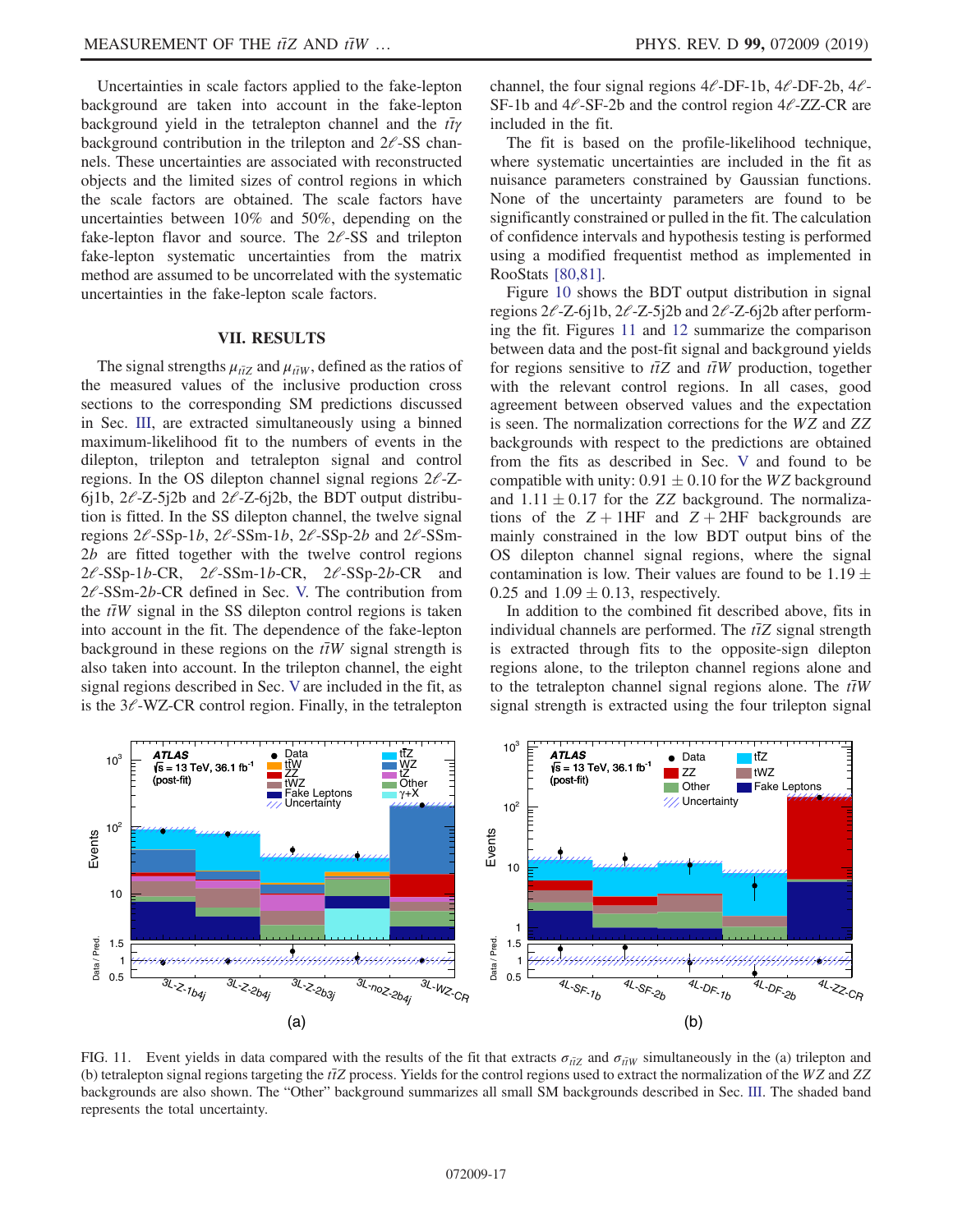<span id="page-17-0"></span>

FIG. 12. Event yields in data compared with the results of the fit that extracts  $\sigma_{\bar{\alpha}Z}$  and  $\sigma_{\bar{\alpha}W}$  simultaneously in the regions targeting the  $t\bar{t}W$  process. The "Other" background summarizes all small SM backgrounds described in Sec. [III](#page-1-0). The shaded band represents the total uncertainty.

regions targeting  $t\bar{t}W$  and the same-sign dilepton regions considered in the combined fit. The measured values of the signal strengths  $\mu_{\tilde{H}Z}$  and  $\mu_{\tilde{H}W}$  are reported in Table [VII](#page-17-1) for each channel separately and for the combined fit. Agreement is observed for the measured values between all the different fit configurations.

The measured signal strengths from the combined fit and their uncertainties are converted to inclusive cross-section measurements using the signal simulation described in Sec. [III](#page-1-0) and the central values of the theoretical predictions. The results are:  $\sigma_{\text{fZ}} = 0.95 \pm 0.08_{\text{stat}} \pm 0.10_{\text{syst}}$  pb =  $0.95 \pm 0.13$  pb and  $\sigma_{\bar{t}W} = 0.87 \pm 0.13_{stat} \pm 0.14_{syst}$  pb =  $0.87 \pm 0.19$  pb. Figure [13](#page-17-2) shows a comparison of the fit results with theoretical predictions,  $\sigma_{\text{tZ}}^{\text{th}} = 0.88\substack{+0.09 \\ -0.11}$  pb and  $\sigma_{\text{trW}}^{\text{th}} = 0.60_{-0.07}^{+0.08}$  pb, demonstrating good agreement between the measured and predicted cross sections.

<span id="page-17-1"></span>TABLE VII. Measured signal strengths of  $t\bar{t}Z$  and  $t\bar{t}W$  for different fit configurations and the combined fit. The uncertainties include statistical and systematic components.

| Fit configuration                  | $\mu_{\bar{t}7}$ | $\mu_{\bar{t}W}$ |
|------------------------------------|------------------|------------------|
| Combined                           | $1.08 \pm 0.14$  | $1.44 \pm 0.32$  |
| $2\ell$ -OS                        | $0.73 \pm 0.28$  | .                |
| $3\ell t\bar{t}Z$                  | $1.08 \pm 0.18$  | .                |
| $2\ell$ -SS and $3\ell t \bar{t}W$ | .                | $1.41 \pm 0.33$  |
| $4\ell$                            | $1.21 \pm 0.29$  | .                |

For the  $t\bar{t}Z$  process, both the observed and the expected significances are found to be much larger than five standard deviations. For the  $t\bar{t}W$  process, an excess of events over the expected background-only hypothesis is found with an

<span id="page-17-2"></span>

FIG. 13. The result of the simultaneous fit to the  $t\bar{t}Z$  and  $t\bar{t}W$ cross sections along with the 68% and 95% confidence level (C.L.) contours. The cross shows the SM calculations and their uncertainties, including renormalization and factorization scale uncertainties as well as uncertainties including  $\alpha_{\rm S}$  variations.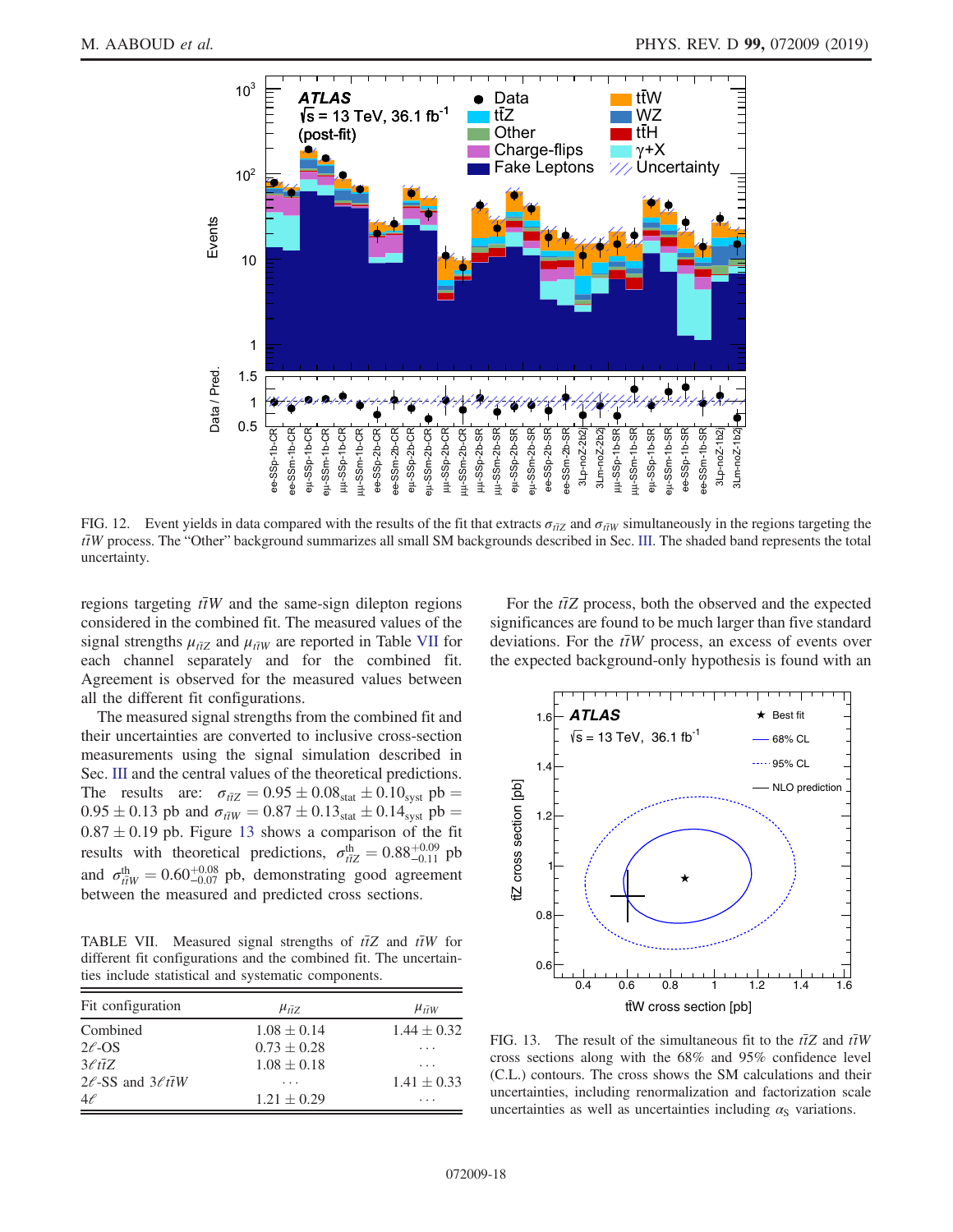<span id="page-18-0"></span>TABLE VIII. List of relative uncertainties in the measured cross sections of the  $t\bar{t}Z$  and  $t\bar{t}W$  processes from the fit, grouped in categories. All uncertainties are symmetrized. The sum in quadrature may not be equal to the total due to correlations between uncertainties introduced by the fit.

| Uncertainty                             | $\sigma_{t\bar{t}Z}$ | $\sigma_{\bar{t}\bar{t}W}$ |
|-----------------------------------------|----------------------|----------------------------|
| Luminosity                              | $2.9\%$              | $4.5\%$                    |
| Simulated sample statistics             | 2.0%                 | 5.3%                       |
| Data-driven background statistics       | $2.5\%$              | 6.3%                       |
| JES/JER                                 | $1.9\%$              | $4.1\%$                    |
| Flavor tagging                          | $4.2\%$              | $3.7\%$                    |
| Other object-related                    | 3.7%                 | $2.5\%$                    |
| Data-driven background normalization    | $3.2\%$              | $3.9\%$                    |
| Modeling of backgrounds from simulation | 5.3%                 | 2.6%                       |
| Background cross sections               | $2.3\%$              | 4.9%                       |
| Fake leptons and charge misID           | $1.8\%$              | 5.7%                       |
| $t\bar{t}Z$ modeling                    | 4.9%                 | $0.7\%$                    |
| $t\bar{t}W$ modeling                    | 0.3%                 | $8.5\%$                    |
| Total systematic                        | $10\%$               | 16%                        |
| Statistical                             | 8.4%                 | 15%                        |
| Total                                   | 13%                  | 22%                        |

observed (expected) significance of 4.3 (3.4) standard deviations. The significance values are computed using the asymptotic approximation described in Ref. [\[82\]](#page-23-20).

Table [VIII](#page-18-0) shows the uncertainties in the measured  $t\bar{t}Z$ and  $t\bar{t}W$  cross sections, grouped in categories, along with the total uncertainties. For both processes, the precision of the measurement is affected by statistical and systematic uncertainties in similar proportions. For the  $t\bar{t}Z$  determination, the dominant systematic uncertainty sources are the modeling of the backgrounds and of the signal. For the  $\bar{t}$ W determination, the dominant systematic uncertainty sources are the modeling of the signal and the limited amount of data available in the control regions and simulated event samples.

#### VIII. INTERPRETATION

The effective field theory (EFT) framework provides a model-independent approach to the parametrization of possible deviations from the SM predictions. In this framework, effects due to BSM physics are described by adding additional operators of dimension six or higher to the SM Lagrangian. Each EFT operator  $\mathcal{O}_i$  is associated with a Wilson coefficient  $C_i$ , and the operators enter the modified Lagrangian in the form  $(C_i/\Lambda^2)\mathcal{O}_i$ , where  $\Lambda$  is the characteristic energy scale of the BSM physics.

The complete set of independent, gauge-invariant and baryon-number conserving EFT operators at dimension six contains 59 different operators [\[83,84\]](#page-23-21). In the present analysis, five of these operators are considered, all of which modify the *ttZ* vertex:  $\mathcal{O}_{\phi Q}^{(3)}$ ,  $\mathcal{O}_{\phi Q}^{(1)}$ ,  $\mathcal{O}_{\phi q}$ ,  $\mathcal{O}_{tW}$ ,  $\mathcal{O}_{tB}$ .

<span id="page-18-1"></span>TABLE IX. Effective field theory operators considered and their form in terms of SM fields. The notation of Ref. [\[85\]](#page-23-22) is used.

| Operator                              | Expression                                                                                    |
|---------------------------------------|-----------------------------------------------------------------------------------------------|
| $\mathcal{O}_{\phi\mathcal{Q}}^{(3)}$ | $(\phi^{\dagger}i\overset{\leftrightarrow}{D}_{u}^{I}\phi)(\bar{Q}\gamma^{\mu}\tau^{I}Q)$     |
| $\mathcal{O}_{\phi Q}^{(1)}$          | $(\phi^\dagger i\overset{\leftrightarrow}{D}_\mu \phi)(\bar{Q}\gamma^\mu Q)$                  |
| $\mathcal{O}_{\phi t}$                | $(\phi^{\dagger} i \overset{\leftrightarrow}{D}_{\mu} \phi)(\overline{\iota} \gamma^{\mu} t)$ |
| $\mathcal{O}_{tW}$                    | $(\bar{Q}\sigma^{\mu\nu}\tau^I t)\tilde{\phi}W^I_{\mu\nu}$                                    |
| $\mathcal{O}_{tB}$                    | $(\bar{Q}\sigma^{\mu\nu}t)\tilde{\phi}B_{\mu\nu}$                                             |

The operators are defined in Table [IX,](#page-18-1) following Ref. [\[85\]](#page-23-22). The first two operators enter the  $ttZ$  vertex as a linear combination, such that the measurement is sensitive to the difference  $\mathcal{C}_{\phi Q}^{(3)} - \mathcal{C}_{\phi Q}^{(1)}$ . For this paper, the effect of this combination is evaluated by varying  $\mathcal{C}_{\phi Q}^{(3)}$  with  $\mathcal{C}_{\phi Q}^{(1)}$  set to zero.

<span id="page-18-2"></span>Considering only one EFT operator at a time, any observable, such as the  $t\bar{t}Z$  event rate in a certain signal region, can be expressed as a quadratic function of the coefficient  $C_i$ :

$$
\sigma_{\text{tot},i} = \sigma_{\text{SM}} + \frac{\mathcal{C}_i}{(\Lambda/1 \text{ TeV})^2} \sigma_i^{(1)} + \frac{\mathcal{C}_i^2}{(\Lambda/1 \text{ TeV})^4} \sigma_{ii}^{(2)}.
$$
 (1)

The term linear in  $C_i$  on the right-hand side of Eq. [\(1\)](#page-18-2) results from the interference of the BSM operators with the SM. For  $C_i/\Lambda^2$  of order 1 TeV<sup>-2</sup>, the interference term dominates in Eq. [\(1\)](#page-18-2) for  $\mathcal{O}_{\phi Q}^{(3)}$  and  $\mathcal{O}_{\phi t}$ , while the quadratic term dominates for  $\mathcal{O}_{tW}$  and  $\mathcal{O}_{tB}$ .

The values of  $\sigma_i^{(1)}$  and  $\sigma_{ii}^{(2)}$  are computed using simulated event samples generated with MG5\_aMC interfaced to PYTHIA 8 [\[11,86,87\].](#page-21-6) The computation is performed at NLO, separately for all trilepton and tetralepton signal regions. The detector reconstruction efficiency is verified to be compatible between SM  $t\bar{t}Z$  samples and samples with nonzero values of  $C_i$ , for ranges of  $C_i$  considered here.

A fit is then performed to extract  $C_i/\Lambda^2$ . The fit is similar to the one described in Sec. [VII](#page-16-0), except that only the four trilepton and four tetralepton signal regions targeting  $t\bar{t}Z$  are used and a normalization uncertainty of 12%, corresponding to the uncertainty in the NLO crosssection computation, is applied to the SM  $t\bar{t}Z$  prediction. Uncertainties resulting from the limited sizes of MC samples used to derive the values of  $\sigma_i^{(1)}$  and  $\sigma_{ii}^{(2)}$  are propagated to the measured values of  $C_i/\Lambda^2$ .

The profile-likelihood test statistic is defined as  $-\Delta \log(L) = \log(\mathcal{L}(\hat{C}_i)/\mathcal{L}(C_i))$ , where  $\mathcal L$  is the profile likelihood as a function of the Wilson coefficient  $C_i$ , and  $\hat{C}_i$  is the best-fit value of  $C_i$ . Approximate confidence intervals for the Wilson coefficients are computed using the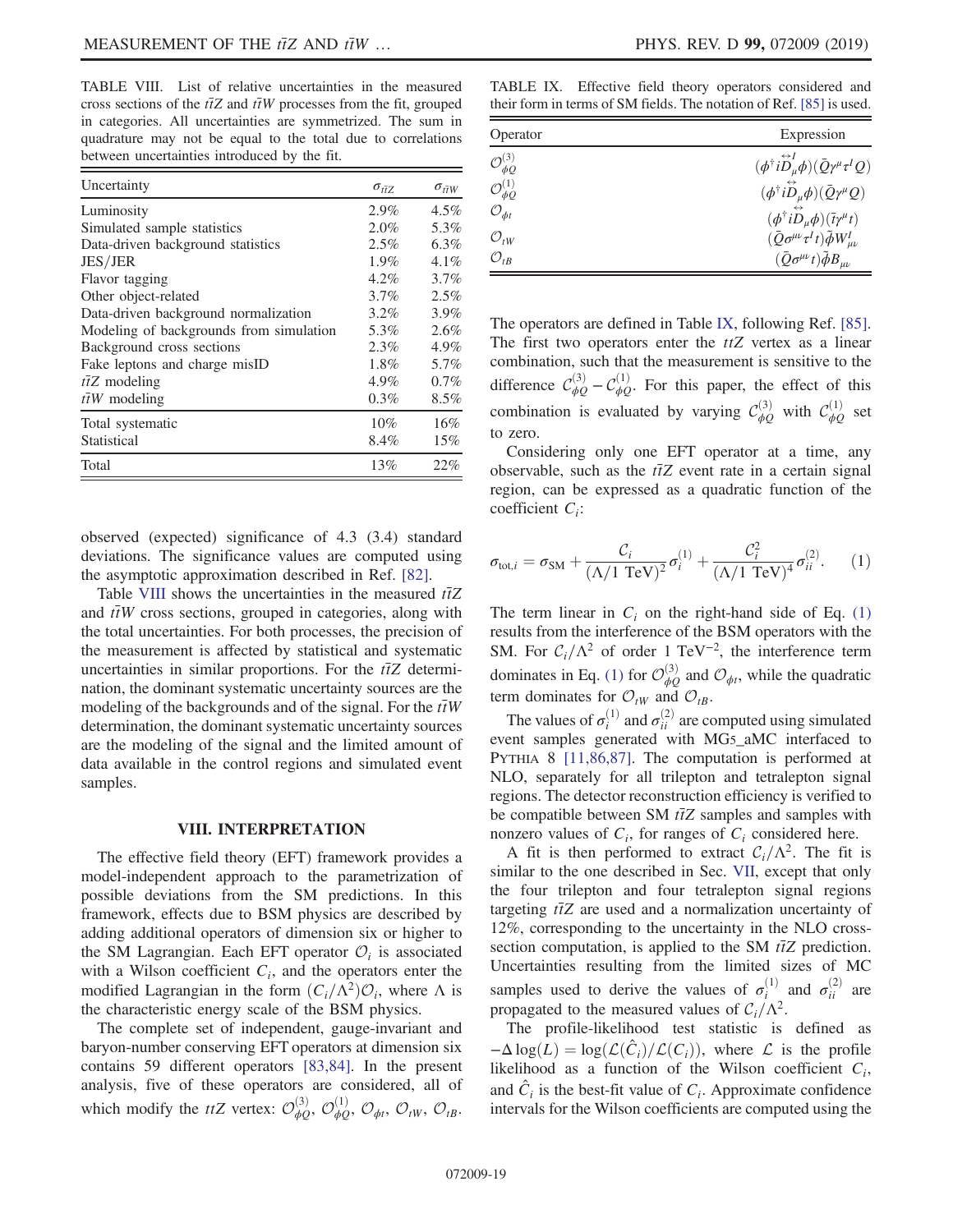<span id="page-19-0"></span>TABLE X. The expected and observed 68% and 95% confidence intervals, which include the value 0, for  $C_i/\Lambda^2$ for the EFT coefficients  $C_{\phi Q}^{(3)}$ ,  $C_{\phi t}$ ,  $C_{tB}$  and  $C_{tW}$ . The intervals for  $C_{\phi Q}^{(3)}$  are derived setting  $C_{\phi Q}^{(1)}$  to zero; the measurement is sensitive to the difference  $C_{\phi Q}^{(3)} - C_{\phi Q}^{(1)}$ . All results are obtained by varying one coefficient at the time and are given in units of  $1/TeV^2$ . Previous indirect 68% C.L. constraints [\[88\]](#page-23-23) are also quoted. The previous direct constraints at 95% C.L. are obtained from Ref. [\[10\]](#page-21-7) for  $C_{\phi t}$  and  $C_{tB}$  and from Refs. [\[89,90\]](#page-24-0) for  $C_{\phi Q}^{(3)}$  and  $C_{tW}$ , using Ref. [\[83\]](#page-23-21) to translate the measurements into limits on the coefficients. Limits from fits for the EFT coefficients with only the linear term are also shown.

| Coefficients                              | $\mathcal{C}_{\phi O}^{(3)}/\Lambda^2$ | $\mathcal{C}_{\phi t}/\Lambda^2$ | $\mathcal{C}_{tR}/\Lambda^2$ | $\mathcal{C}_{tW}/\Lambda^2$ |
|-------------------------------------------|----------------------------------------|----------------------------------|------------------------------|------------------------------|
| Previous indirect constraints at 68% C.L. | $[-4.7, 0.7]$                          | $[-0.1, 3.7]$                    | $[-0.5, 10]$                 | $[-1.6, 0.8]$                |
| Previous direct constraints at 95% C.L.   | $[-1.3, 1.3]$                          | $[-9.7, 8.3]$                    | $[-6.9, 4.6]$                | $[-0.2, 0.7]$                |
| Expected limit at 68% C.L.                | $[-2.1, 1.9]$                          | $[-3.8, 2.7]$                    | $[-2.9, 3.0]$                | $[-1.8, 1.9]$                |
| Expected limit at 95% C.L.                | $[-4.5, 3.6]$                          | $[-23, 4.9]$                     | $[-4.2, 4.3]$                | $[-2.6, 2.6]$                |
| Observed limit at 68% C.L.                | $[-1.0, 2.7]$                          | $[-2.0, 3.5]$                    | $[-3.7, 3.5]$                | $[-2.2, 2.1]$                |
| Observed limit at 95% C.L.                | $[-3.3, 4.2]$                          | $[-25, 5.5]$                     | $[-5.0, 5.0]$                | $[-2.9, 2.9]$                |
| Expected limit at 68% C.L. (linear)       | $-1.9, 2.0$                            | $[-3.0, 3.2]$                    | .                            | .                            |
| Expected limit at 95% C.L. (linear)       | $[-3.7, 4.0]$                          | $[-5.8, 6.3]$                    | $\cdot$ $\cdot$ $\cdot$      | $\cdots$                     |
| Observed limit at 68% C.L. (linear)       | $[-1.0, 2.9]$                          | $[-1.8, 4.4]$                    | .                            | .                            |
| Observed limit at 95% C.L. (linear)       | $-2.9, 4.9$                            | $-4.8, 7.5$                      | $\cdot$ $\cdot$ $\cdot$      | $\cdot$ $\cdot$ $\cdot$      |

formula  $-\Delta \log(L) = \varepsilon$ , where the threshold  $\varepsilon$  is set to 0.5 and 1.92 for the 68% ( $1\sigma$ ) and 95% confidence levels (C.L.), respectively.

The confidence intervals for  $C_i$  are computed considering only the minimum of  $\lambda(C_i)$  near  $C_i = 0$ . For coefficient  $\mathcal{C}_{\phi Q}^{(3)}$  ( $\mathcal{C}_{\phi t}$ ), another, deeper minimum exists for negative values of  $C_i \sim 30(20)$ , which is excluded by previous constraints. The 68% and 95% confidence intervals are shown in Table [X](#page-19-0), together with previous constraints on the EFT coefficients obtained from Refs. [\[10,88](#page-21-7)–90]. The lower boundary of the 95% confidence interval for  $C_{\phi t}$  is at large negative values, which are excluded by indirect constraints. The  $t\bar{t}Z$  measurement provides competitive constraints for positive  $C_{\phi t}$  values. The full likelihood scans are shown in Fig. [14](#page-20-0) in the Appendix.

The fits are repeated while assuming that the quadratic terms are zero, and the results of these fits are also reported in Table [X](#page-19-0). For  $C<sub>tW</sub>$  and  $C<sub>tB</sub>$ , where the quadratic terms dominate, the fits do not converge. Compared with the nominal fits for  $\mathcal{C}_{\phi Q}^{(3)}$  and  $\mathcal{C}_{\phi t}$ , the limits shift to larger values, consistent with removing a positive term from the prediction. The most notable change is the improvement in the lower limit for  $C_{\phi t}$  at 95% C.L., as the second minimum disappears when a linear expression is assumed.

# IX. CONCLUSION

Measurements of the production cross sections of a topquark pair in association with a Z or W boson using 36.1 fb<sup>-1</sup> of data collected by the ATLAS detector in  $\sqrt{s} =$ 13 TeV  $pp$  collisions at the LHC are presented. Final states with two same- or opposite-sign leptons, three leptons or four leptons are analyzed. The  $t\bar{t}Z$  and  $t\bar{t}W$  production cross sections are determined to be  $\sigma_{t\bar{t}Z} = 0.95 \pm 0.08_{\text{stat}} \pm 0.08_{\text{stat}}$  $0.10_{\text{syst}}$  pb =  $0.95 \pm 0.13$  pb and  $\sigma_{\bar{t}W} = 0.87 \pm 0.13_{\text{stat}} \pm 1.0$  $0.14<sub>syst</sub>$  pb =  $0.87 \pm 0.19$  pb. The measured values are consistent with the SM predictions. The measurements are used to derive confidence intervals for the Wilson coefficients of dimension-6 effective field theory operators involving the top quark and the Z boson.

## ACKNOWLEDGMENTS

We thank CERN for the very successful operation of the LHC, as well as the support staff from our institutions without whom ATLAS could not be operated efficiently. We acknowledge the support of ANPCyT, Argentina; YerPhI, Armenia; ARC, Australia; BMWFW and FWF, Austria; ANAS, Azerbaijan; SSTC, Belarus; CNPq and FAPESP, Brazil; NSERC, NRC and CFI, Canada; CERN; CONICYT, Chile; CAS, MOST and NSFC, China; COLCIENCIAS, Colombia; MSMT CR, MPO CR and VSC CR, Czech Republic; DNRF and DNSRC, Denmark; IN2P3-CNRS, CEA-DRF/IRFU, France; SRNSFG, Georgia; BMBF, HGF, and MPG, Germany; GSRT, Greece; RGC, Hong Kong SAR, China; ISF and Benoziyo Center, Israel; INFN, Italy; MEXT and JSPS, Japan; CNRST, Morocco; NWO, Netherlands; RCN, Norway; MNiSW and NCN, Poland; FCT, Portugal; MNE/IFA, Romania; MES of Russia and NRC KI, Russian Federation; JINR; MESTD, Serbia; MSSR, Slovakia; ARRS and MIZŠ, Slovenia; DST/NRF, South Africa; MINECO, Spain; SRC and Wallenberg Foundation, Sweden; SERI, SNSF and Cantons of Bern and Geneva, Switzerland; MOST, Taiwan; TAEK, Turkey; STFC,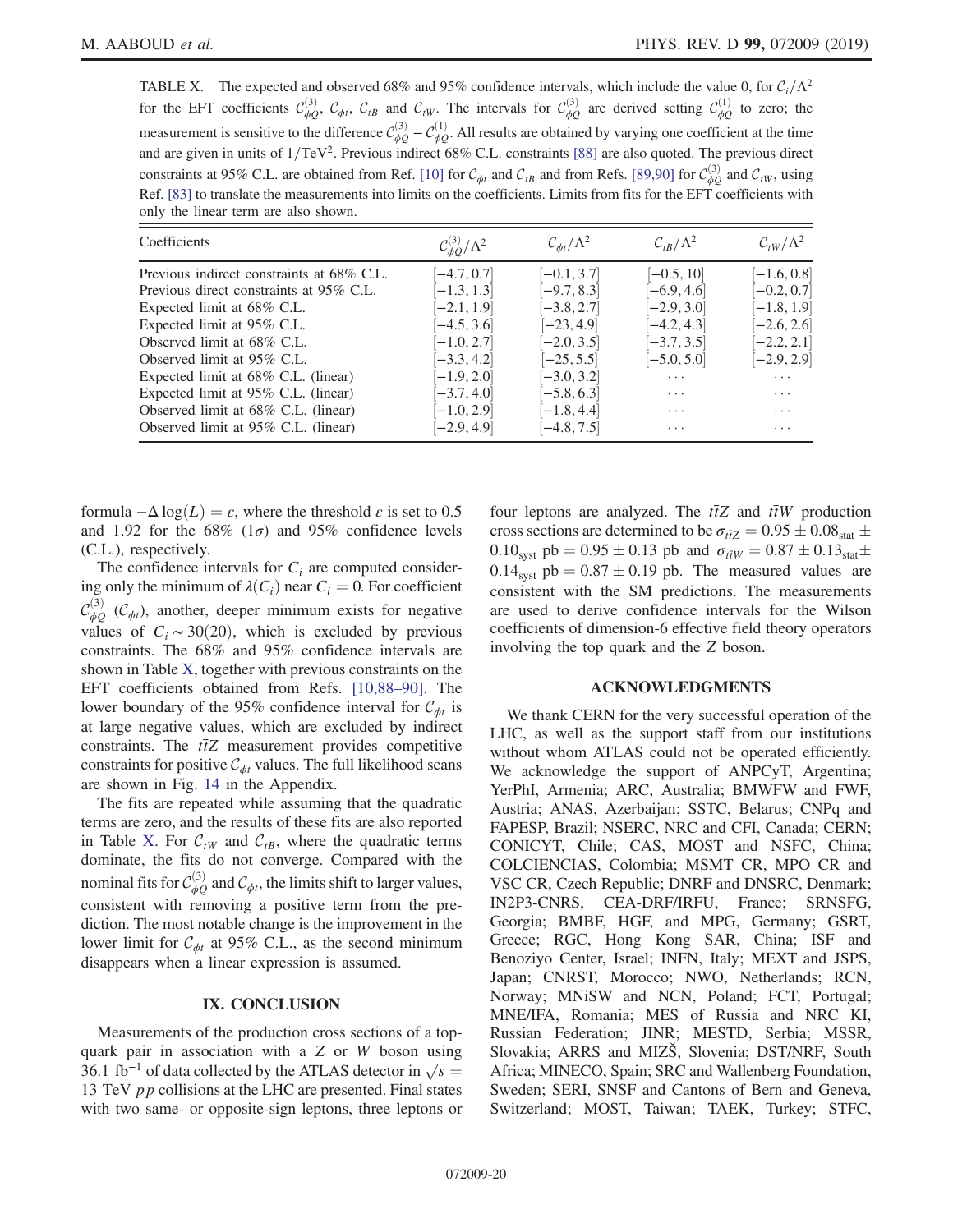United Kingdom; DOE and NSF, United States of America. In addition, individual groups and members have received support from BCKDF, CANARIE, CRC and Compute Canada, Canada; COST, ERC, ERDF, Horizon 2020, and Marie Skłodowska-Curie Actions, European Union; Investissements d' Avenir Labex and Idex, ANR, France; DFG and AvH Foundation, Germany; Herakleitos, Thales and Aristeia programmes co-financed by EU-ESF and the Greek NSRF, Greece; BSF-NSF and GIF, Israel; CERCA Programme Generalitat de Catalunya, Spain; The Royal Society and Leverhulme Trust, United Kingdom. The crucial computing support from all WLCG partners is acknowledged gratefully, in particular from CERN, the ATLAS Tier-1 facilities at TRIUMF (Canada), NDGF (Denmark, Norway, Sweden), CC-IN2P3 (France), KIT/ GridKA (Germany), INFN-CNAF (Italy), NL-T1 (Netherlands), PIC (Spain), ASGC (Taiwan), RAL (UK) and BNL (USA), the Tier-2 facilities worldwide and large non-WLCG resource providers. Major contributors of computing resources are listed in Ref. [\[91\].](#page-24-1)

# APPENDIX: ADDITIONAL MATERIAL

<span id="page-20-0"></span>The Appendix shows the profile-likelihood test statistic for the four EFT coefficients and the input variables used for the OS dilepton BDT.



FIG. 14. The value of the profile-likelihood test statistic as a function of  $c/\Lambda^2$ , for (a)  $C_{\phi Q}^{(3)}$ , (b)  $C_{\phi t}$ , (c)  $C_{tB}$ , and (d)  $C_{tW}$ . In the  $C_{\phi Q}^{(3)}$  and  $C_{\phi t}$  distributions, another, deeper minimum exists for large negative values of  $C_i$ , which is excluded by indirect measurements. There, the vertical axis is chosen such that the value of the likelihood at the minimum near  $C_i = 0$  is zero.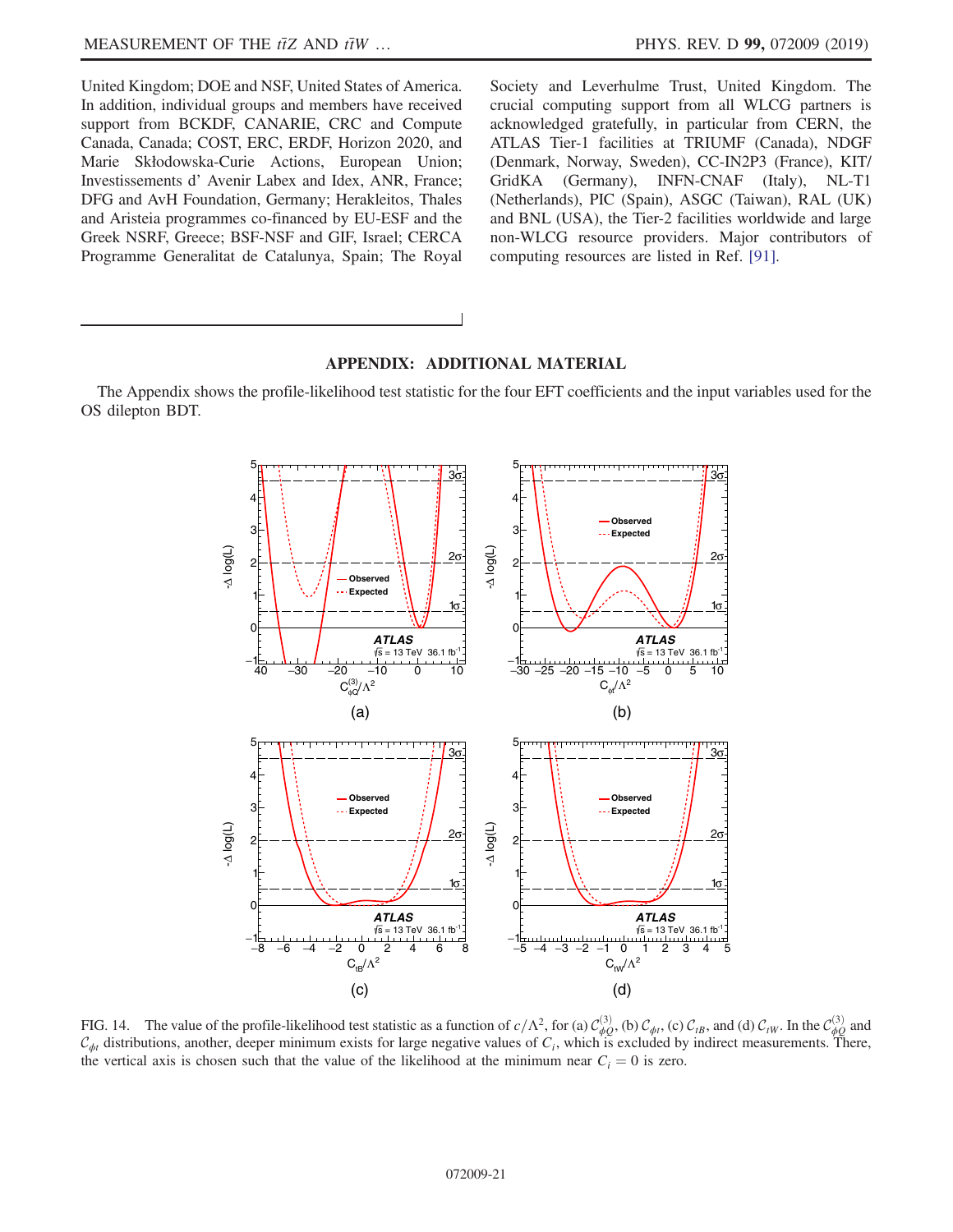<span id="page-21-5"></span>TABLE XI. The definitions and ranking of input variables for the BDT in the OS dilepton analysis. Jets and leptons are ordered in descending order of  $p<sub>T</sub>$ . Only the first eight jets are considered when calculating the input variables.

|                                                                                                                                                                    | Ranking |          |          |
|--------------------------------------------------------------------------------------------------------------------------------------------------------------------|---------|----------|----------|
| Definition                                                                                                                                                         | 6i1b    | 5j2b     | 6j2b     |
| $p_T$ of the lepton pair                                                                                                                                           | 8       | 11       | 8        |
| $p_T$ of the fourth jet                                                                                                                                            | 6       | 12       | 6        |
| $p_T$ of the fifth jet                                                                                                                                             | .       | 14       | $\cdots$ |
| $p_T$ of the sixth jet                                                                                                                                             | 9       | .        | 11       |
| $\Delta R_n$ between the two leptons                                                                                                                               | 7       | 8        | 12       |
| Number of jet pairs with mass within a window of 30 GeV around 85 GeV                                                                                              | 4       | 6        | 4        |
| Number of three-jet combinations (containing exactly one b-tagged jet) compatible with a top quark<br>$( m_{bii} - m_t  < 15$ GeV) and $( m_{ii} - m_W  < 15$ GeV) | .       | .        | 17       |
| Invariant mass of the two jets with the smallest $\Delta R_n$                                                                                                      | 13      | 7        | 14       |
| Invariant mass of the two untagged jets with the highest $p_T$                                                                                                     | 15      | 13       | .        |
| Invariant mass of the two jets with the highest value of the $b$ -tagging discriminant                                                                             | .       | 10       | 9        |
| Scalar sum of $p_T$ divided by the sum of energy of all jets                                                                                                       | 2       |          | 2        |
| Average $\Delta R_n$ of all jet pairs                                                                                                                              | 5       | 4        | 5        |
| Maximum invariant mass of a lepton and the b-tagged jet with the smallest $\Delta R_n$                                                                             | 14      | .        | 13       |
| First Fox-Wolfram moment built from jets and leptons                                                                                                               | 3       | 2        |          |
| Sum of jet $p_T$ , using up to six jets                                                                                                                            | 12      | 5        | 10       |
| $\eta$ of dilepton system                                                                                                                                          |         | 3        | 3        |
| Sum of the two closest two-jet invariant masses from $jij_1$ and $jij_2$ divided by two                                                                            | 10      | .        | 15       |
| $\Delta R_n$ between two jets with the highest value of the b-tagging discriminant in the event                                                                    | .       | 9        |          |
| $p_T$ of the <i>b</i> -tagged jet with the highest $p_T$                                                                                                           | 11      | $\cdots$ | 16       |

- <span id="page-21-0"></span>[1] ATLAS Collaboration, Evidence for the associated production of the Higgs boson and a top quark pair with the ATLAS detector, [Phys. Rev. D](https://doi.org/10.1103/PhysRevD.97.072003) **97**, 072003 [\(2018\).](https://doi.org/10.1103/PhysRevD.97.072003)
- [2] CMS Collaboration, Evidence for associated production of a Higgs boson with a top quark pair in final states with electrons, muons, and hadronically decaying  $\tau$ leptons at  $\sqrt{s} = 13$  TeV, [J. High Energy Phys. 08 \(2018\)](https://doi.org/10.1007/JHEP08(2018)066) [066.](https://doi.org/10.1007/JHEP08(2018)066)
- [3] CMS Collaboration, Observation of  $t\bar{t}H$  Production, [Phys.](https://doi.org/10.1103/PhysRevLett.120.231801) Rev. Lett. 120[, 231801 \(2018\).](https://doi.org/10.1103/PhysRevLett.120.231801)
- [4] ATLAS Collaboration, Observation of Higgs boson production in association with a top quark pair at the LHC with the ATLAS detector, [Phys. Lett. B](https://doi.org/10.1016/j.physletb.2018.07.035) 784, 173 [\(2018\).](https://doi.org/10.1016/j.physletb.2018.07.035)
- <span id="page-21-1"></span>[5] ATLAS Collaboration, Observation of top-quark pair production in association with a photon and measurement of the  $t\bar{t}\gamma$  production cross section in pp collisions at  $\sqrt{s}$  = 7 TeV using the ATLAS detector, [Phys. Rev. D](https://doi.org/10.1103/PhysRevD.91.072007) 91, [072007 \(2015\).](https://doi.org/10.1103/PhysRevD.91.072007)
- [6] ATLAS Collaboration, Measurement of the  $t\bar{t}\gamma$  production cross section in proton-proton collisions at  $\sqrt{s} = 8$  TeV with the ATLAS detector, [J. High Energy Phys. 11 \(2017\)](https://doi.org/10.1007/JHEP11(2017)086) [086.](https://doi.org/10.1007/JHEP11(2017)086)
- [7] CMS Collaboration, Measurement of the semileptonic  $t\bar{t}$  + γ production cross section in *pp* collisions at  $\sqrt{s} = 8$  TeV, [J. High Energy Phys. 10 \(2017\) 006.](https://doi.org/10.1007/JHEP10(2017)006)
- [8] ATLAS Collaboration, Measurements of inclusive and differential fiducial cross-sections of  $t\bar{t}\gamma$  production in leptonic final states at  $\sqrt{s} = 13$  TeV in ATLAS, [arXiv:](http://arXiv.org/abs/1812.01697) [1812.01697.](http://arXiv.org/abs/1812.01697)
- <span id="page-21-2"></span>[9] J. A. Dror, M. Farina, E. Salvioni, and J. Serra, Strong tW scattering at the LHC, [J. High Energy Phys. 01 \(2016\)](https://doi.org/10.1007/JHEP01(2016)071) [071.](https://doi.org/10.1007/JHEP01(2016)071)
- <span id="page-21-7"></span>[10] A. Buckley, C. Englert, J. Ferrando, D. J. Miller, L. Moore, M. Russell, and C. D. White, Constraining top quark effective theory in the LHC Run II era, [J. High Energy](https://doi.org/10.1007/JHEP04(2016)015) [Phys. 04 \(2016\) 015.](https://doi.org/10.1007/JHEP04(2016)015)
- <span id="page-21-6"></span>[11] O. Bessidskaia Bylund, F. Maltoni, I. Tsinikos, E. Vryonidou, and C. Zhang, Probing top quark neutral couplings in the Standard Model effective field theory at NLO in QCD, [J.](https://doi.org/10.1007/JHEP05(2016)052) [High Energy Phys. 05 \(2016\) 052.](https://doi.org/10.1007/JHEP05(2016)052)
- <span id="page-21-3"></span>[12] S. Weinberg, Phenomenological Lagrangians, [Physica](https://doi.org/10.1016/0378-4371(79)90223-1) 96A, [327 \(1979\)](https://doi.org/10.1016/0378-4371(79)90223-1).
- [13] W. Buchmüller and D. Wyler, Effective Lagrangian analysis of new interactions and flavour conservation, [Nucl. Phys.](https://doi.org/10.1016/0550-3213(86)90262-2) B268[, 621 \(1986\).](https://doi.org/10.1016/0550-3213(86)90262-2)
- [14] C. N. Leung, S. T. Love, and S. Rao, Low-energy manifestations of a new interactions scale: Operator analysis, Z. Phys. C 31[, 433 \(1986\).](https://doi.org/10.1007/BF01588041)
- <span id="page-21-4"></span>[15] ATLAS Collaboration, Measurement of the  $t\bar{t}W$  and  $t\bar{t}Z$ production cross sections in *pp* collisions at  $\sqrt{s} = 8$  TeV with the ATLAS detector, [J. High Energy Phys. 11 \(2015\)](https://doi.org/10.1007/JHEP11(2015)172) [172.](https://doi.org/10.1007/JHEP11(2015)172)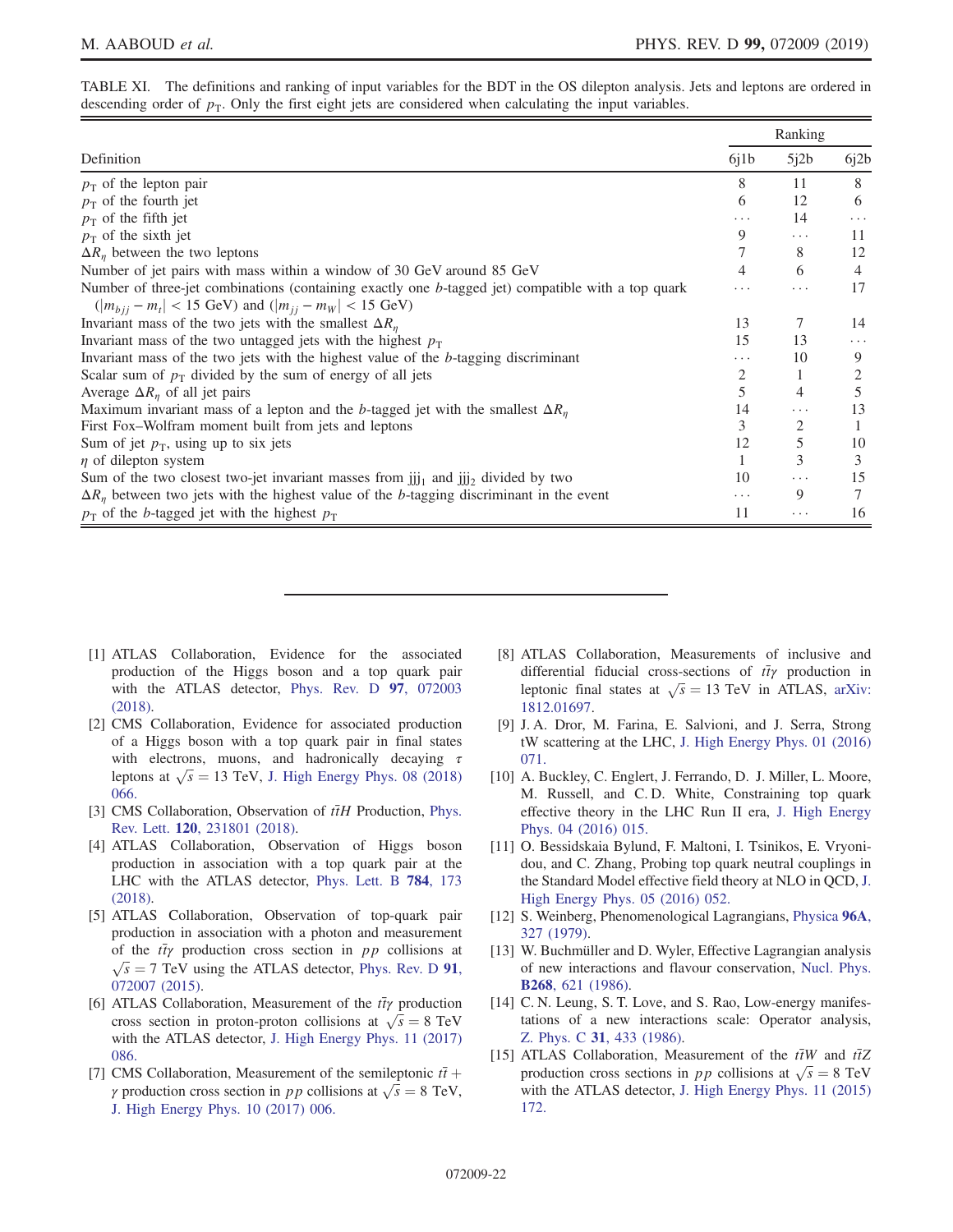- [16] ATLAS Collaboration, Measurement of the  $t\bar{t}Z$  and  $t\bar{t}W$ production cross sections in multilepton final states using 3.2 fb<sup>-1</sup> of pp collisions at  $\sqrt{s} = 13$  TeV with the ATLAS detector, [Eur. Phys. J. C](https://doi.org/10.1140/epjc/s10052-016-4574-y) 77, 40 (2017).
- <span id="page-22-0"></span>[17] CMS Collaboration, Observation of top quark pairs produced in association with a vector boson in  $p p$  collisions at  $\sqrt{s}$  = 8 TeV, [J. High Energy Phys. 01 \(2016\) 096.](https://doi.org/10.1007/JHEP01(2016)096)
- [18] CMS Collaboration, Measurement of the cross section for top quark pair production in association with a W or Z boson in proton-proton collisions at  $\sqrt{s} = 13$  TeV, [J. High Energy](https://doi.org/10.1007/JHEP08(2018)011) [Phys. 08 \(2018\) 011.](https://doi.org/10.1007/JHEP08(2018)011)
- <span id="page-22-1"></span>[19] ATLAS Collaboration, The ATLAS experiment at the CERN Large Hadron Collider, J. Instrum. 3[, S08003 \(2008\).](https://doi.org/10.1088/1748-0221/3/08/S08003)
- <span id="page-22-2"></span>[20] ATLAS Collaboration, Study of the mechanical stability of the ATLAS insertable B-layer, CERN Report No. ATL-INDET-PUB-2015-001, 2015, [https://cds.cern.ch/record/](https://cds.cern.ch/record/2022587) [2022587](https://cds.cern.ch/record/2022587).
- [21] B. Abbott et al., Production and integration of the ATLAS insertable B-layer, J. Instrum. 13[, T05008 \(2018\).](https://doi.org/10.1088/1748-0221/13/05/T05008)
- <span id="page-22-3"></span>[22] ATLAS Collaboration, Performance of the ATLAS trigger system in 2015, [Eur. Phys. J. C](https://doi.org/10.1140/epjc/s10052-017-4852-3) 77, 317 (2017).
- <span id="page-22-4"></span>[23] ATLAS Collaboration, Luminosity determination in pp collisions at  $\sqrt{s} = 8$  TeV using the ATLAS detector at the LHC, [Eur. Phys. J. C](https://doi.org/10.1140/epjc/s10052-016-4466-1) 76, 653 (2016).
- <span id="page-22-29"></span>[24] G. Avoni et al., The new LUCID-2 detector for luminosity measurement and monitoring in ATLAS, [J. Instrum.](https://doi.org/10.1088/1748-0221/13/07/P07017) 13, [P07017 \(2018\)](https://doi.org/10.1088/1748-0221/13/07/P07017).
- <span id="page-22-5"></span>[25] D. J. Lange, The EvtGen particle decay simulation package, [Nucl. Instrum. Methods Phys. Res., Sect. A](https://doi.org/10.1016/S0168-9002(01)00089-4) 462, 152 [\(2001\).](https://doi.org/10.1016/S0168-9002(01)00089-4)
- <span id="page-22-6"></span>[26] T. Gleisberg, S. Höche, F. Krauss, M. Schönherr, S. Schumann, F. Siegert, and J. Winter, Event generation with SHERPA 1.1, [J. High Energy Phys. 02 \(2009\) 007.](https://doi.org/10.1088/1126-6708/2009/02/007)
- <span id="page-22-7"></span>[27] ATLAS Collaboration, The ATLAS simulation infrastructure, [Eur. Phys. J. C](https://doi.org/10.1140/epjc/s10052-010-1429-9) 70, 823 (2010).
- <span id="page-22-8"></span>[28] S. Agostinelli et al., Geant4: A simulation toolkit, [Nucl. Instrum. Methods Phys. Res., Sect. A](https://doi.org/10.1016/S0168-9002(03)01368-8) 506, 250 [\(2003\).](https://doi.org/10.1016/S0168-9002(03)01368-8)
- <span id="page-22-9"></span>[29] ATLAS Collaboration, The simulation principle and performance of the ATLAS fast calorimeter simulation Fast-CaloSim, CERN Report No. ATL-PHYS-PUB-2010-013, 2010, <https://cds.cern.ch/record/1300517>.
- <span id="page-22-10"></span>[30] T. Sjöstrand, S. Ask, J. R. Christiansen, R. Corke, N. Desai, P. Ilten, S. Mrenna, S. Prestel, C. O. Rasmussen, and P. Z. Skands, An introduction to PYTHIA 8.2, [Comput. Phys.](https://doi.org/10.1016/j.cpc.2015.01.024) Commun. 191[, 159 \(2015\)](https://doi.org/10.1016/j.cpc.2015.01.024).
- <span id="page-22-11"></span>[31] ATLAS Collaboration, Further ATLAS tunes of Pythia 6 and Pythia 8, CERN Report No. ATL-PHYS-PUB-2011- 014, 2011, <https://cds.cern.ch/record/1400677>.
- <span id="page-22-12"></span>[32] J. Alwall, R. Frederix, S. Frixione, V. Hirschi, F. Maltoni, O. Mattelaer, H.-S. Shao, T. Stelzer, P. Torrielli, and M. Zaro, The automated computation of tree-level and next-toleading order differential cross sections, and their matching to parton shower simulations, [J. High Energy Phys. 07](https://doi.org/10.1007/JHEP07(2014)079) [\(2014\) 079.](https://doi.org/10.1007/JHEP07(2014)079)
- [33] S. Frixione, V. Hirschi, D. Pagani, H.-S. Shao, and M. Zaro, Electroweak and QCD corrections to top-pair

hadroproduction in association with heavy bosons, [J. High](https://doi.org/10.1007/JHEP06(2015)184) [Energy Phys. 06 \(2015\) 184.](https://doi.org/10.1007/JHEP06(2015)184)

- <span id="page-22-28"></span>[34] D. de Florian et al., Handbook of LHC Higgs cross sections: 4. Deciphering the nature of the Higgs sector, [arXiv:](http://arXiv.org/abs/1610.07922) [1610.07922,](http://arXiv.org/abs/1610.07922) DOI: [10.23731/CYRM-2017-002.](https://doi.org/10.23731/CYRM-2017-002)
- <span id="page-22-13"></span>[35] R. D. Ball et al., Parton distributions for the LHC run II, [J. High Energy Phys. 04 \(2015\) 040.](https://doi.org/10.1007/JHEP04(2015)040)
- <span id="page-22-14"></span>[36] ATLAS Collaboration, ATLAS Pythia 8 tunes to 7 TeV data, CERN Report No. ATL-PHYS-PUB-2014-021, 2014, [https://cds.cern.ch/record/1966419.](https://cds.cern.ch/record/1966419)
- <span id="page-22-15"></span>[37] R. D. Ball et al., Parton distributions with LHC data, [Nucl.](https://doi.org/10.1016/j.nuclphysb.2012.10.003) Phys. B867[, 244 \(2013\).](https://doi.org/10.1016/j.nuclphysb.2012.10.003)
- <span id="page-22-16"></span>[38] T. Sjöstrand, S. Mrenna, and P. Z. Skands, PYTHIA 6.4 physics and manual, [J. High Energy Phys. 05 \(2006\)](https://doi.org/10.1088/1126-6708/2006/05/026) [026.](https://doi.org/10.1088/1126-6708/2006/05/026)
- <span id="page-22-17"></span>[39] J. Pumplin, D. R. Stump, J. Huston, H.-L. Lai, P. Nadolsky, and W.-K. Tung, New generation of parton distributions with uncertainties from global QCD analysis, [J. High](https://doi.org/10.1088/1126-6708/2002/07/012) [Energy Phys. 07 \(2002\) 012.](https://doi.org/10.1088/1126-6708/2002/07/012)
- <span id="page-22-18"></span>[40] P. Z. Skands, Tuning Monte Carlo generators: The Perugia tunes, Phys. Rev. D 82[, 074018 \(2010\)](https://doi.org/10.1103/PhysRevD.82.074018).
- <span id="page-22-19"></span>[41] T. Gleisberg and S. Höche, Comix, a new matrix element generator, [J. High Energy Phys. 12 \(2008\) 039.](https://doi.org/10.1088/1126-6708/2008/12/039)
- <span id="page-22-20"></span>[42] F. Cascioli, P. Maierhöfer, and S. Pozzorini, Scattering Amplitudes with Open Loops, [Phys. Rev. Lett.](https://doi.org/10.1103/PhysRevLett.108.111601) 108, 111601 [\(2012\).](https://doi.org/10.1103/PhysRevLett.108.111601)
- <span id="page-22-21"></span>[43] S. Schumann and F. Krauss, A parton shower algorithm based on Catani–Seymour dipole factorisation, [J. High](https://doi.org/10.1088/1126-6708/2008/03/038) [Energy Phys. 03 \(2008\) 038.](https://doi.org/10.1088/1126-6708/2008/03/038)
- <span id="page-22-22"></span>[44] S. Höche, F. Krauss, M. Schönherr, and F. Siegert, QCD matrix elements  $+$  parton showers. The NLO case, [J. High](https://doi.org/10.1007/JHEP04(2013)027) [Energy Phys. 04 \(2013\) 027.](https://doi.org/10.1007/JHEP04(2013)027)
- <span id="page-22-23"></span>[45] R. Gavin, Y. Li, F. Petriello, and S. Quackenbush, FEWZ 2.0: A code for hadronic Z production at next-tonext-to-leading order, [Comput. Phys. Commun.](https://doi.org/10.1016/j.cpc.2011.06.008) 182, 2388 [\(2011\).](https://doi.org/10.1016/j.cpc.2011.06.008)
- <span id="page-22-24"></span>[46] H.-L. Lai, M. Guzzi, J. Huston, Z. Li, P. M. Nadolsky, J. Pumplin, and C.-P. Yuan, New parton distributions for collider physics, Phys. Rev. D 82[, 074024 \(2010\)](https://doi.org/10.1103/PhysRevD.82.074024).
- <span id="page-22-25"></span>[47] S. Frixione, G. Ridolfi, and P. Nason, A positive-weight next-to-leading-order Monte Carlo for heavy flavour hadroproduction, [J. High Energy Phys. 09 \(2007\) 126.](https://doi.org/10.1088/1126-6708/2007/09/126)
- [48] P. Nason, A new method for combining NLO QCD with shower Monte Carlo algorithms, [J. High Energy Phys. 11](https://doi.org/10.1088/1126-6708/2004/11/040) [\(2004\) 040.](https://doi.org/10.1088/1126-6708/2004/11/040)
- [49] S. Frixione, P. Nason, and C. Oleari, Matching NLO QCD computations with parton shower simulations: the POW-HEG method, [J. High Energy Phys. 11 \(2007\) 070.](https://doi.org/10.1088/1126-6708/2007/11/070)
- [50] S. Alioli, P. Nason, C. Oleari, and E. Re, A general framework for implementing NLO calculations in shower Monte Carlo programs: The POWHEG BOX, [J. High](https://doi.org/10.1007/JHEP06(2010)043) [Energy Phys. 06 \(2010\) 043.](https://doi.org/10.1007/JHEP06(2010)043)
- <span id="page-22-26"></span>[51] M. Czakon and A. Mitov, Top++: A program for the calculation of the top-pair cross-section at hadron colliders, [Comput. Phys. Commun.](https://doi.org/10.1016/j.cpc.2014.06.021) 185, 2930 (2014).
- <span id="page-22-27"></span>[52] E. Re, Single-top Wt-channel production matched with parton showers using the POWHEG method, [Eur. Phys.](https://doi.org/10.1140/epjc/s10052-011-1547-z) J. C 71[, 1547 \(2011\)](https://doi.org/10.1140/epjc/s10052-011-1547-z).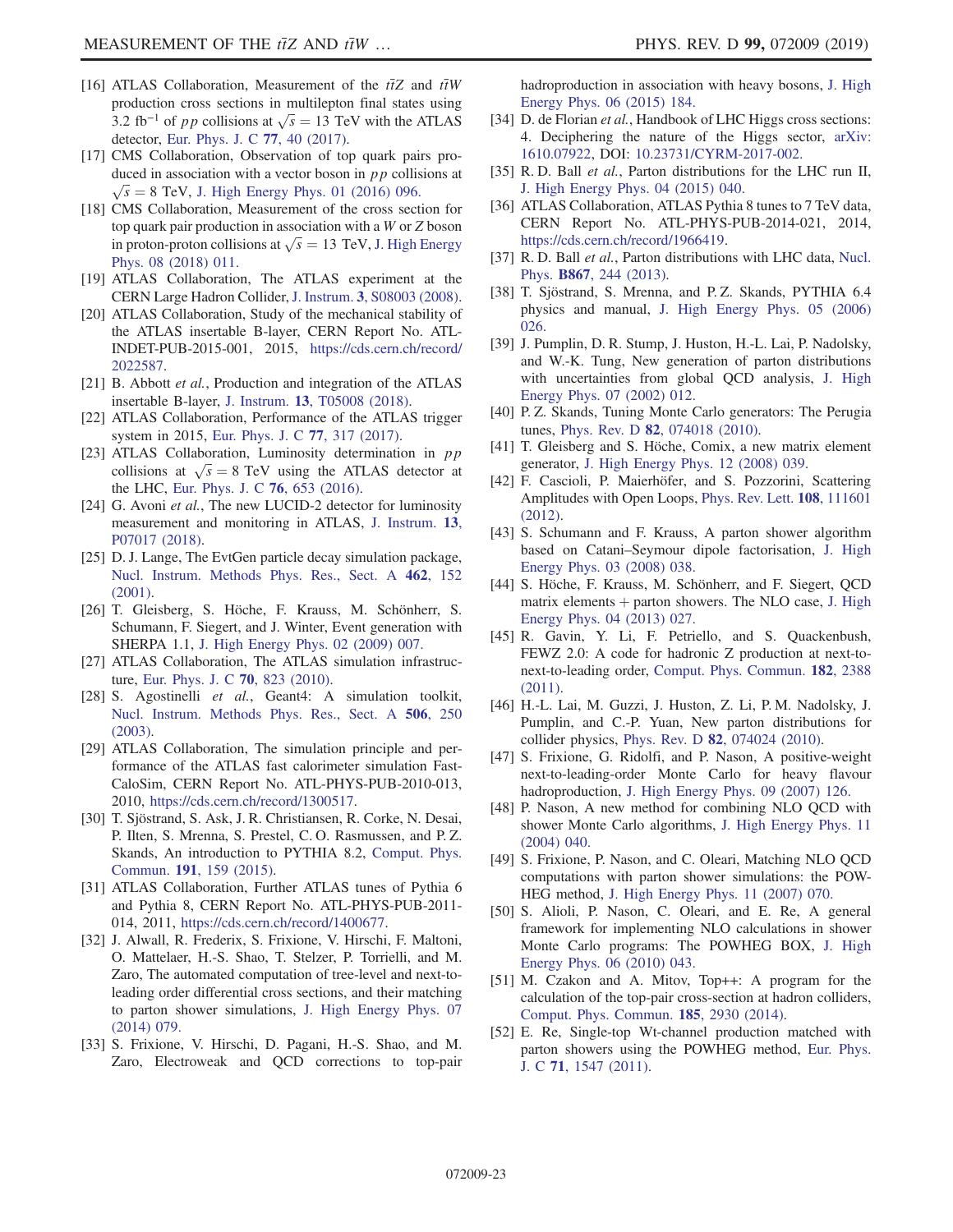- <span id="page-23-0"></span>[53] M. Aliev, H. Lacker, U. Langenfeld, S. Moch, P. Uwer, and M. Wiedermann, HATHOR: Hadronic top and heavy quarks cross section calculator, [Comput. Phys. Commun.](https://doi.org/10.1016/j.cpc.2010.12.040) 182, [1034 \(2011\)](https://doi.org/10.1016/j.cpc.2010.12.040).
- [54] P. Kant, O. M. Kind, T. Kintscher, T. Lohse, T. Martini, S. Mölbitz, P. Rieck, and P. Uwer, HatHor for single top-quark production: Updated predictions and uncertainty estimates for single top-quark production in hadronic collisions, [Comput. Phys. Commun.](https://doi.org/10.1016/j.cpc.2015.02.001) 191, 74 (2015).
- <span id="page-23-2"></span><span id="page-23-1"></span>[55] N. Kidonakis, Top quark production, [arXiv:1311.0283](http://arXiv.org/abs/1311.0283).
- [56] V. Barger, W.-Y. Keung, and B. Yencho, Triple-top signal of new physics at the LHC, [Phys. Lett. B](https://doi.org/10.1016/j.physletb.2010.03.001) 687, 70 [\(2010\).](https://doi.org/10.1016/j.physletb.2010.03.001)
- [57] G. Bevilacqua and M. Worek, Constraining BSM physics at the LHC: Four top final states with NLO accuracy in perturbative QCD, [J. High Energy Phys. 07](https://doi.org/10.1007/JHEP07(2012)111) [\(2012\) 111.](https://doi.org/10.1007/JHEP07(2012)111)
- <span id="page-23-3"></span>[58] ATLAS Collaboration, Electron efficiency measurements with the ATLAS detector using 2012 LHC proton-proton collision data, [Eur. Phys. J. C](https://doi.org/10.1140/epjc/s10052-017-4756-2) 77, 195 (2017).
- <span id="page-23-4"></span>[59] ATLAS Collaboration, Muon reconstruction performance of the ATLAS detector in proton-proton collision data at  $\sqrt{s}$  = 13 TeV, [Eur. Phys. J. C](https://doi.org/10.1140/epjc/s10052-016-4120-y) 76, 292 (2016).
- <span id="page-23-5"></span>[60] M. Cacciari, G. P. Salam, and G. Soyez, The anti- $k_t$ jet clustering algorithm, [J. High Energy Phys. 04 \(2008\)](https://doi.org/10.1088/1126-6708/2008/04/063) [063.](https://doi.org/10.1088/1126-6708/2008/04/063)
- [61] M. Cacciari and G. P. Salam, Dispelling the  $N^3$  myth for the  $k_t$  jet-finder, [Phys. Lett. B](https://doi.org/10.1016/j.physletb.2006.08.037) 641, 57 (2006).
- <span id="page-23-6"></span>[62] ATLAS Collaboration, Topological cell clustering in the ATLAS calorimeters and its performance in LHC Run 1, [Eur. Phys. J. C](https://doi.org/10.1140/epjc/s10052-017-5004-5) 77, 490 (2017).
- <span id="page-23-7"></span>[63] M. Cacciari, G. P. Salam, and G. Soyez, The catchment area of jets, [J. High Energy Phys. 04 \(2008\) 005.](https://doi.org/10.1088/1126-6708/2008/04/005)
- <span id="page-23-8"></span>[64] ATLAS Collaboration, Jet energy scale measurements and their systematic uncertainties in proton-proton collisions at  $\sqrt{s}$  = 13 TeV with the ATLAS detector, [Phys. Rev. D](https://doi.org/10.1103/PhysRevD.96.072002) 96, [072002 \(2017\).](https://doi.org/10.1103/PhysRevD.96.072002)
- <span id="page-23-9"></span>[65] ATLAS Collaboration, Performance of pile-up mitigation techniques for jets in *pp* collisions at  $\sqrt{s} = 8$  TeV using the ATLAS detector, [Eur. Phys. J. C](https://doi.org/10.1140/epjc/s10052-016-4395-z) 76, 581 (2016).
- <span id="page-23-10"></span>[66] ATLAS Collaboration, Measurements of b-jet tagging efficiency with the ATLAS detector using  $t\bar{t}$  events at  $\sqrt{s} = 13$  TeV, [J. High Energy Phys. 08 \(2018\) 089.](https://doi.org/10.1007/JHEP08(2018)089)
- <span id="page-23-11"></span>[67] ATLAS Collaboration, Performance of algorithms that reconstruct missing transverse momentum in  $\sqrt{s} = 8$  TeV proton-proton collisions in the ATLAS detector, [Eur. Phys.](https://doi.org/10.1140/epjc/s10052-017-4780-2) J. C 77[, 241 \(2017\).](https://doi.org/10.1140/epjc/s10052-017-4780-2)
- [68] ATLAS Collaboration, Performance of missing transverse momentum reconstruction with the ATLAS detector using proton-proton collisions at  $\sqrt{s} = 13$  TeV, [Eur. Phys. J. C](https://doi.org/10.1140/epjc/s10052-018-6288-9) 78[, 903 \(2018\).](https://doi.org/10.1140/epjc/s10052-018-6288-9)
- <span id="page-23-12"></span>[69] ATLAS Collaboration, Measurement of the top quark-pair production cross section with ATLAS in pp collisions at  $\sqrt{s} = 7$  TeV, [Eur. Phys. J. C](https://doi.org/10.1140/epjc/s10052-011-1577-6) 71, 1577 (2011).
- <span id="page-23-13"></span>[70] G. C. Fox and S. Wolfram, Observables for the Analysis of Event Shapes in  $e^+e^-$  Annihilation and Other Processes, [Phys. Rev. Lett.](https://doi.org/10.1103/PhysRevLett.41.1581) 41, 1581 (1978).
- [71] ATLAS Collaboration, Electron reconstruction and identification efficiency measurements with the ATLAS detector using the 2011 LHC proton-proton collision data, [Eur. Phys.](https://doi.org/10.1140/epjc/s10052-014-2941-0) J. C 74[, 2941 \(2014\)](https://doi.org/10.1140/epjc/s10052-014-2941-0).
- [72] ATLAS Collaboration, Electron efficiency measurements with the ATLAS detector using the 2012 LHC protonproton collision data, CERN Report No. ATLAS-CONF-2014-032, 2014, <https://cds.cern.ch/record/1706245>.
- [73] ATLAS Collaboration, Electron identification measurements in ATLAS using  $\sqrt{s} = 13$  TeV data with 50 ns bunch spacing, CERN Report No. ATL-PHYS-PUB-2015- 041, 2015, <https://cds.cern.ch/record/2048202>.
- <span id="page-23-14"></span>[74] ATLAS Collaboration, Measurement of b-tagging efficiency of  $c$ -jets in  $t\bar{t}$  events using a likelihood approach with the ATLAS detector, CERN Report No. ATLAS-CONF-2018-001, 2018, [https://cds.cern.ch/record/2306649.](https://cds.cern.ch/record/2306649)
- <span id="page-23-15"></span>[75] ATLAS Collaboration, Calibration of light-flavour b-jet mistagging rates using ATLAS proton-proton collision data at  $\sqrt{s}$  = 13 TeV, CERN Report No. ATLAS-CONF-2018-006, 2018, <https://cds.cern.ch/record/2314418>.
- <span id="page-23-16"></span>[76] ATLAS Collaboration, Calibration of b-tagging using dileptonic top pair events in a combinatorial likelihood approach with the ATLAS experiment, CERN Report No. ATLAS-CONF-2014-004, 2014, [https://cds.cern.ch/record/1664335.](https://cds.cern.ch/record/1664335)
- <span id="page-23-17"></span>[77] ATLAS Collaboration, Modelling of the  $t\bar{t}H$  and  $t\bar{t}V(V =$  $W$ , Z) processes for  $\sqrt{s} = 13$  TeV ATLAS analyses, CERN Report No. ATL-PHYS-PUB-2016-005, 2016, [https://cds](https://cds.cern.ch/record/2120826) [.cern.ch/record/2120826.](https://cds.cern.ch/record/2120826)
- <span id="page-23-18"></span>[78] ATLAS Collaboration, Measurement of the production cross-section of a single top quark in association with a Z boson in proton-proton collisions at 13 TeV with the ATLAS detector, [Phys. Lett. B](https://doi.org/10.1016/j.physletb.2018.03.023) 780, 557 (2018).
- [79] CMS Collaboration, Measurement of the associated production of a single top quark and a  $Z$  boson in  $pp$  collisions at  $\sqrt{s}$  = 13 TeV, [Phys. Lett. B](https://doi.org/10.1016/j.physletb.2018.02.025) 779, 358 (2018).
- <span id="page-23-19"></span>[80] W. Verkerke and D. Kirkby, The RooFit toolkit for data modeling, [arXiv:physics/0306116](http://arXiv.org/abs/physics/0306116).
- [81] W. Verkerke and D. Kirkby, RooFit users manual v2.91, <http://roofit.sourceforge.net>.
- <span id="page-23-20"></span>[82] G. Cowan, K. Cranmer, E. Gross, and O. Vitells, Asymptotic formulae for likelihood-based tests of new physics, [Eur. Phys. J. C](https://doi.org/10.1140/epjc/s10052-011-1554-0) 71, 1554 (2011).
- <span id="page-23-21"></span>[83] J. A. Aguilar-Saavedra, A minimal set of top anomalous couplings, Nucl. Phys. B812[, 181 \(2009\)](https://doi.org/10.1016/j.nuclphysb.2008.12.012).
- [84] B. Grzadkowski, M. Iskrzynski, M. Misiak, and J. Rosiek, Dimension-six terms in the Standard Model Lagrangian, [J. High Energy Phys. 10 \(2010\) 085.](https://doi.org/10.1007/JHEP10(2010)085)
- <span id="page-23-22"></span>[85] J. A. Aguilar-Saavedra et al., Interpreting top-quark LHC measurements in the Standard-Model effective field theory, [arXiv:1802.07237.](http://arXiv.org/abs/1802.07237)
- [86] N. D. Christensen and C. Duhr, FeynRules: Feynman rules made easy, [Comput. Phys. Commun.](https://doi.org/10.1016/j.cpc.2009.02.018) 180, 1614 (2009).
- [87] C. Degrande, C. Duhr, B. Fuks, D. Grellscheid, O. Mattelaer, and T. Reiter, UFO: The Universal FeynRules Output, [Comput. Phys. Commun.](https://doi.org/10.1016/j.cpc.2012.01.022) 183, 1201 (2012).
- <span id="page-23-23"></span>[88] C. Zhang, N. Greiner, and S. Willenbrock, Constraints on nonstandard top quark couplings, [Phys. Rev. D](https://doi.org/10.1103/PhysRevD.86.014024) 86, 014024 [\(2012\).](https://doi.org/10.1103/PhysRevD.86.014024)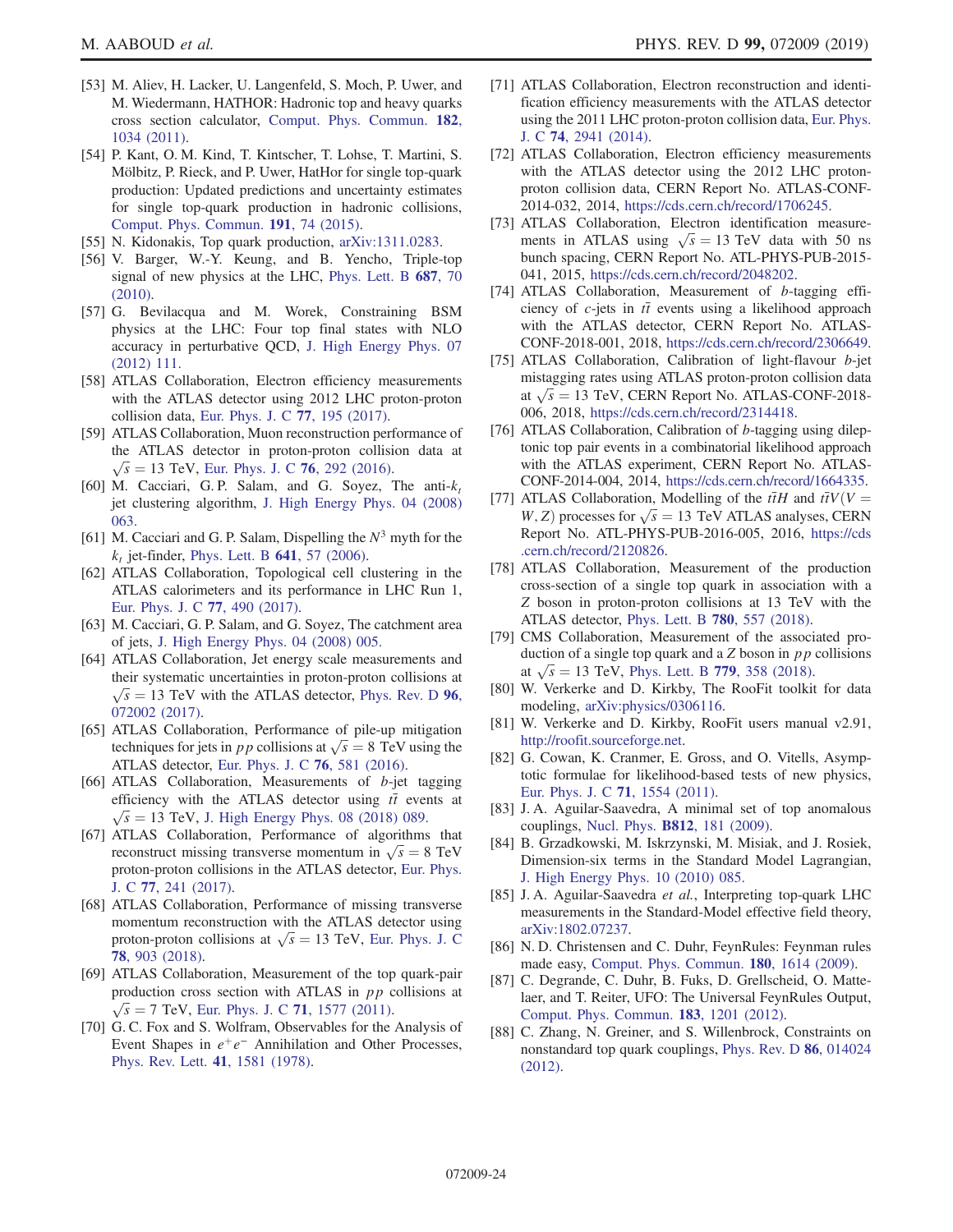- <span id="page-24-0"></span>[89] CMS Collaboration, Measurement of the *t*-channel singletop-quark production cross section and of the  $|V_{tb}|$  CKM matrix element in *pp* collisions at  $\sqrt{s} = 8 \text{ TeV}$ , [J. High](https://doi.org/10.1007/JHEP06(2014)090) [Energy Phys. 06 \(2014\) 090.](https://doi.org/10.1007/JHEP06(2014)090)
- [90] ATLAS Collaboration, Measurement of the W boson polarisation in  $t\bar{t}$  events from pp collisions at  $\sqrt{s} = 8$  TeV in the

lepton  $+$  jets channel with ATLAS, [Eur. Phys. J. C](https://doi.org/10.1140/epjc/s10052-017-4819-4) 77, 264 [\(2017\).](https://doi.org/10.1140/epjc/s10052-017-4819-4)

<span id="page-24-1"></span>[91] ATLAS Collaboration, ATLAS computing acknowledgements, CERN Report No. ATL-GEN-PUB-2016-002, [https://cds.cern.ch/record/2202407.](https://cds.cern.ch/record/2202407)

<span id="page-24-8"></span><span id="page-24-7"></span><span id="page-24-6"></span><span id="page-24-5"></span><span id="page-24-4"></span><span id="page-24-3"></span><span id="page-24-2"></span>M. Aaboud, <sup>34d</sup> G. Aad, <sup>99</sup> B. Abbott, <sup>125</sup> D. C. Abbott, <sup>100</sup> O. Abdinov, <sup>13[,a](#page-36-0)</sup> B. Abeloos, <sup>129</sup> D. K. Abhayasinghe, <sup>91</sup> S. H. Abidi,<sup>164</sup> O. S. AbouZeid,<sup>39</sup> N. L. Abraham,<sup>153</sup> H. Abramowicz,<sup>158</sup> H. Abreu,<sup>157</sup> Y. Abulaiti,<sup>6</sup> B. S. Acharya,<sup>64a,64b[,b](#page-36-1)</sup> S. Adachi,<sup>160</sup> L. Adam,<sup>97</sup> L. Adamczyk,<sup>81a</sup> L. Adamek,<sup>164</sup> J. Adelman,<sup>119</sup> M. Adersberger,<sup>112</sup> A. Adiguzel,<sup>12[c,c](#page-36-2)</sup> T. Adye,<sup>141</sup> A. A. Affolder,<sup>143</sup> Y. Afik,<sup>157</sup> C. Agheorghiesei,<sup>27c</sup> J. A. Aguilar-Saavedra,<sup>137f,137a[,d](#page-36-3)</sup> F. Ahmadov,<sup>7[7,e](#page-36-4)</sup> G. Aielli,<sup>71a,71b</sup> S. Akatsuka,  $83$  T. P. A. Åkesson,  $94$  E. Akilli,  $52$  A. V. Akimov,  $108$  G. L. Alberghi,  $23b,23a$  J. Albert,  $173$  P. Albicocco,  $49$ M. J. Alconada Verzini,<sup>86</sup> S. Alderweireldt,<sup>117</sup> M. Aleksa,<sup>35</sup> I. N. Aleksandrov,<sup>77</sup> C. Alexa,<sup>27b</sup> D. Alexandre,<sup>19</sup> T. Alexopoulos,<sup>10</sup> M. Alhroob,<sup>125</sup> B. Ali,<sup>139</sup> G. Alimonti,<sup>66a</sup> J. Alison,<sup>36</sup> S. P. Alkire,<sup>145</sup> C. Allaire,<sup>129</sup> B. M. M. Allbrooke,<sup>153</sup> B. W. Allen,<sup>128</sup> P. P. Allport,<sup>21</sup> A. Aloisio,<sup>67a,67b</sup> A. Alonso,<sup>39</sup> F. Alonso,<sup>86</sup> C. Alpigiani,<sup>145</sup> A. A. Alshehri,<sup>55</sup> M. I. Alstaty,<sup>99</sup> B. Alvarez Gonzalez,<sup>35</sup> D. Álvarez Piqueras,<sup>171</sup> M. G. Alviggi,<sup>67a,67b</sup> B. T. Amadio,<sup>18</sup> Y. Amaral Coutinho,<sup>78b</sup> A. Ambler,<sup>101</sup> L. Ambroz,<sup>132</sup> C. Amelung,<sup>26</sup> D. Amidei,<sup>103</sup> S. P. Amor Dos Santos,<sup>137a,137c</sup> S. Amoroso,<sup>44</sup> C. S. Amrouche,<sup>52</sup> F. An,<sup>76</sup> C. Anastopoulos,<sup>146</sup> L. S. Ancu,<sup>52</sup> N. Andari,<sup>142</sup> T. Andeen,<sup>11</sup> C. F. Anders,<sup>59b</sup> J. K. Anders,<sup>20</sup> K. J. Anderson,<sup>36</sup> A. Andreazza,<sup>66a,66b</sup> V. Andrei,<sup>59a</sup> C. R. Anelli,<sup>173</sup> S. Angelidakis,<sup>37</sup> I. Angelozzi,<sup>118</sup> A. Angerami,<sup>38</sup> A. V. Anisenkov,<sup>120b,120a</sup> A. Annovi,  $^{69a}$  C. Antel,  $^{59a}$  M. T. Anthony,  $^{146}$  M. Antonelli,  $^{49}$  D. J. A. Antrim,  $^{168}$  F. Anulli,  $^{70a}$  M. Aoki,  $^{79}$ J. A. Aparisi Pozo,<sup>171</sup> L. Aperio Bella,<sup>35</sup> G. Arabidze,<sup>104</sup> J. P. Araque,<sup>137a</sup> V. Araujo Ferraz,<sup>78b</sup> R. Araujo Pereira,<sup>78b</sup> A. T. H. Arce,<sup>47</sup> R. E. Ardell,<sup>91</sup> F. A. Arduh,<sup>86</sup> J-F. Arguin,<sup>107</sup> S. Argyropoulos,<sup>75</sup> J.-H. Arling,<sup>44</sup> A. J. Armbruster,<sup>35</sup> L. J. Armitage,<sup>90</sup> A. Armstrong,<sup>168</sup> O. Arnaez,<sup>164</sup> H. Arnold,<sup>118</sup> M. Arratia,<sup>31</sup> O. Arslan,<sup>24</sup> A. Artamonov,<sup>109[,a](#page-36-0)</sup> G. Artoni,<sup>132</sup> S. Artz,<sup>97</sup> S. Asai,<sup>160</sup> N. Asbah,<sup>57</sup> E. M. Asimakopoulou,<sup>169</sup> L. Asquith,<sup>153</sup> K. Assamagan,<sup>29</sup> R. Astalos,<sup>28a</sup> R. J. Atkin,<sup>32a</sup> M. Atkinson,<sup>170</sup> N. B. Atlay,<sup>148</sup> K. Augsten,<sup>139</sup> G. Avolio,<sup>35</sup> R. Avramidou,<sup>58a</sup> M. K. Ayoub,<sup>15a</sup> A. M. Azoulay,<sup>165b</sup> G. Azuelos,  $^{107,f}$  $^{107,f}$  $^{107,f}$  A. E. Baas,  $^{59a}$  M. J. Baca,  $^{21}$  H. Bachacou,  $^{142}$  K. Bachas,  $^{65a,65b}$  M. Backes,  $^{132}$  P. Bagnaia,  $^{70a,70b}$ M. Bahmani,<sup>82</sup> H. Bahrasemani,<sup>149</sup> A. J. Bailey,<sup>171</sup> V. R. Bailey,<sup>170</sup> J. T. Baines,<sup>141</sup> M. Bajic,<sup>39</sup> C. Bakalis,<sup>10</sup> O. K. Baker,<sup>180</sup> P. J. Bakker,<sup>118</sup> D. Bakshi Gupta, <sup>8</sup> S. Balaji, <sup>154</sup> E. M. Baldin, <sup>120b,120a</sup> P. Balek, <sup>177</sup> F. Balli, <sup>142</sup> W. K. Balunas, <sup>134</sup> J. Balz, <sup>97</sup> E. Banas,  $82$  A. Bandyopadhyay,  $24$  S. Banerjee,  $178.9$  A. A. E. Bannoura,  $179$  L. Barak,  $158$  W. M. Barbe,  $37$  E. L. Barberio,  $102$ D. Barberis,<sup>53b,53a</sup> M. Barbero,<sup>99</sup> T. Barillari,<sup>113</sup> M-S. Barisits,<sup>35</sup> J. Barkeloo,<sup>128</sup> T. Barklow,<sup>150</sup> R. Barnea,<sup>157</sup> S. L. Barnes,<sup>58c</sup> B. M. Barnett,<sup>141</sup> R. M. Barnett,<sup>18</sup> Z. Barnovska-Blenessy,<sup>58a</sup> A. Baroncelli,<sup>72a</sup> G. Barone,<sup>29</sup> A. J. Barr,<sup>132</sup> L. Barranco Navarro,<sup>171</sup> F. Barreiro,<sup>96</sup> J. Barreiro Guimarães da Costa,<sup>15a</sup> R. Bartoldus,<sup>150</sup> A. E. Barton,<sup>87</sup> P. Bartos,<sup>28a</sup> A. Basalaev, <sup>135</sup> A. Bassalat, <sup>129</sup> R. L. Bates, <sup>55</sup> S. J. Batista, <sup>164</sup> S. Batlamous, <sup>34e</sup> J. R. Batley, <sup>31</sup> M. Battaglia, <sup>143</sup> M. Bauce, <sup>70a, 70b</sup> F. Bauer,<sup>142</sup> K. T. Bauer,<sup>168</sup> H. S. Bawa,<sup>150</sup> J. B. Beacham,<sup>123</sup> T. Beau,<sup>133</sup> P. H. Beauchemin,<sup>167</sup> P. Bechtle,<sup>24</sup> H. C. Beck,<sup>51</sup> H. P. Beck,<sup>2[0,h](#page-36-7)</sup> K. Becker,<sup>50</sup> M. Becker,<sup>97</sup> C. Becot,<sup>44</sup> A. Beddall,<sup>12d</sup> A. J. Beddall,<sup>12a</sup> V. A. Bednyakov,<sup>77</sup> M. Bedognetti,<sup>118</sup> C. P. Bee, <sup>152</sup> T. A. Beermann,<sup>74</sup> M. Begalli,<sup>78b</sup> M. Begel,<sup>29</sup> A. Behera,<sup>152</sup> J. K. Behr,<sup>44</sup> F. Beisiegel,<sup>24</sup> A. S. Bell,<sup>92</sup> G. Bella,<sup>158</sup> L. Bellagamba,  $^{23b}$  A. Bellerive,  $^{33}$  M. Bellomo,  $^{157}$  P. Bellos, K. Belotskiy,  $^{110}$  N. L. Belyaev,  $^{110}$  O. Benary,  $^{158,a}$  $^{158,a}$  $^{158,a}$ D. Benchekroun,<sup>34a</sup> M. Bender,<sup>112</sup> N. Benekos,<sup>10</sup> Y. Benhammou,<sup>158</sup> E. Benhar Noccioli,<sup>180</sup> J. Benitez,<sup>75</sup> D. P. Benjamin,<sup>6</sup> M. Benoit,<sup>52</sup> J. R. Bensinger,<sup>26</sup> S. Bentvelsen,<sup>118</sup> L. Beresford,<sup>132</sup> M. Beretta,<sup>49</sup> D. Berge,<sup>44</sup> E. Bergeaas Kuutmann,<sup>169</sup> N. Berger,<sup>5</sup> B. Bergmann,<sup>139</sup> L. J. Bergsten,<sup>26</sup> J. Beringer,<sup>18</sup> S. Berlendis,<sup>7</sup> N. R. Bernard,<sup>100</sup> G. Bernardi,<sup>133</sup> C. Bernius,<sup>150</sup> F. U. Bernlochner,  $^{24}$  T. Berry,  $^{91}$  P. Berta,  $^{97}$  C. Bertella,  $^{15a}$  G. Bertoli,  $^{43a,43b}$  I. A. Bertram,  $^{87}$  G. J. Besjes,  $^{39}$ O. Bessidskaia Bylund,<sup>179</sup> M. Bessner,<sup>44</sup> N. Besson,<sup>142</sup> A. Bethani,<sup>98</sup> S. Bethke,<sup>113</sup> A. Betti,<sup>24</sup> A. J. Bevan,<sup>90</sup> J. Beyer,<sup>113</sup> R. Bi,<sup>136</sup> R. M. Bianchi,<sup>136</sup> O. Biebel,<sup>112</sup> D. Biedermann,<sup>19</sup> R. Bielski,<sup>35</sup> K. Bierwagen,<sup>97</sup> N. V. Biesuz,<sup>69a,69b</sup> M. Biglietti,<sup>72a</sup> T. R. V. Billoud,<sup>107</sup> M. Bindi,<sup>51</sup> A. Bingul,<sup>12d</sup> C. Bini,<sup>70a,70b</sup> S. Biondi,<sup>23b,23a</sup> M. Birman,<sup>177</sup> T. Bisanz,<sup>51</sup> J. P. Biswal,<sup>158</sup> C. Bittrich,<sup>46</sup> D. M. Bjergaard,<sup>47</sup> J. E. Black,<sup>150</sup> K. M. Black,<sup>25</sup> T. Blazek,<sup>28a</sup> I. Bloch,<sup>44</sup> C. Blocker,<sup>26</sup> A. Blue,<sup>55</sup> U. Blumenschein,<sup>90</sup> Dr. Blunier,<sup>144a</sup> G. J. Bobbink,<sup>118</sup> V. S. Bobrovnikov,<sup>120b,120a</sup> S. S. Bocchetta,<sup>94</sup> A. Bocci,<sup>47</sup> D. Boerner,<sup>179</sup> D. Bogavac,<sup>112</sup> A. G. Bogdanchikov,<sup>120b,120a</sup> C. Bohm,<sup>43a</sup> V. Boisvert,<sup>91</sup> P. Bokan,<sup>51,169</sup> T. Bold,<sup>81a</sup> A. S. Boldyrev,<sup>111</sup> A. E. Bolz,<sup>59b</sup> M. Bomben,<sup>133</sup> M. Bona,<sup>90</sup> J. S. Bonilla,<sup>128</sup> M. Boonekamp,<sup>142</sup> H. M. Borecka-Bielska,<sup>88</sup>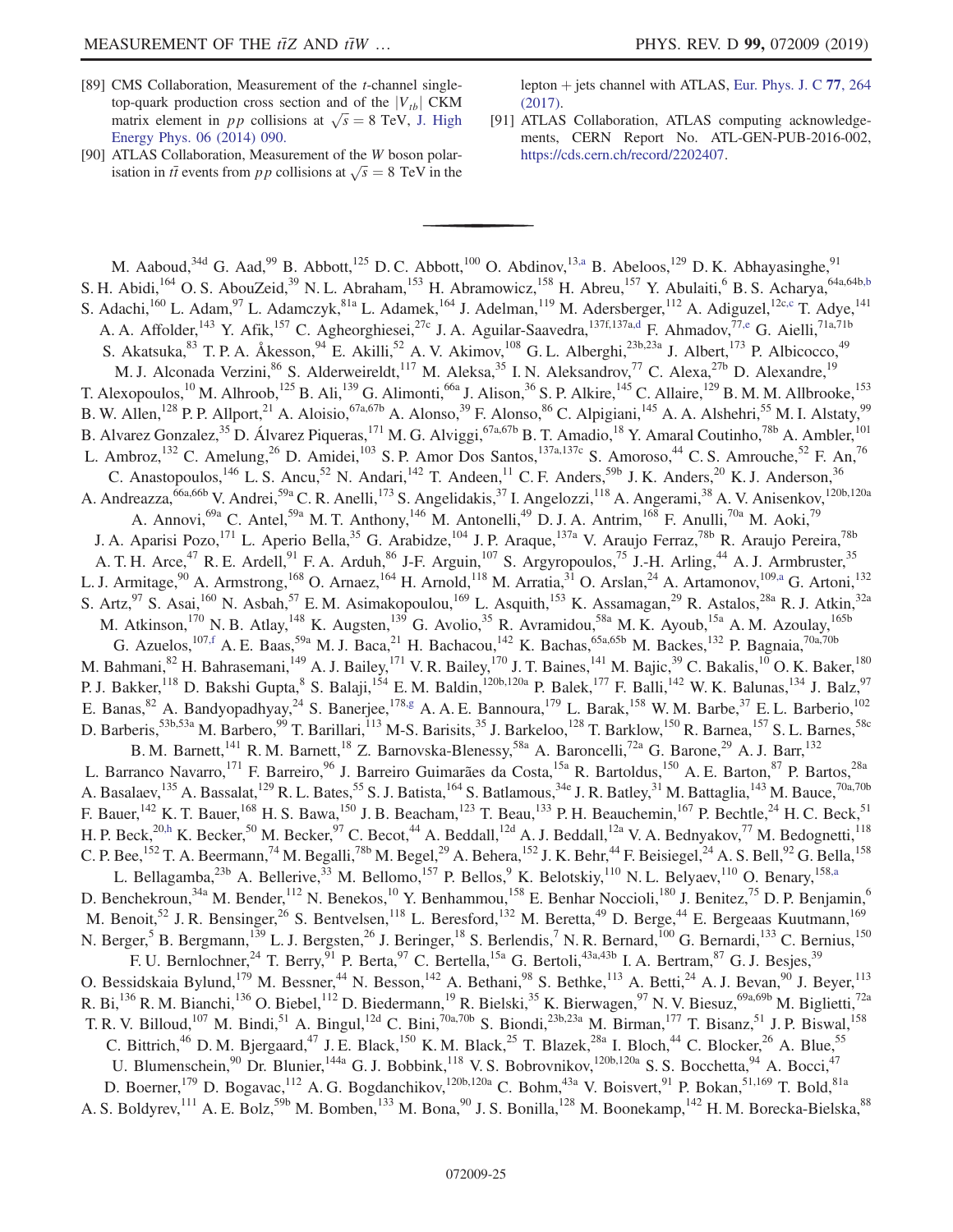<span id="page-25-7"></span><span id="page-25-6"></span><span id="page-25-5"></span><span id="page-25-4"></span><span id="page-25-3"></span><span id="page-25-2"></span><span id="page-25-1"></span><span id="page-25-0"></span>A. Borisov,<sup>121</sup> G. Borissov,<sup>87</sup> J. Bortfeldt,<sup>35</sup> D. Bortoletto,<sup>132</sup> V. Bortolotto,<sup>71a,71b</sup> D. Boscherini,<sup>23b</sup> M. Bosman,<sup>14</sup> J. D. Bossio Sola,<sup>30</sup> K. Bouaouda,<sup>34a</sup> J. Boudreau,<sup>136</sup> E. V. Bouhova-Thacker,<sup>87</sup> D. Boumediene,<sup>37</sup> C. Bourdarios,<sup>129</sup> S. K. Boutle,<sup>55</sup> A. Boveia,<sup>123</sup> J. Boyd,<sup>35</sup> D. Boye,<sup>32[b,i](#page-36-8)</sup> I. R. Boyko,<sup>77</sup> A. J. Bozson,<sup>91</sup> J. Bracinik,<sup>21</sup> N. Brahimi,<sup>99</sup> A. Brandt,<sup>8</sup> G. Brandt,<sup>179</sup> O. Brandt,<sup>59a</sup> F. Braren,<sup>44</sup> U. Bratzler,<sup>161</sup> B. Brau,<sup>100</sup> J. E. Brau,<sup>128</sup> W. D. Breaden Madden,<sup>55</sup> K. Brendlinger,<sup>44</sup> L. Brenner,<sup>44</sup> R. Brenner,<sup>169</sup> S. Bressler,<sup>177</sup> B. Brickwedde,<sup>97</sup> D. L. Briglin,<sup>21</sup> D. Britton,<sup>55</sup> D. Britzger,<sup>113</sup> I. Brock,<sup>24</sup> R. Brock,  $^{104}$  G. Brooijmans,  $^{38}$  T. Brooks,  $^{91}$  W. K. Brooks,  $^{144b}$  E. Brost,  $^{119}$  J. H Broughton,  $^{21}$  P. A. Bruckman de Renstrom,  $^{82}$ D. Bruncko,<sup>28b</sup> A. Bruni,<sup>23b</sup> G. Bruni,<sup>23b</sup> L. S. Bruni,<sup>118</sup> S. Bruno,<sup>71a,71b</sup> B. H. Brunt,<sup>31</sup> M. Bruschi,<sup>23b</sup> N. Bruscino,<sup>136</sup> P. Bryant,<sup>36</sup> L. Bryngemark,<sup>94</sup> T. Buanes,<sup>17</sup> Q. Buat,<sup>35</sup> P. Buchholz,<sup>148</sup> A. G. Buckley,<sup>55</sup> I. A. Budagov,<sup>77</sup> M. K. Bugge,<sup>131</sup> F. Bührer,<sup>50</sup> O. Bulekov,<sup>110</sup> D. Bullock,<sup>8</sup> T. J. Burch,<sup>119</sup> S. Burdin,<sup>88</sup> C. D. Burgard,<sup>118</sup> A. M. Burger,<sup>5</sup> B. Burghgrave,<sup>8</sup> K. Burka,  $82$  S. Burke,  $141$  I. Burmeister,  $45$  J. T. P. Burr,  $132$  V. Büscher,  $97$  E. Buschmann,  $51$  P. Bussey,  $55$  J. M. Butler,  $25$ C. M. Buttar,<sup>55</sup> J. M. Butterworth,<sup>92</sup> P. Butti,<sup>35</sup> W. Buttinger,<sup>35</sup> A. Buzatu,<sup>155</sup> A. R. Buzykaev,<sup>120b,120a</sup> G. Cabras,<sup>23b,23a</sup> S. Cabrera Urbán,<sup>171</sup> D. Caforio,<sup>139</sup> H. Cai,<sup>170</sup> V. M. M. Cairo,<sup>2</sup> O. Cakir,<sup>4a</sup> N. Calace,<sup>35</sup> P. Calafiura,<sup>18</sup> A. Calandri,<sup>99</sup> G. Calderini,<sup>133</sup> P. Calfayan,<sup>63</sup> G. Callea,<sup>55</sup> L. P. Caloba,<sup>78b</sup> S. Calvente Lopez,<sup>96</sup> D. Calvet,<sup>37</sup> S. Calvet,<sup>37</sup> T. P. Calvet,<sup>152</sup> M. Calvetti,<sup>69a,69b</sup> R. Camacho Toro,<sup>133</sup> S. Camarda,<sup>35</sup> D. Camarero Munoz,<sup>96</sup> P. Camarri,<sup>71a,71b</sup> D. Cameron,<sup>131</sup> R. Caminal Armadans,<sup>100</sup> C. Camincher,<sup>35</sup> S. Campana,<sup>35</sup> M. Campanelli,<sup>92</sup> A. Camplani,<sup>39</sup> A. Campoverde,<sup>148</sup> V. Canale, <sup>67a, 67b</sup> M. Cano Bret, <sup>58c</sup> J. Cantero, <sup>126</sup> T. Cao, <sup>158</sup> Y. Cao, <sup>170</sup> M. D. M. Capeans Garrido, <sup>35</sup> I. Caprini, <sup>27b</sup> M. Caprini,<sup>27b</sup> M. Capua,<sup>40b,40a</sup> R. M. Carbone,<sup>38</sup> R. Cardarelli,<sup>71a</sup> F. C. Cardillo,<sup>146</sup> I. Carli,<sup>140</sup> T. Carli,<sup>35</sup> G. Carlino,<sup>67a</sup> B. T. Carlson,<sup>136</sup> L. Carminati,<sup>66a,66b</sup> R. M. D. Carney,<sup>43a,43b</sup> S. Caron,<sup>117</sup> E. Carquin,<sup>144b</sup> S. Carrá,<sup>66a,66b</sup> J. W. S. Carter,<sup>164</sup> D. Casadei,<sup>32b</sup> M. P. Casado,<sup>1[4,j](#page-36-9)</sup> A. F. Casha,<sup>164</sup> D. W. Casper,<sup>168</sup> R. Castelijn,<sup>118</sup> F. L. Castillo,<sup>171</sup> V. Castillo Gimenez,<sup>171</sup> N. F. Castro,<sup>137a,137e</sup> A. Catinaccio,<sup>35</sup> J. R. Catmore,<sup>131</sup> A. Cattai,<sup>35</sup> J. Caudron,<sup>24</sup> V. Cavaliere,<sup>29</sup> E. Cavallaro,<sup>14</sup> D. Cavalli,<sup>66a</sup> M. Cavalli-Sforza, <sup>14</sup> V. Cavasinni, <sup>69a,69b</sup> E. Celebi, <sup>12b</sup> F. Ceradini, <sup>72a,72b</sup> L. Cerda Alberich, <sup>171</sup> A. S. Cerqueira, <sup>78a</sup> A. Cerri, <sup>153</sup> L. Cerrito,<sup>71a,71b</sup> F. Cerutti,<sup>18</sup> A. Cervelli,<sup>23b,23a</sup> S. A. Cetin,<sup>12b</sup> A. Chafaq,<sup>34a</sup> D. Chakraborty,<sup>119</sup> S. K. Chan,<sup>57</sup> W. S. Chan,<sup>118</sup> W. Y. Chan, <sup>88</sup> J. D. Chapman, <sup>31</sup> B. Chargeishvili, <sup>156b</sup> D. G. Charlton, <sup>21</sup> C. C. Chau, <sup>33</sup> C. A. Chavez Barajas, <sup>153</sup> S. Che, <sup>123</sup> A. Chegwidden,<sup>104</sup> S. Chekanov,<sup>6</sup> S. V. Chekulaev,<sup>165a</sup> G. A. Chelkov,<sup>7[7,k](#page-36-10)</sup> M. A. Chelstowska,<sup>35</sup> B. Chen,<sup>76</sup> C. Chen,<sup>58a</sup> C. H. Chen,<sup>76</sup> H. Chen,<sup>29</sup> J. Chen,<sup>58a</sup> J. Chen,<sup>38</sup> S. Chen,<sup>134</sup> S. J. Chen,<sup>15c</sup> X. Chen,<sup>15b[,l](#page-36-11)</sup> Y. Chen,<sup>80</sup> Y-H. Chen,<sup>44</sup> H. C. Cheng, <sup>61a</sup> H. J. Cheng, <sup>15d</sup> A. Cheplakov,<sup>77</sup> E. Cheremushkina, <sup>121</sup> R. Cherkaoui El Moursli, <sup>34e</sup> E. Cheu, <sup>7</sup> K. Cheung, <sup>62</sup> T. J. A. Chevalérias,<sup>142</sup> L. Chevalier,<sup>142</sup> V. Chiarella,<sup>49</sup> G. Chiarelli,<sup>69a</sup> G. Chiodini,<sup>65a</sup> A. S. Chisholm,<sup>35,21</sup> A. Chitan,<sup>27b</sup> I. Chiu,<sup>160</sup> Y. H. Chiu,<sup>173</sup> M. V. Chizhov,<sup>77</sup> K. Choi,<sup>63</sup> A. R. Chomont,<sup>129</sup> S. Chouridou,<sup>159</sup> Y. S. Chow,<sup>118</sup> V. Christodoulou,<sup>92</sup> M. C. Chu,<sup>61a</sup> J. Chudoba,<sup>138</sup> A. J. Chuinard,<sup>101</sup> J. J. Chwastowski,<sup>82</sup> L. Chytka,<sup>127</sup> D. Cinca,<sup>45</sup> V. Cindro, <sup>89</sup> I. A. Cioară, <sup>24</sup> A. Ciocio, <sup>18</sup> F. Cirotto, <sup>67a,67b</sup> Z. H. Citron, <sup>177</sup> M. Citterio, <sup>66a</sup> A. Clark, <sup>52</sup> M. R. Clark, <sup>38</sup> P. J. Clark,<sup>48</sup> C. Clement,<sup>43a,43b</sup> Y. Coadou,<sup>99</sup> M. Cobal,<sup>64a,64c</sup> A. Coccaro,<sup>53b</sup> J. Cochran,<sup>76</sup> H. Cohen,<sup>158</sup> A. E. C. Coimbra,<sup>177</sup> L. Colasurdo,<sup>117</sup> B. Cole,<sup>38</sup> A. P. Colijn,<sup>118</sup> J. Collot,<sup>56</sup> P. Conde Muiño,<sup>137[a,m](#page-36-12)</sup> E. Coniavitis,<sup>50</sup> S. H. Connell,<sup>32b</sup> I. A. Connelly,<sup>98</sup> S. Constantinescu,<sup>27b</sup> F. Conventi,<sup>67[a,n](#page-36-13)</sup> A. M. Cooper-Sarkar,<sup>132</sup> F. Cormier,<sup>172</sup> K. J. R. Cormier,<sup>164</sup> L. D. Corpe,<sup>92</sup> M. Corradi,<sup>70a,70b</sup> E. E. Corrigan,<sup>94</sup> F. Corriveau,<sup>101[,o](#page-36-14)</sup> A. Cortes-Gonzalez,<sup>35</sup> M. J. Costa,<sup>171</sup> F. Costanza,<sup>5</sup> D. Costanzo,<sup>146</sup> G. Cottin,<sup>31</sup> G. Cowan,<sup>91</sup> J. W. Cowley,<sup>31</sup> B. E. Cox,<sup>98</sup> J. Crane,<sup>98</sup> K. Cranmer,<sup>122</sup> S. J. Crawley,<sup>55</sup> R. A. Creager,<sup>134</sup> G. Cree,<sup>33</sup> S. Crépé-Renaudin,<sup>56</sup> F. Crescioli,<sup>133</sup> M. Cristinziani,<sup>24</sup> V. Croft,<sup>122</sup> G. Crosetti,<sup>40b,40a</sup> A. Cueto,<sup>96</sup> T. Cuhadar Donszelmann,<sup>146</sup> A. R. Cukierman,<sup>150</sup> S. Czekierda,<sup>82</sup> P. Czodrowski,<sup>35</sup> M. J. Da Cunha Sargedas De Sousa,<sup>58b</sup> C. Da Via,<sup>98</sup> W. Dabrowski,<sup>81a</sup> T. Dado,<sup>28[a,p](#page-36-15)</sup> S. Dahbi,<sup>34e</sup> T. Dai,<sup>103</sup> F. Dallaire,<sup>107</sup> C. Dallapiccola,<sup>100</sup> M. Dam,<sup>39</sup> G. D'amen,<sup>23b,23a</sup> J. Damp,<sup>97</sup> J. R. Dandoy,<sup>134</sup> M. F. Daneri,<sup>30</sup> N. P. Dang,<sup>178[,g](#page-36-6)</sup> N. D Dann,<sup>98</sup> M. Danninger,<sup>172</sup> V. Dao,<sup>35</sup> G. Darbo,<sup>53b</sup> S. Darmora,<sup>8</sup> O. Dartsi,<sup>5</sup> A. Dattagupta,<sup>128</sup> T. Daubney,<sup>44</sup> S. D'Auria,<sup>66a,66b</sup> W. Davey,<sup>24</sup> C. David,<sup>44</sup> T. Davidek,<sup>140</sup> D. R. Davis,<sup>47</sup> E. Dawe,<sup>102</sup> I. Dawson,<sup>146</sup> K. De,<sup>8</sup> R. De Asmundis,<sup>67a</sup> A. De Benedetti,<sup>125</sup> M. De Beurs,<sup>118</sup> S. De Castro,<sup>23b,23a</sup> S. De Cecco,<sup>70a,70b</sup> N. De Groot,<sup>117</sup> P. de Jong,<sup>118</sup> H. De la Torre,<sup>104</sup> F. De Lorenzi,<sup>76</sup> A. De Maria,<sup>69a,69b</sup> D. De Pedis,<sup>70a</sup> A. De Salvo,<sup>70a</sup> U. De Sanctis,<sup>71a,71b</sup> M. De Santis,<sup>71a,71b</sup> A. De Santo,<sup>153</sup> K. De Vasconcelos Corga, <sup>99</sup> J. B. De Vivie De Regie, <sup>129</sup> C. Debenedetti, <sup>143</sup> D. V. Dedovich, <sup>77</sup> N. Dehghanian, <sup>3</sup> M. Del Gaudio,<sup>40b,40a</sup> J. Del Peso,<sup>96</sup> Y. Delabat Diaz,<sup>44</sup> D. Delgove,<sup>129</sup> F. Deliot,<sup>142</sup> C. M. Delitzsch,<sup>7</sup> M. Della Pietra,<sup>67a,67b</sup> D. Della Volpe,<sup>52</sup> A. Dell'Acqua,<sup>35</sup> L. Dell'Asta,<sup>25</sup> M. Delmastro,<sup>5</sup> C. Delporte,<sup>129</sup> P. A. Delsart,<sup>56</sup> D. A. DeMarco,<sup>164</sup> S. Demers,<sup>180</sup> M. Demichev,<sup>77</sup> S. P. Denisov,<sup>121</sup> D. Denysiuk,<sup>118</sup> L. D'Eramo,<sup>133</sup> D. Derendarz,<sup>82</sup> J. E. Derkaoui,<sup>34d</sup> F. Derue,<sup>133</sup> P. Dervan,<sup>88</sup> K. Desch,<sup>24</sup> C. Deterre,<sup>44</sup> K. Dette,<sup>164</sup> M. R. Devesa,<sup>30</sup> P. O. Deviveiros,<sup>35</sup> A. Dewhurst,<sup>141</sup> S. Dhaliwal,<sup>26</sup> F. A. Di Bello,<sup>52</sup> A. Di Ciaccio,<sup>71a,71b</sup> L. Di Ciaccio,<sup>5</sup> W. K. Di Clemente,<sup>134</sup> C. Di Donato,<sup>67a,67b</sup>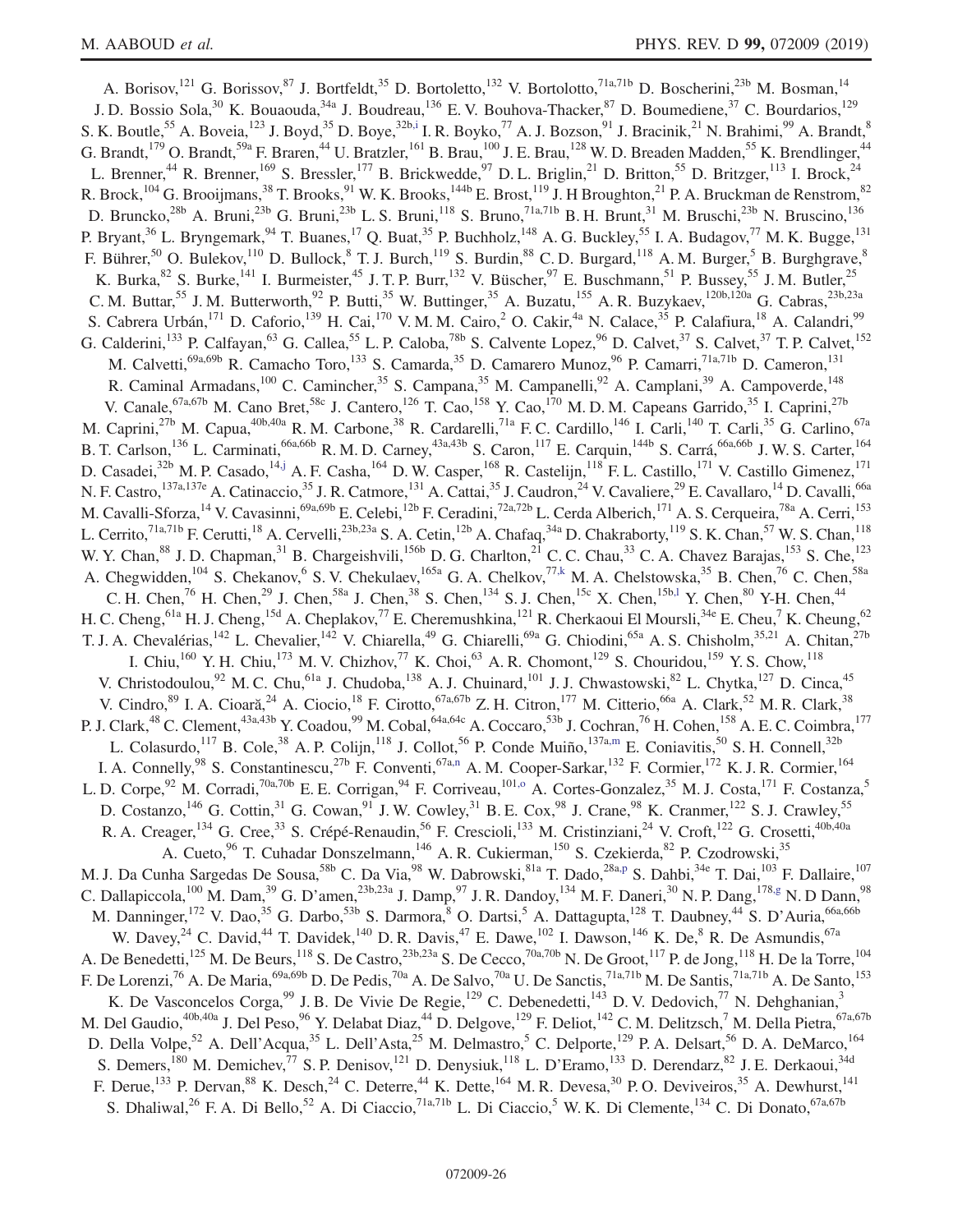<span id="page-26-9"></span><span id="page-26-8"></span><span id="page-26-7"></span><span id="page-26-6"></span><span id="page-26-5"></span><span id="page-26-4"></span><span id="page-26-3"></span><span id="page-26-2"></span><span id="page-26-1"></span><span id="page-26-0"></span>A. Di Girolamo,<sup>35</sup> G. Di Gregorio,<sup>69a,69b</sup> B. Di Micco,<sup>72a,72b</sup> R. Di Nardo,<sup>100</sup> K. F. Di Petrillo,<sup>57</sup> R. Di Sipio,<sup>164</sup> D. Di Valentino,<sup>33</sup> C. Diaconu,<sup>99</sup> M. Diamond,<sup>164</sup> F. A. Dias,<sup>39</sup> T. Dias Do Vale,<sup>137a</sup> M. A. Diaz,<sup>144a</sup> J. Dickinson,<sup>18</sup> E. B. Diehl,<sup>103</sup> J. Dietrich,<sup>19</sup> S. Díez Cornell,<sup>44</sup> A. Dimitrievska,<sup>18</sup> J. Dingfelder,<sup>24</sup> F. Dittus,<sup>35</sup> F. Djama,<sup>99</sup> T. Djobava,<sup>156b</sup> J. I. Djuvsland,<sup>17</sup> M. A. B. Do Vale,<sup>78c</sup> M. Dobre,<sup>27b</sup> D. Dodsworth,<sup>26</sup> C. Doglioni,<sup>94</sup> J. Dolejsi,<sup>140</sup> Z. Dolezal,<sup>140</sup> M. Donadelli,<sup>78d</sup> J. Donini,<sup>37</sup> A. D'onofrio,<sup>90</sup> M. D'Onofrio,<sup>88</sup> J. Dopke,<sup>141</sup> A. Doria,<sup>67a</sup> M. T. Dova,<sup>86</sup> A. T. Doyle,<sup>55</sup> E. Drechsler,<sup>149</sup> E. Dreyer,<sup>149</sup> T. Dreyer,<sup>51</sup> Y. Du,<sup>58b</sup> F. Dubinin,<sup>108</sup> M. Dubovsky,<sup>28a</sup> A. Dubreuil,<sup>52</sup> E. Duchovni,<sup>177</sup> G. Duckeck,<sup>112</sup> A. Ducourthial,<sup>133</sup> O. A. Ducu,<sup>10[7,q](#page-36-16)</sup> D. Duda,<sup>113</sup> A. Dudarev,<sup>35</sup> A. C. Dudder,<sup>97</sup> E. M. Duffield,<sup>18</sup> L. Duflot,<sup>129</sup> M. Dührssen,<sup>35</sup> C. Dülsen,<sup>179</sup> M. Dumancic,<sup>177</sup> A. E. Dumitriu,<sup>27[b,r](#page-36-17)</sup> A. K. Duncan,<sup>55</sup> M. Dunford,<sup>59a</sup> A. Duperrin, <sup>99</sup> H. Duran Yildiz, <sup>4a</sup> M. Düren, <sup>54</sup> A. Durglishvili, <sup>156b</sup> D. Duschinger, <sup>46</sup> B. Dutta, <sup>44</sup> D. Duvnjak, <sup>1</sup> G. Dyckes, <sup>134</sup> M. Dyndal,<sup>44</sup> S. Dysch,<sup>98</sup> B. S. Dziedzic,<sup>82</sup> K. M. Ecker,<sup>113</sup> R. C. Edgar,<sup>103</sup> T. Eifert,<sup>35</sup> G. Eigen,<sup>17</sup> K. Einsweiler,<sup>18</sup> T. Ekelof,<sup>169</sup> M. El Kacimi,<sup>34c</sup> R. El Kosseifi,<sup>99</sup> V. Ellajosyula,<sup>99</sup> M. Ellert,<sup>169</sup> F. Ellinghaus,<sup>179</sup> A. A. Elliot,<sup>90</sup> N. Ellis,<sup>35</sup> J. Elmsheuser,<sup>29</sup> M. Elsing,<sup>35</sup> D. Emeliyanov,<sup>141</sup> A. Emerman,<sup>38</sup> Y. Enari,<sup>160</sup> J. S. Ennis,<sup>175</sup> M. B. Epland,<sup>47</sup> J. Erdmann,<sup>45</sup> A. Ereditato,<sup>20</sup> S. Errede,<sup>170</sup> M. Escalier,<sup>129</sup> C. Escobar,<sup>171</sup> O. Estrada Pastor,<sup>171</sup> A. I. Etienvre,<sup>142</sup> E. Etzion,<sup>158</sup> H. Evans,<sup>63</sup> A. Ezhilov, <sup>135</sup> M. Ezzi, <sup>34e</sup> F. Fabbri, <sup>55</sup> L. Fabbri, <sup>23b, 23a</sup> V. Fabiani, <sup>117</sup> G. Facini, <sup>92</sup> R. M. Faisca Rodrigues Pereira, <sup>137a</sup> R. M. Fakhrutdinov,<sup>121</sup> S. Falciano,<sup>70a</sup> P. J. Falke,<sup>5</sup> S. Falke,<sup>5</sup> J. Faltova,<sup>140</sup> Y. Fang,<sup>15a</sup> M. Fanti,<sup>66a,66b</sup> A. Farbin,<sup>8</sup> A. Farilla,<sup>72a</sup> E. M. Farina,<sup>68a,68b</sup> T. Farooque,<sup>104</sup> S. Farrell,<sup>18</sup> S. M. Farrington,<sup>175</sup> P. Farthouat,<sup>35</sup> F. Fassi,<sup>34e</sup> P. Fassnacht,<sup>35</sup> D. Fassouliotis,<sup>9</sup> M. Faucci Giannelli,<sup>48</sup> W. J. Fawcett,<sup>31</sup> L. Fayard,<sup>129</sup> O. L. Fedin,<sup>135[,s](#page-36-18)</sup> W. Fedorko,<sup>172</sup> M. Feickert,<sup>41</sup> S. Feigl,<sup>131</sup> L. Feligioni,<sup>99</sup> C. Feng,<sup>58b</sup> E. J. Feng,<sup>35</sup> M. Feng,<sup>47</sup> M. J. Fenton,<sup>55</sup> A. B. Fenyuk,<sup>121</sup> J. Ferrando,<sup>44</sup> A. Ferrari,<sup>169</sup> P. Ferrari,<sup>118</sup> R. Ferrari,<sup>68a</sup> D. E. Ferreira de Lima,<sup>59b</sup> A. Ferrer,<sup>171</sup> D. Ferrere,<sup>52</sup> C. Ferretti,<sup>103</sup> F. Fiedler,<sup>97</sup> A. Filipčič,<sup>89</sup> F. Filthaut,<sup>117</sup> K. D. Finelli,<sup>25</sup> M. C. N. Fiolhais,<sup>137a,137[c,t](#page-36-19)</sup> L. Fiorini,<sup>171</sup> C. Fischer,<sup>14</sup> W. C. Fisher,<sup>104</sup> N. Flaschel,<sup>44</sup> I. Fleck,<sup>148</sup> P. Fleischmann,<sup>103</sup> R. R. M. Fletcher,<sup>134</sup> T. Flick,<sup>179</sup> B. M. Flierl,<sup>112</sup> L. M. Flores,<sup>134</sup> L. R. Flores Castillo,<sup>61a</sup> F. M. Follega,<sup>73a,73b</sup> N. Fomin,<sup>17</sup> G. T. Forcolin,<sup>73a,73b</sup> A. Formica,<sup>142</sup> F. A. Förster,<sup>14</sup> A. C. Forti,<sup>98</sup> A. G. Foster,<sup>21</sup> D. Fournier,<sup>129</sup> H. Fox,<sup>87</sup> S. Fracchia,<sup>146</sup> P. Francavilla,<sup>69a,69b</sup> M. Franchini,<sup>23b,23a</sup> S. Franchino,<sup>59a</sup> D. Francis,<sup>35</sup> L. Franconi,<sup>143</sup> M. Franklin,<sup>57</sup> M. Frate,<sup>168</sup> A. N. Fray,<sup>90</sup> D. Freeborn,<sup>92</sup> B. Freund,<sup>107</sup> W. S. Freund,<sup>78b</sup> E. M. Freundlich,<sup>45</sup> D. C. Frizzell,<sup>125</sup> D. Froidevaux,<sup>35</sup> J. A. Frost,<sup>132</sup> C. Fukunaga,<sup>161</sup> E. Fullana Torregrosa,<sup>171</sup> E. Fumagalli,<sup>53b,53a</sup> T. Fusayasu,<sup>114</sup> J. Fuster,<sup>171</sup> O. Gabizon,<sup>157</sup> A. Gabrielli,<sup>23b,23a</sup> A. Gabrielli,<sup>18</sup> G. P. Gach,<sup>81a</sup> S. Gadatsch,<sup>52</sup> P. Gadow,<sup>113</sup> G. Gagliardi,<sup>53b,53a</sup> L. G. Gagnon,<sup>107</sup> C. Galea,<sup>27b</sup> B. Galhardo,<sup>137a,137c</sup> E. J. Gallas,<sup>132</sup> B. J. Gallop,<sup>141</sup> P. Gallus,<sup>139</sup> G. Galster,<sup>39</sup> R. Gamboa Goni,<sup>90</sup> K. K. Gan,<sup>123</sup> S. Ganguly,<sup>177</sup> J. Gao,<sup>58a</sup> Y. Gao,<sup>88</sup> Y. S. Gao,<sup>150[,u](#page-37-0)</sup> C. García,<sup>171</sup> J. E. García Navarro,<sup>171</sup> J. A. García Pascual,<sup>15a</sup> C. Garcia-Argos,<sup>50</sup> M. Garcia-Sciveres,<sup>18</sup> R. W. Gardner,<sup>36</sup> N. Garelli,<sup>150</sup> S. Gargiulo,<sup>50</sup> V. Garonne,<sup>131</sup> K. Gasnikova,<sup>44</sup> A. Gaudiello,<sup>53b,53a</sup> G. Gaudio,<sup>68a</sup> I.L. Gavrilenko,<sup>108</sup> A. Gavrilyuk,<sup>109</sup> C. Gay,  $^{172}$  G. Gaycken,  $^{24}$  E. N. Gazis,  $^{10}$  C. N. P. Gee,  $^{141}$  J. Geisen,  $^{51}$  M. Geisen,  $^{97}$  M. P. Geisler,  $^{59a}$  C. Gemme,  $^{53b}$ M. H. Genest,  $56$  C. Geng,  $^{103}$  S. Gentile,  $^{70a,70b}$  S. George,  $^{91}$  D. Gerbaudo,  $^{14}$  G. Gessner,  $^{45}$  S. Ghasemi,  $^{148}$ M. Ghasemi Bostanabad,<sup>173</sup> M. Ghneimat,<sup>24</sup> B. Giacobbe,<sup>23b</sup> S. Giagu,<sup>70a,70b</sup> N. Giangiacomi,<sup>23b,23a</sup> P. Giannetti,<sup>69a</sup> A. Giannini,<sup>67a,67b</sup> S. M. Gibson,<sup>91</sup> M. Gignac,<sup>143</sup> D. Gillberg,<sup>33</sup> G. Gilles,<sup>179</sup> D. M. Gingrich,<sup>[3,f](#page-36-5)</sup> M. P. Giordani,<sup>64a,64c</sup> F. M. Giorgi,<sup>23b</sup> P. F. Giraud,<sup>142</sup> P. Giromini,<sup>57</sup> G. Giugliarelli,<sup>64a,64c</sup> D. Giugni,<sup>66a</sup> F. Giuli,<sup>132</sup> M. Giulini,<sup>59b</sup> S. Gkaitatzis,<sup>159</sup> I. Gkialas,<sup>9[,v](#page-37-1)</sup> E. L. Gkougkousis,<sup>14</sup> P. Gkountoumis,<sup>10</sup> L. K. Gladilin,<sup>111</sup> C. Glasman,<sup>96</sup> J. Glatzer,<sup>14</sup> P. C. F. Glaysher,<sup>44</sup> A. Glazov,<sup>44</sup> M. Goblirsch-Kolb,<sup>26</sup> J. Godlewski,<sup>82</sup> S. Goldfarb,<sup>102</sup> T. Golling,<sup>52</sup> D. Golubkov,<sup>121</sup> A. Gomes,<sup>137a,137b</sup> R. Goncalves Gama,<sup>51</sup> R. Gonçalo,<sup>137a</sup> G. Gonella,<sup>50</sup> L. Gonella,<sup>21</sup> A. Gongadze,<sup>77</sup> F. Gonnella,<sup>21</sup> J. L. Gonski,<sup>57</sup> S. González de la Hoz,<sup>171</sup> S. Gonzalez-Sevilla,<sup>52</sup> L. Goossens,<sup>35</sup> P. A. Gorbounov,<sup>109</sup> H. A. Gordon,<sup>29</sup> B. Gorini,<sup>35</sup> E. Gorini, <sup>65a,65b</sup> A. Gorišek,  $8^9$  A. T. Goshaw,  $4^7$  C. Gössling,  $4^5$  M. I. Gostkin,  $7^7$  C. A. Gottardo,  $2^4$  C. R. Goudet,  $12^9$ D. Goujdami,<sup>34c</sup> A. G. Goussiou,<sup>145</sup> N. Govender,<sup>32[b,w](#page-37-2)</sup> C. Goy,<sup>5</sup> E. Gozani,<sup>157</sup> I. Grabowska-Bold,<sup>81a</sup> P. O. J. Gradin,<sup>169</sup> E. C. Graham, <sup>88</sup> J. Gramling, <sup>168</sup> E. Gramstad, <sup>131</sup> S. Grancagnolo, <sup>19</sup> V. Gratchev, <sup>135</sup> P. M. Gravila, <sup>27f</sup> F. G. Gravili, <sup>65a,65b</sup> C. Gray,<sup>55</sup> H. M. Gray,<sup>18</sup> Z. D. Greenwood,<sup>9[3,x](#page-37-3)</sup> C. Grefe,<sup>24</sup> K. Gregersen,<sup>94</sup> I. M. Gregor,<sup>44</sup> P. Grenier,<sup>150</sup> K. Grevtsov,<sup>44</sup> N. A. Grieser,  $^{125}$  J. Griffiths,  $^{8}$  A. A. Grillo,  $^{143}$  K. Grimm,  $^{150,y}$  $^{150,y}$  $^{150,y}$  S. Grinstein,  $^{14,z}$  $^{14,z}$  $^{14,z}$  Ph. Gris,  $^{37}$  J.-F. Grivaz,  $^{129}$  S. Groh,  $^{97}$ E. Gross,<sup>177</sup> J. Grosse-Knetter,<sup>51</sup> G. C. Grossi,<sup>93</sup> Z. J. Grout,<sup>92</sup> C. Grud,<sup>103</sup> A. Grummer,<sup>116</sup> L. Guan,<sup>103</sup> W. Guan,<sup>178</sup> J. Guenther,<sup>35</sup> A. Guerguichon,<sup>129</sup> F. Guescini,<sup>165a</sup> D. Guest,<sup>168</sup> R. Gugel,<sup>50</sup> B. Gui,<sup>123</sup> T. Guillemin,<sup>5</sup> S. Guindon,<sup>35</sup> U. Gul,<sup>55</sup> J. Guo,<sup>58c</sup> W. Guo,<sup>103</sup> Y. Guo,<sup>58a[,aa](#page-37-6)</sup> Z. Guo,<sup>99</sup> R. Gupta,<sup>44</sup> S. Gurbuz,<sup>12c</sup> G. Gustavino,<sup>125</sup> P. Gutierrez,<sup>125</sup> C. Gutschow,<sup>92</sup> C. Guyot, <sup>142</sup> M. P. Guzik, <sup>81a</sup> C. Gwenlan, <sup>132</sup> C. B. Gwilliam, <sup>88</sup> A. Haas, <sup>122</sup> C. Haber, <sup>18</sup> H. K. Hadavand, <sup>8</sup> N. Haddad, <sup>34e</sup> A. Hadef,<sup>58a</sup> S. Hageböck,<sup>24</sup> M. Hagihara,<sup>166</sup> M. Haleem,<sup>174</sup> J. Haley,<sup>126</sup> G. Halladjian,<sup>104</sup> G.D. Hallewell,<sup>99</sup>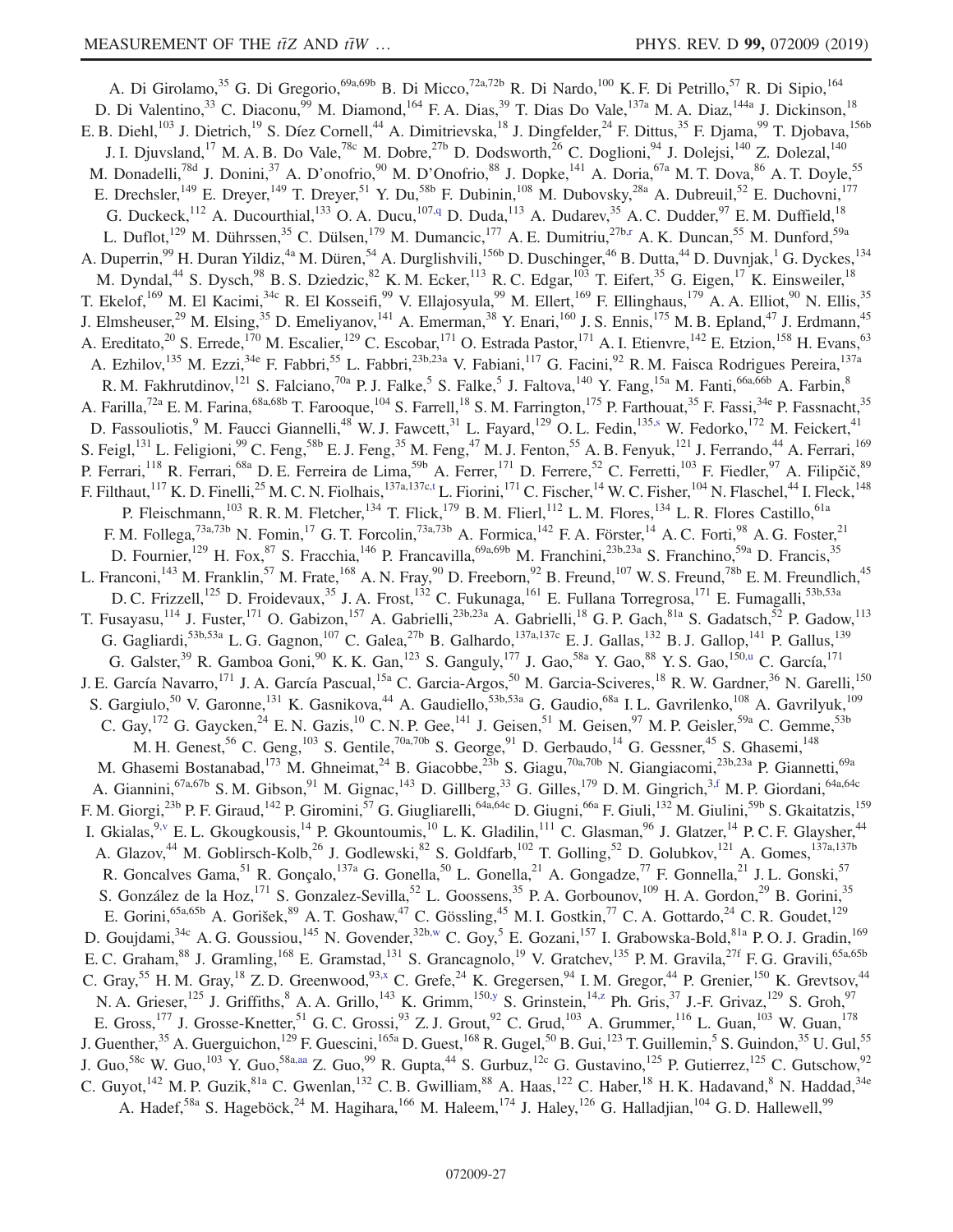<span id="page-27-6"></span><span id="page-27-5"></span><span id="page-27-4"></span><span id="page-27-3"></span><span id="page-27-2"></span><span id="page-27-1"></span><span id="page-27-0"></span>K. Hamacher,<sup>179</sup> P. Hamal,<sup>127</sup> K. Hamano,<sup>173</sup> A. Hamilton,<sup>32a</sup> G. N. Hamity,<sup>146</sup> K. Han,<sup>58a[,bb](#page-37-7)</sup> L. Han,<sup>58a</sup> S. Han,<sup>15d</sup> K. Hanagaki,<sup>79[,cc](#page-37-8)</sup> M. Hance,<sup>143</sup> D. M. Handl,<sup>112</sup> B. Haney,<sup>134</sup> R. Hankache,<sup>133</sup> P. Hanke,<sup>59a</sup> E. Hansen,<sup>94</sup> J. B. Hansen,<sup>39</sup> J. D. Hansen,<sup>39</sup> M. C. Hansen,<sup>24</sup> P. H. Hansen,<sup>39</sup> K. Hara,<sup>166</sup> A. S. Hard,<sup>178</sup> T. Harenberg,<sup>179</sup> S. Harkusha,<sup>105</sup> P. F. Harrison,<sup>175</sup> N. M. Hartmann,  $^{112}$  Y. Hasegawa,  $^{147}$  A. Hasib,  $^{48}$  S. Hassani,  $^{142}$  S. Haug,  $^{20}$  R. Hauser,  $^{104}$  L. Hauswald,  $^{46}$  L. B. Havener,  $^{38}$ M. Havranek,<sup>139</sup> C. M. Hawkes,<sup>21</sup> R. J. Hawkings,<sup>35</sup> D. Hayden,<sup>104</sup> C. Hayes,<sup>152</sup> C. P. Hays,<sup>132</sup> J. M. Hays,<sup>90</sup> H. S. Hayward,<sup>88</sup> S. J. Haywood,<sup>141</sup> F. He,<sup>58a</sup> M. P. Heath,<sup>48</sup> V. Hedberg,<sup>94</sup> L. Heelan,<sup>8</sup> S. Heer,<sup>24</sup> K. K. Heidegger,<sup>50</sup> J. Heilman,<sup>33</sup> S. Heim,<sup>44</sup> T. Heim,<sup>18</sup> B. Heinemann,<sup>4[4,dd](#page-37-9)</sup> J. J. Heinrich,<sup>112</sup> L. Heinrich,<sup>122</sup> C. Heinz,<sup>54</sup> J. Hejbal,<sup>138</sup> L. Helary,<sup>35</sup> A. Held,<sup>172</sup> S. Hellesund,<sup>131</sup> C. M. Helling,<sup>143</sup> S. Hellman,<sup>43a,43b</sup> C. Helsens,<sup>35</sup> R. C. W. Henderson,<sup>87</sup> Y. Heng,<sup>178</sup> S. Henkelmann,<sup>172</sup> A.M. Henriques Correia,<sup>35</sup> G.H. Herbert,<sup>19</sup> H. Herde,<sup>26</sup> V. Herget,<sup>174</sup> Y. Hernández Jiménez,<sup>32c</sup> H. Herr,<sup>97</sup> M. G. Herrmann,<sup>112</sup> T. Herrmann,<sup>46</sup> G. Herten,<sup>50</sup> R. Hertenberger,<sup>112</sup> L. Hervas,<sup>35</sup> T. C. Herwig,<sup>134</sup> G. G. Hesketh,  $92$  N. P. Hessey,  $165a$  A. Higashida,  $160$  S. Higashino,  $79$  E. Higón-Rodriguez,  $171$  K. Hildebrand,  $36$  E. Hill,  $173$ J. C. Hill,<sup>31</sup> K. K. Hill,<sup>29</sup> K. H. Hiller,<sup>44</sup> S. J. Hillier,<sup>21</sup> M. Hils,<sup>46</sup> I. Hinchliffe,<sup>18</sup> F. Hinterkeuser,<sup>24</sup> M. Hirose,<sup>130</sup> D. Hirschbuehl,<sup>179</sup> B. Hiti,<sup>89</sup> O. Hladik,<sup>138</sup> D. R. Hlaluku,<sup>32c</sup> X. Hoad,<sup>48</sup> J. Hobbs,<sup>152</sup> N. Hod,<sup>165a</sup> M. C. Hodgkinson,<sup>146</sup> A. Hoecker,<sup>35</sup> M. R. Hoeferkamp,<sup>116</sup> F. Hoenig,<sup>112</sup> D. Hohn,<sup>50</sup> D. Hohov,<sup>129</sup> T. R. Holmes,<sup>36</sup> M. Holzbock,<sup>112</sup> M. Homann,<sup>45</sup> B. H. Hommels,<sup>31</sup> S. Honda,<sup>166</sup> T. Honda,<sup>79</sup> T. M. Hong,<sup>136</sup> A. Hönle,<sup>113</sup> B. H. Hooberman,<sup>170</sup> W. H. Hopkins,<sup>128</sup> Y. Horii,<sup>115</sup> P. Horn,<sup>46</sup> A. J. Horton,<sup>149</sup> L. A. Horyn,<sup>36</sup> J-Y. Hostachy,<sup>56</sup> A. Hostiuc,<sup>145</sup> S. Hou,<sup>155</sup> A. Hoummada,<sup>34a</sup> J. Howarth,<sup>98</sup> J. Hoya, <sup>86</sup> M. Hrabovsky, <sup>127</sup> J. Hrdinka, <sup>35</sup> I. Hristova, <sup>19</sup> J. Hrivnac, <sup>129</sup> A. Hrynevich, <sup>106</sup> T. Hryn'ova, <sup>5</sup> P. J. Hsu, <sup>62</sup> S.-C. Hsu,<sup>145</sup> Q. Hu,<sup>29</sup> S. Hu,<sup>58c</sup> Y. Huang,<sup>15a</sup> Z. Hubacek,<sup>139</sup> F. Hubaut,<sup>99</sup> M. Huebner,<sup>24</sup> F. Huegging,<sup>24</sup> T. B. Huffman,<sup>132</sup> M. Huhtinen,<sup>35</sup> R. F. H. Hunter,<sup>33</sup> P. Huo,<sup>152</sup> A. M. Hupe,<sup>33</sup> N. Huseynov,<sup>7[7,e](#page-36-4)</sup> J. Huston,<sup>104</sup> J. Huth,<sup>57</sup> R. Hyneman,<sup>103</sup> G. Iacobucci,<sup>52</sup> G. Iakovidis,<sup>29</sup> I. Ibragimov,<sup>148</sup> L. Iconomidou-Fayard,<sup>129</sup> Z. Idrissi,<sup>34e</sup> P. Iengo,<sup>35</sup> R. Ignazzi,<sup>39</sup> O. Igonkina, <sup>11[8,ee](#page-37-10)</sup> R. Iguchi, <sup>160</sup> T. Iizawa, <sup>52</sup> Y. Ikegami, <sup>79</sup> M. Ikeno, <sup>79</sup> D. Iliadis, <sup>159</sup> N. Ilic, <sup>117</sup> F. Iltzsche, <sup>46</sup> G. Introzzi, <sup>68a, 68b</sup> M. Iodice,<sup>72a</sup> K. Iordanidou,<sup>38</sup> V. Ippolito,<sup>70a,70b</sup> M. F. Isacson,<sup>169</sup> N. Ishijima,<sup>130</sup> M. Ishino,<sup>160</sup> M. Ishitsuka,<sup>162</sup> W. Islam,<sup>126</sup> C. Issever,<sup>132</sup> S. Istin,<sup>157</sup> F. Ito,<sup>166</sup> J. M. Iturbe Ponce,<sup>61a</sup> R. Iuppa,<sup>73a,73b</sup> A. Ivina,<sup>177</sup> H. Iwasaki,<sup>79</sup> J. M. Izen,<sup>42</sup> V. Izzo,<sup>67a</sup> P. Jacka,<sup>138</sup> P. Jackson,<sup>1</sup> R. M. Jacobs,<sup>24</sup> V. Jain,<sup>2</sup> G. Jäkel,<sup>179</sup> K. B. Jakobi,<sup>97</sup> K. Jakobs,<sup>50</sup> S. Jakobsen,<sup>74</sup> T. Jakoubek,<sup>138</sup> D. O. Jamin,<sup>126</sup> R. Jansky,<sup>52</sup> J. Janssen,<sup>24</sup> M. Janus,<sup>51</sup> P. A. Janus,<sup>81a</sup> G. Jarlskog,<sup>94</sup> N. Javadov,<sup>7[7,e](#page-36-4)</sup> T. Javůrek,<sup>35</sup> M. Javurkova,<sup>50</sup> F. Jeanneau,<sup>142</sup> L. Jeanty,<sup>18</sup> J. Jejelava,<sup>156[a,ff](#page-37-11)</sup> A. Jelinskas,<sup>175</sup> P. Jenni,<sup>50[,gg](#page-37-12)</sup> J. Jeong,<sup>44</sup> N. Jeong,<sup>44</sup> S. Jézéquel,<sup>5</sup> H. Ji,<sup>178</sup> J. Jia,<sup>152</sup> H. Jiang,<sup>76</sup> Y. Jiang,<sup>58a</sup> Z. Jiang,<sup>150[,hh](#page-37-13)</sup> S. Jiggins,<sup>50</sup> F. A. Jimenez Morales,<sup>37</sup> J. Jimenez Pena, <sup>171</sup> S. Jin, <sup>15c</sup> A. Jinaru, <sup>27b</sup> O. Jinnouchi, <sup>162</sup> H. Jivan, <sup>32c</sup> P. Johansson, <sup>146</sup> K. A. Johns, <sup>7</sup> C. A. Johnson, <sup>63</sup> K. Jon-And,<sup>43a,43b</sup> R. W. L. Jones,<sup>87</sup> S. D. Jones,<sup>153</sup> S. Jones,<sup>7</sup> T. J. Jones,<sup>88</sup> J. Jongmanns,<sup>59a</sup> P. M. Jorge,<sup>137a,137b</sup> J. Jovicevic,<sup>165a</sup> X. Ju,<sup>18</sup> J. J. Junggeburth,<sup>113</sup> A. Juste Rozas,<sup>1[4,z](#page-37-5)</sup> A. Kaczmarska,<sup>82</sup> M. Kado,<sup>129</sup> H. Kagan,<sup>123</sup> M. Kagan,<sup>150</sup> T. Kaji,<sup>176</sup> E. Kajomovitz,<sup>157</sup> C. W. Kalderon,<sup>94</sup> A. Kaluza,<sup>97</sup> S. Kama,<sup>41</sup> A. Kamenshchikov,<sup>121</sup> L. Kanjir,<sup>89</sup> Y. Kano,<sup>160</sup> V. A. Kantserov,<sup>110</sup> J. Kanzaki,<sup>79</sup> L. S. Kaplan,<sup>178</sup> D. Kar,<sup>32c</sup> M. J. Kareem,<sup>165b</sup> E. Karentzos,<sup>10</sup> S. N. Karpov,<sup>77</sup> Z. M. Karpova,<sup>77</sup> V. Kartvelishvili,<sup>87</sup> A. N. Karyukhin,<sup>121</sup> L. Kashif,<sup>178</sup> R. D. Kass,<sup>123</sup> A. Kastanas,<sup>43a,43b</sup> Y. Kataoka,<sup>160</sup> C. Kato,<sup>58d,58c</sup> J. Katzy,<sup>44</sup> K. Kawade,<sup>80</sup> K. Kawagoe,<sup>85</sup> T. Kawaguchi,<sup>115</sup> T. Kawamoto,<sup>160</sup> G. Kawamura,<sup>51</sup> E. F. Kay,<sup>88</sup> V. F. Kazanin,<sup>120b,120a</sup> R. Keeler,<sup>173</sup> R. Kehoe,<sup>41</sup> J. S. Keller,<sup>33</sup> E. Kellermann,<sup>94</sup> J. J. Kempster,<sup>21</sup> J. Kendrick,<sup>21</sup> O. Kepka,<sup>138</sup> S. Kersten,<sup>179</sup> B. P. Kerševan, <sup>89</sup> S. Ketabchi Haghighat, <sup>164</sup> R. A. Keyes, <sup>101</sup> M. Khader, <sup>170</sup> F. Khalil-Zada, <sup>13</sup> A. Khanov, <sup>126</sup> A. G. Kharlamov,<sup>120b,120a</sup> T. Kharlamova,<sup>120b,120a</sup> E. E. Khoda,<sup>172</sup> A. Khodinov,<sup>163</sup> T. J. Khoo,<sup>52</sup> E. Khramov,<sup>77</sup> J. Khubua,<sup>156b</sup> S. Kido,<sup>80</sup> M. Kiehn,<sup>52</sup> C. R. Kilby,<sup>91</sup> Y. K. Kim,<sup>36</sup> N. Kimura,<sup>64a,64c</sup> O. M. Kind,<sup>19</sup> B. T. King,<sup>88</sup> D. Kirchmeier,<sup>46</sup> J. Kirk,<sup>141</sup> A. E. Kiryunin,<sup>113</sup> T. Kishimoto,<sup>160</sup> D. Kisielewska,<sup>81a</sup> V. Kitali,<sup>44</sup> O. Kivernyk,<sup>5</sup> E. Kladiva,<sup>28[b,a](#page-36-0)</sup> T. Klapdor-Kleingrothaus,<sup>50</sup> M. H. Klein,<sup>103</sup> M. Klein,<sup>88</sup> U. Klein,<sup>88</sup> K. Kleinknecht,<sup>97</sup> P. Klimek,<sup>119</sup> A. Klimentov,<sup>29</sup> T. Klingl,<sup>24</sup> T. Klioutchnikova,<sup>35</sup> F. F. Klitzner,<sup>112</sup> P. Kluit,<sup>118</sup> S. Kluth,<sup>113</sup> E. Kneringer,<sup>74</sup> E. B. F. G. Knoops,<sup>99</sup> A. Knue,<sup>50</sup> A. Kobayashi,<sup>160</sup> D. Kobayashi,<sup>85</sup> T. Kobayashi,<sup>160</sup> M. Kobel,<sup>46</sup> M. Kocian,<sup>150</sup> P. Kodys,<sup>140</sup> P. T. Koenig,<sup>24</sup> T. Koffas,<sup>33</sup> E. Koffeman,<sup>118</sup> N. M. Köhler,<sup>113</sup> T. Koi,<sup>150</sup> M. Kolb,<sup>59b</sup> I. Koletsou,<sup>5</sup> T. Kondo,<sup>79</sup> N. Kondrashova,<sup>58c</sup> K. Köneke,<sup>50</sup> A. C. König,<sup>117</sup> T. Kono,<sup>79</sup> R. Konoplich,<sup>122[,ii](#page-37-14)</sup> V. Konstantinides,<sup>92</sup> N. Konstantinidis,<sup>92</sup> B. Konya,<sup>94</sup> R. Kopeliansky,<sup>63</sup> S. Koperny, <sup>81a</sup> K. Korcyl, <sup>82</sup> K. Kordas, <sup>159</sup> G. Koren, <sup>158</sup> A. Korn, <sup>92</sup> I. Korolkov, <sup>14</sup> E. V. Korolkova, <sup>146</sup> N. Korotkova, <sup>111</sup> O. Kortner,  $^{113}$  S. Kortner,  $^{113}$  T. Kosek,  $^{140}$  V. V. Kostyukhin,  $^{24}$  A. Kotwal,  $^{47}$  A. Koulouris,  $^{10}$ A. Kourkoumeli-Charalampidi,<sup>68a,68b</sup> C. Kourkoumelis,<sup>9</sup> E. Kourlitis,<sup>146</sup> V. Kouskoura,<sup>29</sup> A. B. Kowalewska,<sup>82</sup> R. Kowalewski,<sup>173</sup> T. Z. Kowalski,<sup>81a</sup> C. Kozakai,<sup>160</sup> W. Kozanecki,<sup>142</sup> A. S. Kozhin,<sup>121</sup> V. A. Kramarenko,<sup>111</sup> G. Kramberger,<sup>89</sup> D. Krasnopevtsev,<sup>58a</sup> M. W. Krasny,<sup>133</sup> A. Krasznahorkay,<sup>35</sup> D. Krauss,<sup>113</sup> J. A. Kremer,<sup>81a</sup>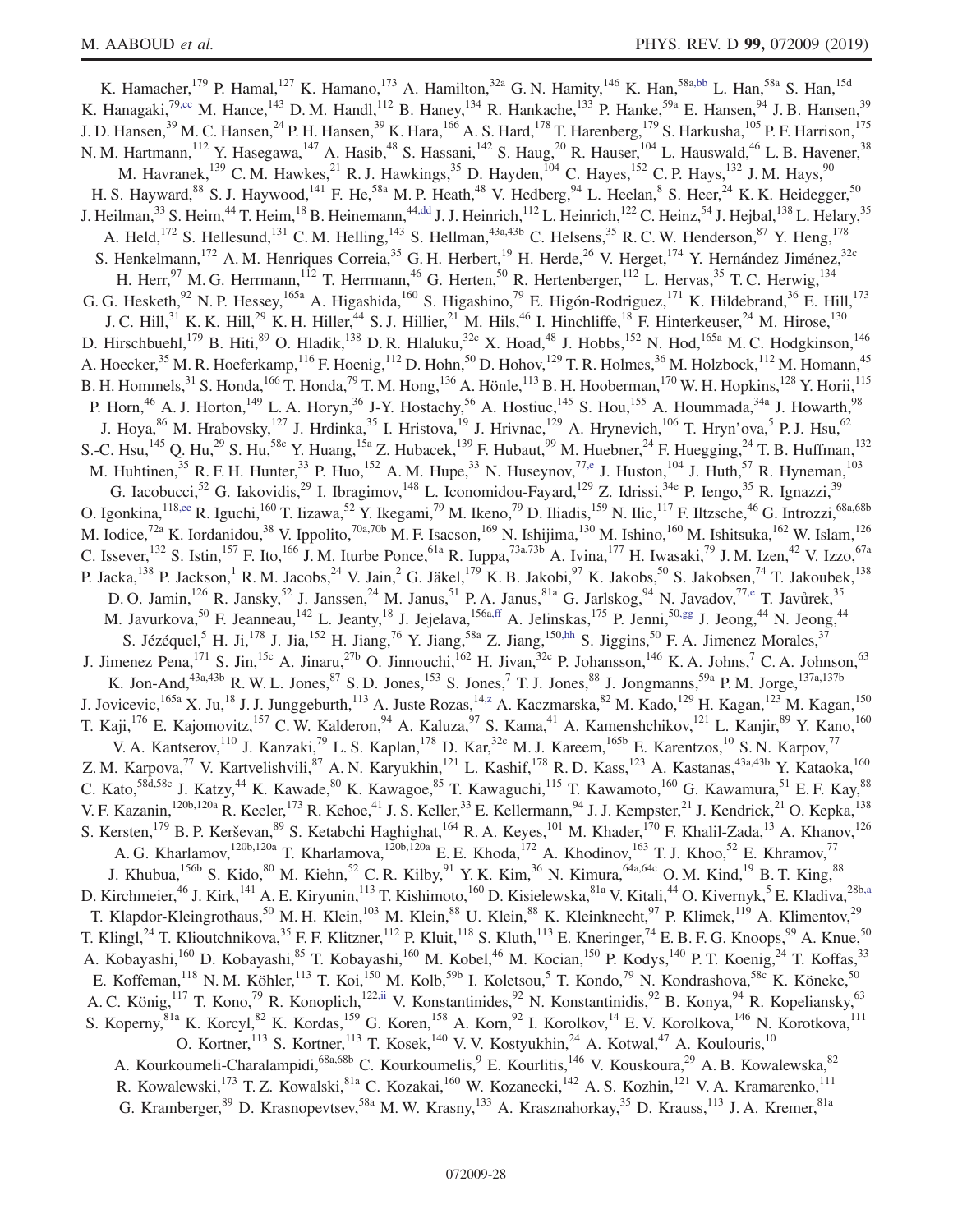<span id="page-28-4"></span><span id="page-28-3"></span><span id="page-28-2"></span><span id="page-28-1"></span><span id="page-28-0"></span>J. Kretzschmar,<sup>88</sup> P. Krieger,<sup>164</sup> K. Krizka,<sup>18</sup> K. Kroeninger,<sup>45</sup> H. Kroha,<sup>113</sup> J. Kroll,<sup>138</sup> J. Kroll,<sup>134</sup> J. Krstic,<sup>16</sup> U. Kruchonak,<sup>77</sup> H. Krüger,<sup>24</sup> N. Krumnack,<sup>76</sup> M. C. Kruse,<sup>47</sup> T. Kubota,<sup>102</sup> S. Kuday,<sup>4b</sup> J. T. Kuechler,<sup>179</sup> S. Kuehn,<sup>35</sup> A. Kugel,<sup>59a</sup> T. Kuhl,<sup>44</sup> V. Kukhtin,<sup>77</sup> R. Kukla,<sup>99</sup> Y. Kulchitsky,<sup>10[5,jj](#page-37-15)</sup> S. Kuleshov,<sup>144b</sup> Y. P. Kulinich,<sup>170</sup> M. Kuna,<sup>56</sup> T. Kunigo,<sup>83</sup> A. Kupco,<sup>138</sup> T. Kupfer,<sup>45</sup> O. Kuprash,<sup>158</sup> H. Kurashige,<sup>80</sup> L. L. Kurchaninov,<sup>165a</sup> Y. A. Kurochkin,<sup>105</sup> A. Kurova,<sup>110</sup> M. G. Kurth,<sup>15d</sup> E. S. Kuwertz,<sup>35</sup> M. Kuze,<sup>162</sup> J. Kvita,<sup>127</sup> T. Kwan,<sup>101</sup> A. La Rosa,<sup>113</sup> J. L. La Rosa Navarro,<sup>78d</sup> L. La Rotonda, $^{40b,40a}$  F. La Ruffa, $^{40b,40a}$  C. Lacasta, $^{171}$  F. Lacava, $^{70a,70b}$  J. Lacey, $^{44}$  D. P. J. Lack, $^{98}$  H. Lacker, $^{19}$  D. Lacour, $^{133}$ E. Ladygin,<sup>77</sup> R. Lafaye,<sup>5</sup> B. Laforge,<sup>133</sup> T. Lagouri,<sup>32c</sup> S. Lai,<sup>51</sup> S. Lammers,<sup>63</sup> W. Lampl,<sup>7</sup> E. Lançon,<sup>29</sup> U. Landgraf,<sup>50</sup> M. P. J. Landon,<sup>90</sup> M. C. Lanfermann,<sup>52</sup> V. S. Lang,<sup>44</sup> J. C. Lange,<sup>51</sup> R. J. Langenberg,<sup>35</sup> A. J. Lankford,<sup>168</sup> F. Lanni,<sup>29</sup> K. Lantzsch,<sup>24</sup> A. Lanza,<sup>68a</sup> A. Lapertosa,<sup>53b,53a</sup> S. Laplace,<sup>133</sup> J. F. Laporte,<sup>142</sup> T. Lari,<sup>66a</sup> F. Lasagni Manghi,<sup>23b,23a</sup> M. Lassnig,<sup>35</sup> T. S. Lau,<sup>61a</sup> A. Laudrain,<sup>129</sup> M. Lavorgna,<sup>67a,67b</sup> M. Lazzaroni,<sup>66a,66b</sup> B. Le,<sup>102</sup> O. Le Dortz,<sup>133</sup> E. Le Guirriec,  $^{99}$  E. P. Le Quilleuc,  $^{142}$  M. LeBlanc,  $^7$  T. LeCompte,  $^6$  F. Ledroit-Guillon,  $^{56}$  C. A. Lee,  $^{29}$  G. R. Lee,  $^{144a}$  L. Lee,  $^{57}$ S. C. Lee,<sup>155</sup> B. Lefebvre,<sup>101</sup> M. Lefebvre,<sup>173</sup> F. Legger,<sup>112</sup> C. Leggett,<sup>18</sup> K. Lehmann,<sup>149</sup> N. Lehmann,<sup>179</sup> G. Lehmann Miotto,<sup>35</sup> W. A. Leight,<sup>44</sup> A. Leisos,<sup>15[9,kk](#page-37-16)</sup> M. A. L. Leite,<sup>78d</sup> R. Leitner,<sup>140</sup> D. Lellouch,<sup>177</sup> K. J. C. Leney,<sup>92</sup> T. Lenz,<sup>24</sup> B. Lenzi,<sup>35</sup> R. Leone,<sup>7</sup> S. Leone,<sup>69a</sup> C. Leonidopoulos,<sup>48</sup> G. Lerner,<sup>153</sup> C. Leroy,<sup>107</sup> R. Les,<sup>164</sup> A. A. J. Lesage,<sup>142</sup> C. G. Lester,<sup>31</sup> M. Levchenko,<sup>135</sup> J. Levêque,<sup>5</sup> D. Levin,<sup>103</sup> L. J. Levinson,<sup>177</sup> D. Lewis,<sup>90</sup> B. Li,<sup>15b</sup> B. Li,<sup>103</sup> C-Q. Li,<sup>58[a,ll](#page-37-17)</sup> H. Li,<sup>58a</sup> H. Li,<sup>58b</sup> K. Li,<sup>150</sup> L. Li,<sup>58c</sup> M. Li,<sup>15a</sup> Q. Li,<sup>15d</sup> Q. Y. Li,<sup>58a</sup> S. Li,<sup>58d,58c</sup> X. Li,<sup>58c</sup> Y. Li,<sup>148</sup> Z. Liang,<sup>15a</sup> B. Liberti,<sup>71a</sup> A. Liblong,  $^{164}$  K. Lie,  $^{61c}$  S. Liem,  $^{118}$  A. Limosani,  $^{154}$  C. Y. Lin,  $^{31}$  K. Lin,  $^{104}$  T. H. Lin,  $^{97}$  R. A. Linck,  $^{63}$  J. H. Lindon,  $^{21}$ B. E. Lindquist,<sup>152</sup> A. L. Lionti,<sup>52</sup> E. Lipeles,<sup>134</sup> A. Lipniacka,<sup>17</sup> M. Lisovyi,<sup>59b</sup> T. M. Liss,<sup>170[,mm](#page-37-18)</sup> A. Lister,<sup>172</sup> A. M. Litke,<sup>143</sup> J. D. Little, <sup>8</sup> B. Liu, <sup>76</sup> B. L Liu, <sup>6</sup> H. B. Liu, <sup>29</sup> H. Liu, <sup>103</sup> J. B. Liu, <sup>58a</sup> J. K. K. Liu, <sup>132</sup> K. Liu, <sup>133</sup> M. Liu, <sup>58a</sup> P. Liu, <sup>18</sup> Y. Liu, <sup>15a</sup> Y. L. Liu,<sup>58a</sup> Y. W. Liu,<sup>58a</sup> M. Livan,<sup>68a,68b</sup> A. Lleres,<sup>56</sup> J. Llorente Merino,<sup>15a</sup> S. L. Lloyd,<sup>90</sup> C. Y. Lo,<sup>61b</sup> F. Lo Sterzo,<sup>41</sup> E. M. Lobodzinska,<sup>44</sup> P. Loch,<sup>7</sup> T. Lohse,<sup>19</sup> K. Lohwasser,<sup>146</sup> M. Lokajicek,<sup>138</sup> J. D. Long,<sup>170</sup> R. E. Long,<sup>87</sup> L. Longo,<sup>65a,65b</sup> K. A. Looper,<sup>123</sup> J. A. Lopez,<sup>144b</sup> I. Lopez Paz,<sup>98</sup> A. Lopez Solis,<sup>146</sup> J. Lorenz,<sup>112</sup> N. Lorenzo Martinez,<sup>5</sup> M. Losada,<sup>22</sup> P. J. Lösel,<sup>112</sup> A. Lösle,<sup>50</sup> X. Lou,<sup>44</sup> X. Lou,<sup>15a</sup> A. Lounis,<sup>129</sup> J. Love,<sup>6</sup> P. A. Love,<sup>87</sup> J. J. Lozano Bahilo,<sup>171</sup> H. Lu,<sup>61a</sup> M. Lu,<sup>58a</sup> Y. J. Lu,<sup>62</sup> H. J. Lubatti,<sup>145</sup> C. Luci,<sup>70a,70b</sup> A. Lucotte,<sup>56</sup> C. Luedtke,<sup>50</sup> F. Luehring,<sup>63</sup> I. Luise,<sup>133</sup> L. Luminari,<sup>70a</sup> B. Lund-Jensen,<sup>151</sup> M. S. Lutz,<sup>100</sup> P. M. Luzi,<sup>133</sup> D. Lynn,<sup>29</sup> R. Lysak,<sup>138</sup> E. Lytken,<sup>94</sup> F. Lyu,<sup>15a</sup> V. Lyubushkin,<sup>77</sup> T. Lyubushkina,<sup>77</sup> H. Ma,<sup>29</sup> L. L. Ma,<sup>58b</sup> Y. Ma,<sup>58b</sup> G. Maccarrone,<sup>49</sup> A. Macchiolo,<sup>113</sup> C. M. Macdonald,<sup>146</sup> J. Machado Miguens,<sup>134,137b</sup> D. Madaffari,<sup>171</sup> R. Madar,<sup>37</sup> W. F. Mader,<sup>46</sup> N. Madysa,<sup>46</sup> J. Maeda,<sup>80</sup> K. Maekawa,<sup>160</sup> S. Maeland,<sup>17</sup> T. Maeno,<sup>29</sup> M. Maerker,<sup>46</sup> A. S. Maevskiy,<sup>111</sup> V. Magerl,<sup>50</sup> D. J. Mahon,<sup>38</sup> C. Maidantchik,<sup>78b</sup> T. Maier,<sup>112</sup> A. Maio,<sup>137a,137b,137d</sup> O. Majersky,<sup>28a</sup> S. Majewski,<sup>128</sup> Y. Makida,<sup>79</sup> N. Makovec,<sup>129</sup> B. Malaescu,<sup>133</sup> Pa. Malecki,<sup>82</sup> V. P. Maleev,<sup>135</sup> F. Malek,<sup>56</sup> U. Mallik,<sup>75</sup> D. Malon,<sup>6</sup> C. Malone,<sup>31</sup> S. Maltezos,<sup>10</sup> S. Malyukov,<sup>35</sup> J. Mamuzic,<sup>171</sup> G. Mancini,<sup>49</sup> I. Mandić,<sup>89</sup> J. Maneira,<sup>137a</sup> L. Manhaes de Andrade Filho,<sup>78a</sup> J. Manjarres Ramos,<sup>46</sup> K. H. Mankinen,<sup>94</sup> A. Mann,<sup>112</sup> A. Manousos,<sup>74</sup> B. Mansoulie,<sup>142</sup> S. Manzoni,<sup>66a,66b</sup> A. Marantis,<sup>159</sup> G. Marceca,<sup>30</sup> L. March,<sup>52</sup> L. Marchese,<sup>132</sup> G. Marchiori,<sup>133</sup> M. Marcisovsky,<sup>138</sup> C. Marcon,<sup>94</sup> C. A. Marin Tobon,<sup>35</sup> M. Marjanovic,<sup>37</sup> F. Marroquim,<sup>78b</sup> Z. Marshall,<sup>18</sup> M. U. F Martensson,<sup>169</sup> S. Marti-Garcia,<sup>171</sup> C. B. Martin,<sup>123</sup> T. A. Martin,<sup>175</sup> V. J. Martin,<sup>48</sup> B. Martin dit Latour,<sup>17</sup> M. Martinez,<sup>14[,z](#page-37-5)</sup> V. I. Martinez Outschoorn,<sup>100</sup> S. Martin-Haugh,<sup>141</sup> V. S. Martoiu,<sup>27b</sup> A. C. Martyniuk,<sup>92</sup> A. Marzin,<sup>35</sup> L. Masetti,<sup>97</sup> T. Mashimo,<sup>160</sup> R. Mashinistov,<sup>108</sup> J. Masik,<sup>98</sup> A. L. Maslennikov,<sup>120b,120a</sup> L. H. Mason,<sup>102</sup> L. Massa,<sup>71a,71b</sup> P. Massarotti,<sup>67a,67b</sup> P. Mastrandrea,<sup>152</sup> A. Mastroberardino,<sup>40b,40a</sup> T. Masubuchi,<sup>160</sup> P. Mättig,<sup>24</sup> J. Maurer,<sup>27b</sup> B. Maček,<sup>89</sup> S. J. Maxfield,<sup>88</sup> D. A. Maximov,<sup>120b,120a</sup> R. Mazini,<sup>155</sup> I. Maznas,<sup>159</sup> S. M. Mazza,<sup>143</sup> S. P. Mc Kee,<sup>103</sup> A. McCarn,<sup>41</sup> T. G. McCarthy,<sup>113</sup> L. I. McClymont,<sup>92</sup> W. P. McCormack,<sup>18</sup> E. F. McDonald,<sup>102</sup> J. A. Mcfayden,<sup>35</sup> G. Mchedlidze,<sup>51</sup> M. A. McKay,<sup>41</sup> K. D. McLean,<sup>173</sup> S. J. McMahon,<sup>141</sup> P. C. McNamara,<sup>102</sup> C. J. McNicol,<sup>175</sup> R. A. McPherson,<sup>173,0</sup> J. E. Mdhluli,<sup>32c</sup> Z. A. Meadows,<sup>100</sup> S. Meehan,<sup>145</sup> T. M. Megy,<sup>50</sup> S. Mehlhase,<sup>112</sup> A. Mehta,<sup>88</sup> T. Meideck,<sup>56</sup> B. Meirose,<sup>42</sup> D. Melini,<sup>171[,nn](#page-37-19)</sup> B. R. Mellado Garcia,<sup>32c</sup> J. D. Mellenthin,<sup>51</sup> M. Melo,<sup>28a</sup> F. Meloni,<sup>44</sup> A. Melzer,<sup>24</sup> S. B. Menary,<sup>98</sup> E. D. Mendes Gouveia, <sup>137a</sup> L. Meng, <sup>88</sup> X. T. Meng, <sup>103</sup> S. Menke, <sup>113</sup> E. Meoni, <sup>40b, 40a</sup> S. Mergelmeyer, <sup>19</sup> S. A. M. Merkt, <sup>136</sup> C. Merlassino,<sup>20</sup> P. Mermod,<sup>52</sup> L. Merola,<sup>67a,67b</sup> C. Meroni,<sup>66a</sup> F. S. Merritt,<sup>36</sup> A. Messina,<sup>70a,70b</sup> J. Metcalfe,<sup>6</sup> A. S. Mete,<sup>168</sup> C. Meyer,<sup>63</sup> J. Meyer,<sup>157</sup> J-P. Meyer,<sup>142</sup> H. Meyer Zu Theenhausen,<sup>59a</sup> F. Miano,<sup>153</sup> R. P. Middleton,<sup>141</sup> L. Mijović,<sup>48</sup> G. Mikenberg, <sup>177</sup> M. Mikestikova, <sup>138</sup> M. Mikuž, <sup>89</sup> M. Milesi, <sup>102</sup> A. Milic, <sup>164</sup> D. A. Millar, <sup>90</sup> D. W. Miller, <sup>36</sup> A. Milov, <sup>177</sup> D. A. Milstead,<sup>43a,43b</sup> R. A. Mina,<sup>150[,hh](#page-37-13)</sup> A. A. Minaenko,<sup>121</sup> M. Miñano Moya,<sup>171</sup> I. A. Minashvili,<sup>156b</sup> A. I. Mincer,<sup>122</sup> B. Mindur, <sup>81a</sup> M. Mineev, <sup>77</sup> Y. Minegishi, <sup>160</sup> Y. Ming, <sup>178</sup> L. M. Mir, <sup>14</sup> A. Mirto, <sup>65a, 65b</sup> K. P. Mistry, <sup>134</sup> T. Mitani, <sup>176</sup> J. Mitrevski,<sup>112</sup> V. A. Mitsou,<sup>171</sup> M. Mittal,<sup>58c</sup> A. Miucci,<sup>20</sup> P. S. Miyagawa,<sup>146</sup> A. Mizukami,<sup>79</sup> J. U. Mjörnmark,<sup>94</sup>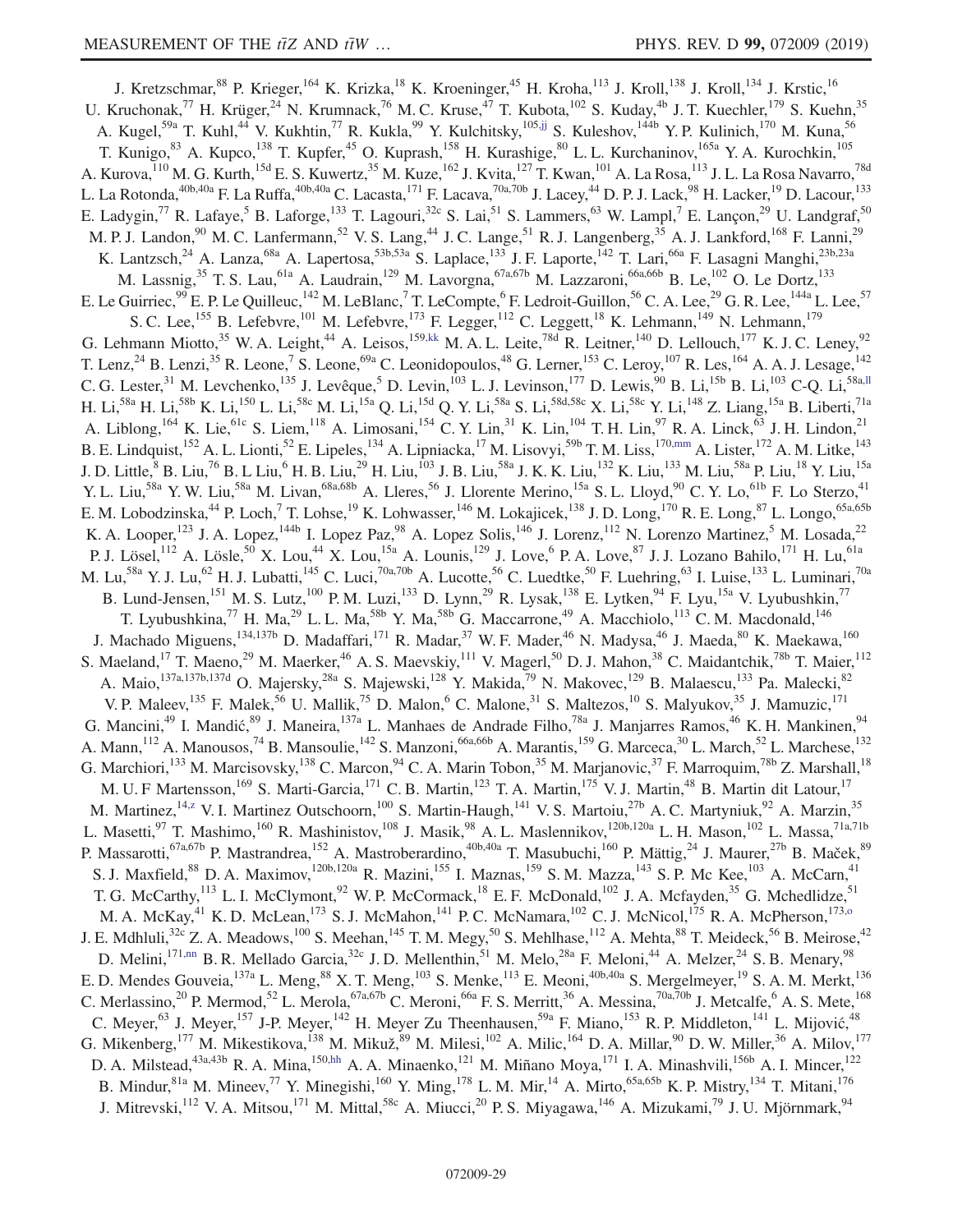<span id="page-29-2"></span><span id="page-29-1"></span><span id="page-29-0"></span>T. Mkrtchyan,<sup>181</sup> M. Mlynarikova,<sup>140</sup> T. Moa,<sup>43a,43b</sup> K. Mochizuki,<sup>107</sup> P. Mogg,<sup>50</sup> S. Mohapatra,<sup>38</sup> S. Molander,<sup>43a,43b</sup> R. Moles-Valls,<sup>24</sup> M. C. Mondragon,<sup>104</sup> K. Mönig,<sup>44</sup> J. Monk,<sup>39</sup> E. Monnier,<sup>99</sup> A. Montalbano,<sup>149</sup> J. Montejo Berlingen,<sup>35</sup> F. Monticelli,<sup>86</sup> S. Monzani,<sup>66a</sup> N. Morange,<sup>129</sup> D. Moreno,<sup>22</sup> M. Moreno Llácer,<sup>35</sup> P. Morettini,<sup>53b</sup> M. Morgenstern,<sup>118</sup> S. Morgenstern,<sup>46</sup> D. Mori,<sup>149</sup> M. Morii,<sup>57</sup> M. Morinaga,<sup>176</sup> V. Morisbak,<sup>131</sup> A. K. Morley,<sup>35</sup> G. Mornacchi,<sup>35</sup> A. P. Morris,<sup>92</sup> J. D. Morris,<sup>90</sup> L. Morvaj,<sup>152</sup> P. Moschovakos,<sup>10</sup> M. Mosidze,<sup>156b</sup> H. J. Moss,<sup>146</sup> J. Moss,<sup>150,00</sup> K. Motohashi,<sup>162</sup> R. Mount,<sup>150</sup> E. Mountricha,  $35$  E. J. W. Moyse,  $100$  S. Muanza,  $99$  F. Mueller,  $113$  J. Mueller,  $136$  R. S. P. Mueller,  $112$  D. Muenstermann,  $87$ G. A. Mullier, <sup>94</sup> F. J. Munoz Sanchez, <sup>98</sup> P. Murin, <sup>28b</sup> W. J. Murray, <sup>175,141</sup> A. Murrone, <sup>66a, 66b</sup> M. Muškinja, <sup>89</sup> C. Mwewa, <sup>32a</sup> A. G. Myagkov,<sup>12[1,pp](#page-37-21)</sup> J. Myers,<sup>128</sup> M. Myska,<sup>139</sup> B. P. Nachman,<sup>18</sup> O. Nackenhorst,<sup>45</sup> K. Nagai,<sup>132</sup> K. Nagano,<sup>79</sup> Y. Nagasaka,<sup>60</sup> M. Nagel,<sup>50</sup> E. Nagy,<sup>99</sup> A. M. Nairz,<sup>35</sup> Y. Nakahama,<sup>115</sup> K. Nakamura,<sup>79</sup> T. Nakamura,<sup>160</sup> I. Nakano,<sup>124</sup> H. Nanjo,<sup>130</sup> F. Napolitano,<sup>59a</sup> R. F. Naranjo Garcia,<sup>44</sup> R. Narayan,<sup>11</sup> D. I. Narrias Villar,<sup>59a</sup> I. Naryshkin,<sup>135</sup> T. Naumann,<sup>44</sup> G. Navarro,<sup>22</sup> R. Nayyar,<sup>7</sup> H. A. Neal,<sup>103[,a](#page-36-0)</sup> P. Y. Nechaeva,<sup>108</sup> T. J. Neep,<sup>142</sup> A. Negri,<sup>68a,68b</sup> M. Negrini,<sup>23b</sup> S. Nektarijevic,<sup>117</sup> C. Nellist,<sup>51</sup> M. E. Nelson,<sup>132</sup> S. Nemecek,<sup>138</sup> P. Nemethy,<sup>122</sup> M. Nessi,<sup>3[5,qq](#page-37-22)</sup> M. S. Neubauer,<sup>170</sup> M. Neumann,<sup>179</sup> P. R. Newman,<sup>21</sup> T. Y. Ng,<sup>61c</sup> Y. S. Ng,<sup>19</sup> Y. W. Y. Ng,<sup>168</sup> H. D. N. Nguyen,<sup>99</sup> T. Nguyen Manh,<sup>107</sup> E. Nibigira,<sup>37</sup> R. B. Nickerson,<sup>132</sup> R. Nicolaidou,<sup>142</sup> D. S. Nielsen,<sup>39</sup> J. Nielsen,<sup>143</sup> N. Nikiforou,<sup>11</sup> V. Nikolaenko,<sup>12[1,pp](#page-37-21)</sup> I. Nikolic-Audit,<sup>133</sup> K. Nikolopoulos,<sup>21</sup> P. Nilsson,<sup>29</sup> H. R. Nindhito,<sup>52</sup> Y. Ninomiya,<sup>79</sup> A. Nisati,<sup>70a</sup> N. Nishu,<sup>58c</sup> R. Nisius,<sup>113</sup> I. Nitsche,<sup>45</sup> T. Nitta,<sup>176</sup> T. Nobe,<sup>160</sup> Y. Noguchi,<sup>83</sup> M. Nomachi,<sup>130</sup> I. Nomidis,<sup>133</sup> M. A. Nomura,<sup>29</sup> T. Nooney,<sup>90</sup> M. Nordberg,<sup>35</sup> N. Norjoharuddeen,<sup>132</sup> T. Novak,<sup>89</sup> O. Novgorodova,<sup>46</sup> R. Novotny,<sup>139</sup> L. Nozka,<sup>127</sup> K. Ntekas,<sup>168</sup> E. Nurse,<sup>92</sup> F. Nuti,<sup>102</sup> F. G. Oakham,  $33,15$  H. Oberlack,  $113$  J. Ocariz,  $133$  A. Ochi,  $80$  I. Ochoa,  $38$  J. P. Ochoa-Ricoux,  $144a$  K. O'Connor,  $26$  S. Oda,  $85$ S. Odaka,  $^{79}$  S. Oerdek,  $^{51}$  A. Oh,  $^{98}$  S. H. Oh,  $^{47}$  C. C. Ohm,  $^{151}$  H. Oide,  $^{53b,53a}$  M. L. Ojeda,  $^{164}$  H. Okawa,  $^{166}$  Y. Okazaki,  $^{83}$ Y. Okumura,<sup>160</sup> T. Okuyama,<sup>79</sup> A. Olariu,<sup>27b</sup> L. F. Oleiro Seabra,<sup>137a</sup> S. A. Olivares Pino,<sup>144a</sup> D. Oliveira Damazio,<sup>29</sup> J. L. Oliver,<sup>1</sup> M. J. R. Olsson,<sup>36</sup> A. Olszewski,<sup>82</sup> J. Olszowska,<sup>82</sup> D. C. O'Neil,<sup>149</sup> A. Onofre,<sup>137a,137e</sup> K. Onogi,<sup>115</sup> P. U. E. Onyisi,<sup>11</sup> H. Oppen,<sup>131</sup> M. J. Oreglia,<sup>36</sup> G. E. Orellana,<sup>86</sup> Y. Oren,<sup>158</sup> D. Orestano,<sup>72a,72b</sup> E. C. Orgill,<sup>98</sup> N. Orlando,<sup>61b</sup> A. A. O'Rourke,<sup>44</sup> R. S. Orr,<sup>164</sup> B. Osculati,<sup>53b,53a[,a](#page-36-0)</sup> V. O'Shea,<sup>55</sup> R. Ospanov,<sup>58a</sup> G. Otero y Garzon,<sup>30</sup> H. Otono,<sup>85</sup> M. Ouchrif,<sup>34d</sup> F. Ould-Saada,<sup>131</sup> A. Ouraou,<sup>142</sup> Q. Ouyang,<sup>15a</sup> M. Owen,<sup>55</sup> R. E. Owen,<sup>21</sup> V. E. Ozcan,<sup>12c</sup> N. Ozturk,<sup>8</sup> J. Pacalt,<sup>127</sup> H. A. Pacey,<sup>31</sup> K. Pachal,<sup>149</sup> A. Pacheco Pages,<sup>14</sup> L. Pacheco Rodriguez,<sup>142</sup> C. Padilla Aranda,<sup>14</sup> S. Pagan Griso,<sup>18</sup> M. Paganini,<sup>180</sup> G. Palacino,<sup>63</sup> S. Palazzo,<sup>48</sup> S. Palestini,<sup>35</sup> M. Palka,<sup>81b</sup> D. Pallin,<sup>37</sup> I. Panagoulias,<sup>10</sup> C. E. Pandini,<sup>35</sup> J. G. Panduro Vazquez,<sup>91</sup> P. Pani,<sup>35</sup> G. Panizzo,<sup>64a,64c</sup> L. Paolozzi,<sup>52</sup> T. D. Papadopoulou,<sup>10</sup> K. Papageorgiou,<sup>9[,v](#page-37-1)</sup> A. Paramonov,<sup>6</sup> D. Paredes Hernandez,<sup>61b</sup> S. R. Paredes Saenz,<sup>132</sup> B. Parida,<sup>163</sup> T. H. Park,<sup>33</sup> A. J. Parker,<sup>87</sup> K. A. Parker,<sup>44</sup> M. A. Parker,<sup>31</sup> F. Parodi,<sup>53b,53a</sup> J. A. Parsons,<sup>38</sup> U. Parzefall,<sup>50</sup> V. R. Pascuzzi,<sup>164</sup> J. M. P. Pasner,<sup>143</sup> E. Pasqualucci,<sup>70a</sup> S. Passaggio,<sup>53b</sup> F. Pastore,<sup>91</sup> P. Pasuwan,<sup>43a,43b</sup> S. Pataraia,<sup>97</sup> J. R. Pater,<sup>98</sup> A. Pathak,<sup>178[,g](#page-36-6)</sup> T. Pauly,<sup>35</sup> B. Pearson,<sup>113</sup> M. Pedersen,<sup>131</sup> L. Pedraza Diaz,<sup>117</sup> R. Pedro,<sup>137a,137b</sup> S. V. Peleganchuk,<sup>120b,120a</sup> O. Penc,<sup>138</sup> C. Peng,<sup>15d</sup> H. Peng,<sup>58a</sup> B. S. Peralva,<sup>78a</sup> M. M. Perego,<sup>129</sup> A. P. Pereira Peixoto,<sup>137a</sup> D. V. Perepelitsa,<sup>29</sup> F. Peri,<sup>19</sup> L. Perini,<sup>66a,66b</sup> H. Pernegger,<sup>35</sup> S. Perrella,<sup>67a,67b</sup> V. D. Peshekhonov,<sup>77[,a](#page-36-0)</sup> K. Peters,<sup>44</sup> R. F. Y. Peters,<sup>98</sup> B. A. Petersen,<sup>35</sup> T. C. Petersen,<sup>39</sup> E. Petit,<sup>56</sup> A. Petridis,<sup>1</sup> C. Petridou,<sup>159</sup> P. Petroff,<sup>129</sup> M. Petrov,<sup>132</sup> F. Petrucci,<sup>72a,72b</sup> M. Pettee,<sup>180</sup> N. E. Pettersson,<sup>100</sup> A. Peyaud,<sup>142</sup> R. Pezoa,<sup>144b</sup> T. Pham,<sup>102</sup> F. H. Phillips,<sup>104</sup> P. W. Phillips,<sup>141</sup> M. W. Phipps,<sup>170</sup> G. Piacquadio, <sup>152</sup> E. Pianori, <sup>18</sup> A. Picazio, <sup>100</sup> R. H. Pickles, <sup>98</sup> R. Piegaia, <sup>30</sup> J. E. Pilcher, <sup>36</sup> A. D. Pilkington, <sup>98</sup> M. Pinamonti,<sup>71a,71b</sup> J. L. Pinfold,<sup>3</sup> M. Pitt,<sup>177</sup> L. Pizzimento,<sup>71a,71b</sup> M.-A. Pleier,<sup>29</sup> V. Pleskot,<sup>140</sup> E. Plotnikova,<sup>77</sup> D. Pluth,<sup>76</sup> P. Podberezko,<sup>120b,120a</sup> R. Poettgen,<sup>94</sup> R. Poggi,<sup>52</sup> L. Poggioli,<sup>129</sup> I. Pogrebnyak,<sup>104</sup> D. Pohl,<sup>24</sup> I. Pokharel,<sup>51</sup> G. Polesello,<sup>68a</sup> A. Poley,<sup>18</sup> A. Policicchio,<sup>70a,70b</sup> R. Polifka,<sup>35</sup> A. Polini,<sup>23b</sup> C. S. Pollard,<sup>44</sup> V. Polychronakos,<sup>29</sup> D. Ponomarenko,<sup>110</sup> L. Pontecorvo,<sup>35</sup> G. A. Popeneciu,<sup>27d</sup> D. M. Portillo Quintero,<sup>133</sup> S. Pospisil,<sup>139</sup> K. Potamianos,<sup>44</sup> I. N. Potrap,<sup>77</sup> C. J. Potter,<sup>31</sup> H. Potti,<sup>11</sup> T. Poulsen,<sup>94</sup> J. Poveda,<sup>35</sup> T. D. Powell,<sup>146</sup> M. E. Pozo Astigarraga,<sup>35</sup> P. Pralavorio,<sup>99</sup> S. Prell,<sup>76</sup> D. Price,<sup>98</sup> M. Primavera,<sup>65a</sup> S. Prince,<sup>101</sup> M. L. Proffitt,<sup>145</sup> N. Proklova,<sup>110</sup> K. Prokofiev,<sup>61c</sup> F. Prokoshin,<sup>144b</sup> S. Protopopescu,<sup>29</sup> J. Proudfoot,<sup>6</sup> M. Przybycien,<sup>81a</sup> A. Puri,<sup>170</sup> P. Puzo,<sup>129</sup> J. Qian,<sup>103</sup> Y. Qin,<sup>98</sup> A. Quadt,<sup>51</sup> M. Queitsch-Maitland,<sup>44</sup> A. Qureshi,<sup>1</sup> P. Rados,<sup>102</sup> F. Ragusa,<sup>66a,66b</sup> G. Rahal,<sup>95</sup> J. A. Raine,<sup>52</sup> S. Rajagopalan,<sup>29</sup> A. Ramirez Morales,<sup>90</sup> K. Ran,<sup>15a</sup> T. Rashid,<sup>129</sup> S. Raspopov,<sup>5</sup> M. G. Ratti,<sup>66a,66b</sup> D. M. Rauch,<sup>44</sup> F. Rauscher,<sup>112</sup> S. Rave,<sup>97</sup> B. Ravina,<sup>146</sup> I. Ravinovich,<sup>177</sup> J. H. Rawling,<sup>98</sup> M. Raymond,<sup>35</sup> A. L. Read,<sup>131</sup> N. P. Readioff,<sup>56</sup> M. Reale,<sup>65a,65b</sup> D. M. Rebuzzi,<sup>68a,68b</sup> A. Redelbach,<sup>174</sup> G. Redlinger,<sup>29</sup> R. Reece,<sup>143</sup> R. G. Reed,<sup>32c</sup> K. Reeves,<sup>42</sup> L. Rehnisch,<sup>19</sup> J. Reichert,  $^{134}$  D. Reikher,  $^{158}$  A. Reiss,  $^{97}$  A. Rej,  $^{148}$  C. Rembser,  $^{35}$  H. Ren,  $^{15d}$  M. Rescigno,  $^{70a}$  S. Resconi,  $^{66a}$ E. D. Resseguie,<sup>134</sup> S. Rettie,<sup>172</sup> E. Reynolds,<sup>21</sup> O. L. Rezanova,<sup>120b,120a</sup> P. Reznicek,<sup>140</sup> E. Ricci,<sup>73a,73b</sup> R. Richter,<sup>113</sup>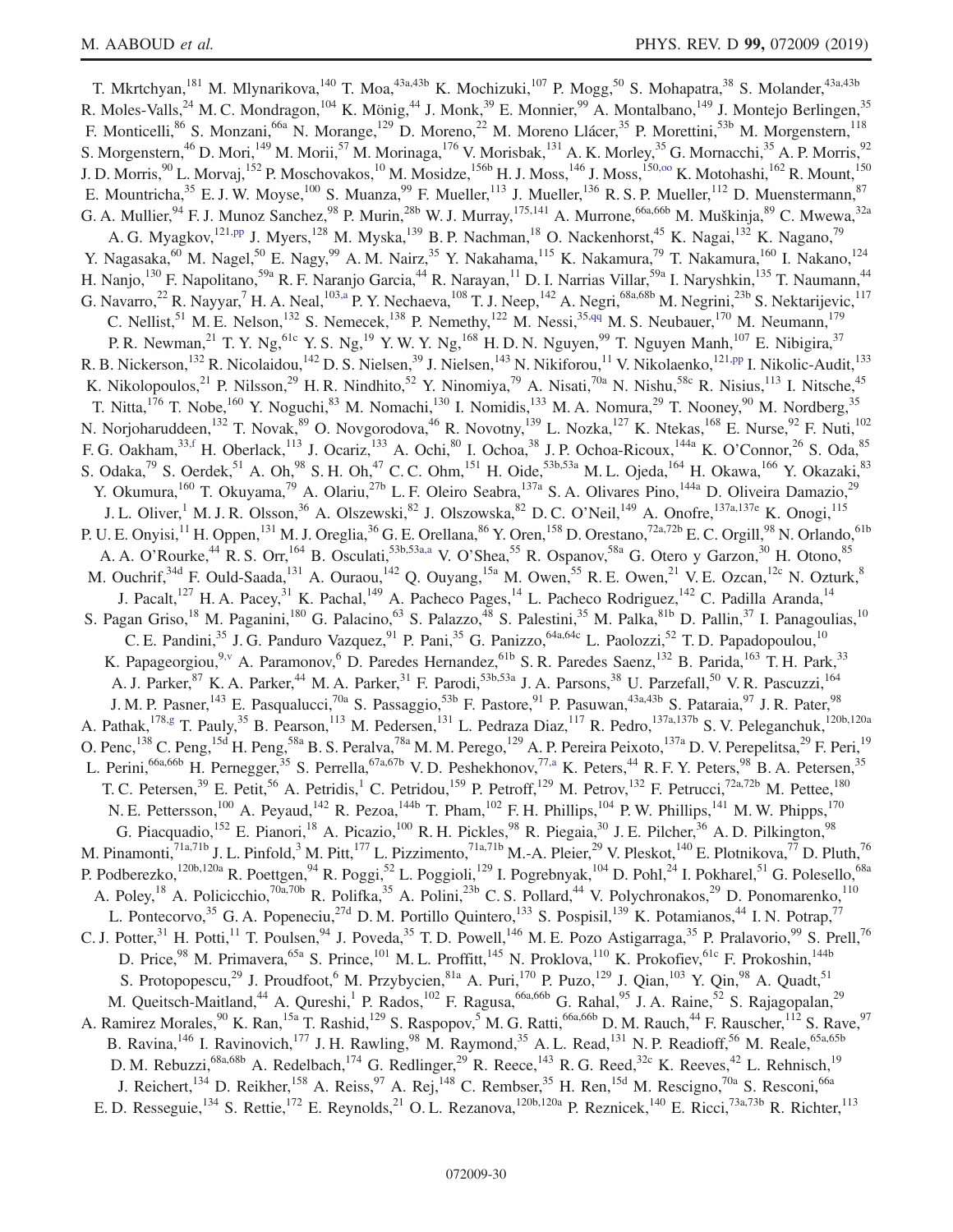<span id="page-30-2"></span><span id="page-30-1"></span><span id="page-30-0"></span>S. Richter,<sup>44</sup> E. Richter-Was,  $81b$  O. Ricken,  $24$  M. Ridel,  $133$  P. Rieck,  $113$  C. J. Riegel,  $179$  O. Rifki,  $44$  M. Rijssenbeek,  $152$ A. Rimoldi,<sup>68a,68b</sup> M. Rimoldi,<sup>20</sup> L. Rinaldi,<sup>23b</sup> G. Ripellino,<sup>151</sup> B. Ristić,<sup>87</sup> E. Ritsch,<sup>35</sup> I. Riu,<sup>14</sup> J. C. Rivera Vergara,<sup>144a</sup> F. Rizatdinova,<sup>126</sup> E. Rizvi,<sup>90</sup> C. Rizzi,<sup>14</sup> R. T. Roberts,<sup>98</sup> S. H. Robertson,<sup>101,0</sup> D. Robinson,<sup>31</sup> J. E. M. Robinson,<sup>44</sup> A. Robson, <sup>55</sup> E. Rocco, <sup>97</sup> C. Roda, <sup>69a, 69b</sup> Y. Rodina, <sup>99</sup> S. Rodriguez Bosca, <sup>171</sup> A. Rodriguez Perez, <sup>14</sup> D. Rodriguez Rodriguez,<sup>171</sup> A. M. Rodríguez Vera,<sup>165b</sup> S. Roe,<sup>35</sup> C. S. Rogan,<sup>57</sup> O. Røhne,<sup>131</sup> R. Röhrig,<sup>113</sup> C. P. A. Roland,<sup>63</sup> J. Roloff,<sup>57</sup> A. Romaniouk,<sup>110</sup> M. Romano,<sup>23b,23a</sup> N. Rompotis,<sup>88</sup> M. Ronzani,<sup>122</sup> L. Roos,<sup>133</sup> S. Rosati,<sup>70a</sup> K. Rosbach,<sup>50</sup> N-A. Rosien,<sup>51</sup> B. J. Rosser,<sup>134</sup> E. Rossi,<sup>44</sup> E. Rossi,<sup>72a,72b</sup> E. Rossi,<sup>67a,67b</sup> L. P. Rossi,<sup>53b</sup> L. Rossini,<sup>66a,66b</sup> J. H. N. Rosten,<sup>31</sup> R. Rosten,<sup>14</sup> M. Rotaru,<sup>27b</sup> J. Rothberg,<sup>145</sup> D. Rousseau,<sup>129</sup> D. Roy,<sup>32c</sup> A. Rozanov,<sup>99</sup> Y. Rozen,<sup>157</sup> X. Ruan,  $32c$  F. Rubbo,  $150$  F. Rühr,  $50$  A. Ruiz-Martinez,  $171$  Z. Rurikova,  $50$  N. A. Rusakovich,  $77$  H. L. Russell,  $101$ J. P. Rutherfoord,<sup>7</sup> E. M. Rüttinger,<sup>44[,rr](#page-37-23)</sup> Y. F. Ryabov,<sup>135</sup> M. Rybar,<sup>38</sup> G. Rybkin,<sup>129</sup> S. Ryu,<sup>6</sup> A. Ryzhov,<sup>121</sup> G. F. Rzehorz,<sup>51</sup> P. Sabatini,<sup>51</sup> G. Sabato,<sup>118</sup> S. Sacerdoti,<sup>129</sup> H. F-W. Sadrozinski,<sup>143</sup> R. Sadykov,<sup>77</sup> F. Safai Tehrani,<sup>70a</sup> P. Saha,<sup>119</sup> M. Sahinsoy,<sup>59a</sup> A. Sahu,<sup>179</sup> M. Saimpert,<sup>44</sup> M. Saito,<sup>160</sup> T. Saito,<sup>160</sup> H. Sakamoto,<sup>160</sup> A. Sakharov,<sup>122[,ii](#page-37-14)</sup> D. Salamani,<sup>52</sup> G. Salamanna,<sup>72a,72b</sup> J. E. Salazar Loyola,<sup>144b</sup> P. H. Sales De Bruin,<sup>169</sup> D. Salihagic,<sup>113[,a](#page-36-0)</sup> A. Salnikov,<sup>150</sup> J. Salt,<sup>171</sup> D. Salvatore,<sup>40b,40a</sup> F. Salvatore,<sup>153</sup> A. Salvucci,<sup>61a,61b,61c</sup> A. Salzburger,<sup>35</sup> J. Samarati,<sup>35</sup> D. Sammel,<sup>50</sup> D. Sampsonidis,<sup>159</sup> D. Sampsonidou,<sup>159</sup> J. Sánchez,<sup>171</sup> A. Sanchez Pineda,<sup>64a,64c</sup> H. Sandaker,<sup>131</sup> C. O. Sander,<sup>44</sup> M. Sandhoff,<sup>179</sup> C. Sandoval,<sup>22</sup> D. P. C. Sankey,<sup>141</sup> M. Sannino,<sup>53b,53a</sup> Y. Sano,<sup>115</sup> A. Sansoni,<sup>49</sup> C. Santoni,<sup>37</sup> H. Santos,<sup>137a</sup> I. Santoyo Castillo,<sup>153</sup> A. Santra,<sup>171</sup> A. Sapronov,<sup>77</sup> J. G. Saraiva,<sup>137a,137d</sup> O. Sasaki,<sup>79</sup> K. Sato,<sup>166</sup> E. Sauvan,<sup>5</sup> P. Savard,<sup>16[4,f](#page-36-5)</sup> N. Savic,<sup>113</sup> R. Sawada, <sup>160</sup> C. Sawyer, <sup>141</sup> L. Sawyer, <sup>9[3,x](#page-37-3)</sup> C. Sbarra, <sup>23b</sup> A. Sbrizzi, <sup>23a</sup> T. Scanlon, <sup>92</sup> J. Schaarschmidt, <sup>145</sup> P. Schacht, <sup>113</sup> B. M. Schachtner, <sup>112</sup> D. Schaefer, <sup>36</sup> L. Schaefer, <sup>134</sup> J. Schaeffer, <sup>97</sup> S. Schaepe, <sup>35</sup> U. Schäfer, <sup>97</sup> A. C. Schaffer, <sup>129</sup> D. Schaile,<sup>112</sup> R. D. Schamberger,<sup>152</sup> N. Scharmberg,<sup>98</sup> V. A. Schegelsky,<sup>135</sup> D. Scheirich,<sup>140</sup> F. Schenck,<sup>19</sup> M. Schernau,<sup>168</sup> C. Schiavi,<sup>53b,53a</sup> S. Schier,<sup>143</sup> L. K. Schildgen,<sup>24</sup> Z. M. Schillaci,<sup>26</sup> E. J. Schioppa,<sup>35</sup> M. Schioppa,<sup>40b,40a</sup> K. E. Schleicher,<sup>50</sup> S. Schlenker,<sup>35</sup> K. R. Schmidt-Sommerfeld,<sup>113</sup> K. Schmieden,<sup>35</sup> C. Schmitt,<sup>97</sup> S. Schmitt,<sup>44</sup> S. Schmitz,<sup>97</sup> J. C. Schmoeckel,<sup>44</sup> U. Schnoor,<sup>50</sup> L. Schoeffel,<sup>142</sup> A. Schoening,<sup>59b</sup> E. Schopf,<sup>132</sup> M. Schott,<sup>97</sup> J. F. P. Schouwenberg,<sup>117</sup> J. Schovancova,  $35$  S. Schramm,  $52$  A. Schulte,  $97$  H-C. Schultz-Coulon,  $59a$  M. Schumacher,  $50$  B. A. Schumm,  $143$ Ph. Schune,<sup>142</sup> A. Schwartzman,<sup>150</sup> T. A. Schwarz,<sup>103</sup> Ph. Schwemling,<sup>142</sup> R. Schwienhorst,<sup>104</sup> A. Sciandra,<sup>24</sup> G. Sciolla,<sup>26</sup> M. Scornajenghi,<sup>40b,40a</sup> F. Scuri,<sup>69a</sup> F. Scutti,<sup>102</sup> L.M. Scyboz,<sup>113</sup> C.D. Sebastiani,<sup>70a,70b</sup> P. Seema,<sup>19</sup> S.C. Seidel,<sup>116</sup> A. Seiden,<sup>143</sup> T. Seiss,<sup>36</sup> J. M. Seixas,<sup>78b</sup> G. Sekhniaidze,<sup>67a</sup> K. Sekhon,<sup>103</sup> S. J. Sekula,<sup>41</sup> N. Semprini-Cesari,<sup>23b,23a</sup> S. Sen,<sup>47</sup> S. Senkin,<sup>37</sup> C. Serfon,<sup>131</sup> L. Serin,<sup>129</sup> L. Serkin,<sup>64a,64b</sup> M. Sessa,<sup>58a</sup> H. Severini,<sup>125</sup> F. Sforza,<sup>167</sup> A. Sfyrla,<sup>52</sup> E. Shabalina,<sup>51</sup> J. D. Shahinian,<sup>143</sup> N. W. Shaikh,<sup>43a,43b</sup> D. Shaked Renous,<sup>177</sup> L. Y. Shan,<sup>15a</sup> R. Shang,<sup>170</sup> J. T. Shank,<sup>25</sup> M. Shapiro,<sup>18</sup> A. S. Sharma,<sup>1</sup> A. Sharma,<sup>132</sup> P. B. Shatalov,<sup>109</sup> K. Shaw,<sup>153</sup> S. M. Shaw,<sup>98</sup> A. Shcherbakova,<sup>135</sup> Y. Shen,<sup>125</sup> N. Sherafati,<sup>33</sup> A. D. Sherman,<sup>25</sup> P. Sherwood,<sup>92</sup> L. Shi,<sup>155[,ss](#page-37-24)</sup> S. Shimizu,<sup>79</sup> C. O. Shimmin,<sup>180</sup> Y. Shimogama,<sup>176</sup> M. Shimojima,<sup>114</sup> I. P. J. Shipsey,<sup>132</sup> S. Shirabe,<sup>85</sup> M. Shiyakova,<sup>77</sup> J. Shlomi,<sup>177</sup> A. Shmeleva,<sup>108</sup> D. Shoaleh Saadi,<sup>107</sup> M. J. Shochet,<sup>36</sup> S. Shojaii,<sup>102</sup> D. R. Shope,<sup>125</sup> S. Shrestha,<sup>123</sup> E. Shulga,<sup>110</sup> P. Sicho,<sup>138</sup> A. M. Sickles,<sup>170</sup> P. E. Sidebo,<sup>151</sup> E. Sideras Haddad,<sup>32c</sup> O. Sidiropoulou,<sup>35</sup> A. Sidoti,<sup>23b,23a</sup> F. Siegert,<sup>46</sup> Dj. Sijacki,<sup>16</sup> J. Silva,<sup>137a</sup> M. Silva Jr.,<sup>178</sup> M. V. Silva Oliveira,<sup>78a</sup> S. B. Silverstein,<sup>43a</sup> S. Simion,<sup>129</sup> E. Simioni,<sup>97</sup> M. Simon,<sup>97</sup> R. Simoniello,<sup>97</sup> P. Sinervo,<sup>164</sup> N. B. Sinev,<sup>128</sup> M. Sioli,<sup>23b,23a</sup> I. Siral,<sup>103</sup> S. Yu. Sivoklokov,<sup>111</sup> J. Sjölin,<sup>43a,43b</sup> P. Skubic,<sup>125</sup> M. Slater,<sup>21</sup> T. Slavicek,<sup>139</sup> M. Slawinska,  $82$  K. Sliwa,  $167$  R. Slovak,  $140$  V. Smakhtin,  $177$  B. H. Smart,  $5$  J. Smiesko,  $28a$  N. Smirnov,  $110$  S. Yu. Smirnov,  $110$ Y. Smirnov,<sup>110</sup> L. N. Smirnova,<sup>111</sup> O. Smirnova,<sup>94</sup> J. W. Smith,<sup>51</sup> M. Smizanska,<sup>87</sup> K. Smolek,<sup>139</sup> A. Smykiewicz,<sup>82</sup> A. A. Snesarev,<sup>108</sup> I. M. Snyder,<sup>128</sup> S. Snyder,<sup>29</sup> R. Sobie,<sup>17[3,o](#page-36-14)</sup> A. M. Soffa,<sup>168</sup> A. Soffer,<sup>158</sup> A. Søgaard,<sup>48</sup> F. Sohns,<sup>51</sup> G. Sokhrannyi,<sup>89</sup> C. A. Solans Sanchez,<sup>35</sup> M. Solar,<sup>139</sup> E. Yu. Soldatov,<sup>110</sup> U. Soldevila,<sup>171</sup> A. A. Solodkov,<sup>121</sup> A. Soloshenko,<sup>77</sup> O. V. Solovyanov,<sup>121</sup> V. Solovyev,<sup>135</sup> P. Sommer,<sup>146</sup> H. Son,<sup>167</sup> W. Song,<sup>141</sup> W. Y. Song,<sup>165b</sup> A. Sopczak,<sup>139</sup> F. Sopkova,<sup>28b</sup> C. L. Sotiropoulou,<sup>69a,69b</sup> S. Sottocornola,<sup>68a,68b</sup> R. Soualah,<sup>64a,64c[,tt](#page-37-25)</sup> A. M. Soukharev,<sup>120b,120a</sup> D. South,<sup>44</sup> S. Spagnolo,<sup>65a,65b</sup> M. Spalla,<sup>113</sup> M. Spangenberg,<sup>175</sup> F. Spanò,<sup>91</sup> D. Sperlich,<sup>19</sup> T. M. Spieker,<sup>59a</sup> R. Spighi,<sup>23b</sup> G. Spigo,<sup>35</sup> L. A. Spiller,<sup>102</sup> D. P. Spiteri,<sup>55</sup> M. Spousta,<sup>140</sup> A. Stabile,<sup>66a,66b</sup> R. Stamen,<sup>59a</sup> S. Stamm,<sup>19</sup> E. Stanecka,<sup>82</sup> R. W. Stanek,<sup>6</sup> C. Stanescu,<sup>72a</sup> B. Stanislaus,<sup>132</sup> M. M. Stanitzki,<sup>44</sup> B. Stapf,<sup>118</sup> E. A. Starchenko,<sup>121</sup> G. H. Stark,<sup>143</sup> J. Stark,<sup>56</sup> S. H Stark,<sup>39</sup> P. Staroba,<sup>138</sup> P. Starovoitov,<sup>59a</sup> S. Stärz,<sup>101</sup> R. Staszewski,<sup>82</sup> M. Stegler,<sup>44</sup> P. Steinberg,<sup>29</sup> B. Stelzer,<sup>149</sup> H. J. Stelzer,<sup>35</sup> O. Stelzer-Chilton,  $165a$  H. Stenzel,  $54$  T. J. Stevenson,  $153$  G. A. Stewart,  $35$  M. C. Stockton,  $35$  G. Stoicea,  $27b$  P. Stolte,  $51$ S. Stonjek,<sup>113</sup> A. Straessner,<sup>46</sup> J. Strandberg,<sup>151</sup> S. Strandberg,<sup>43a,43b</sup> M. Strauss,<sup>125</sup> P. Strizenec,<sup>28b</sup> R. Ströhmer,<sup>174</sup> D. M. Strom,<sup>128</sup> R. Stroynowski,<sup>41</sup> A. Strubig,<sup>48</sup> S. A. Stucci,<sup>29</sup> B. Stugu,<sup>17</sup> J. Stupak,<sup>125</sup> N. A. Styles,<sup>44</sup> D. Su,<sup>150</sup> J. Su,<sup>136</sup>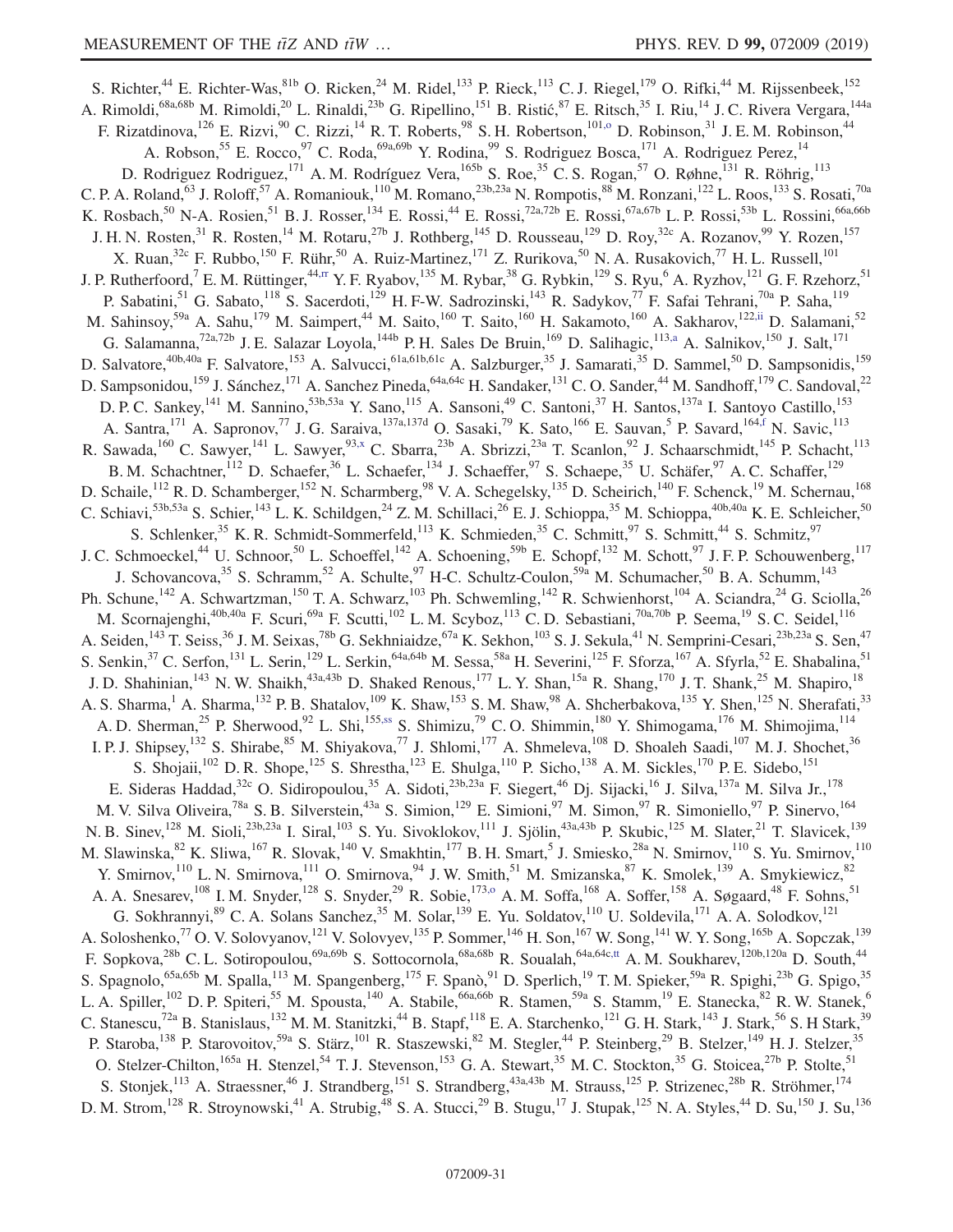<span id="page-31-4"></span><span id="page-31-3"></span><span id="page-31-2"></span><span id="page-31-1"></span><span id="page-31-0"></span>S. Suchek,<sup>59a</sup> Y. Sugaya,<sup>130</sup> M. Suk,<sup>139</sup> V. V. Sulin,<sup>108</sup> M. J. Sullivan,<sup>88</sup> D. M. S. Sultan,<sup>52</sup> S. Sultansoy,<sup>4c</sup> T. Sumida,<sup>83</sup> S. Sun,<sup>103</sup> X. Sun,<sup>3</sup> K. Suruliz,<sup>153</sup> C. J. E. Suster,<sup>154</sup> M. R. Sutton,<sup>153</sup> S. Suzuki,<sup>79</sup> M. Svatos,<sup>138</sup> M. Swiatlowski,<sup>36</sup> S. P. Swift,<sup>2</sup> A. Sydorenko,<sup>97</sup> I. Sykora,<sup>28a</sup> M. Sykora,<sup>140</sup> T. Sykora,<sup>140</sup> D. Ta,<sup>97</sup> K. Tackmann,<sup>44[,uu](#page-37-26)</sup> J. Taenzer,<sup>158</sup> A. Taffard,<sup>168</sup> R. Tafirout,<sup>165a</sup> E. Tahirovic,<sup>90</sup> N. Taiblum,<sup>158</sup> H. Takai,<sup>29</sup> R. Takashima,<sup>84</sup> E. H. Takasugi,<sup>113</sup> K. Takeda,<sup>80</sup> T. Takeshita,<sup>147</sup> Y. Takubo,<sup>79</sup> M. Talby,<sup>99</sup> A. A. Talyshev,<sup>120b,120a</sup> J. Tanaka,<sup>160</sup> M. Tanaka,<sup>162</sup> R. Tanaka,<sup>129</sup> B. B. Tannenwald,<sup>123</sup> S. Tapia Araya,<sup>170</sup> S. Tapprogge,<sup>97</sup> A. Tarek Abouelfadl Mohamed,<sup>133</sup> S. Tarem,<sup>157</sup> G. Tarna,<sup>27b[,r](#page-36-17)</sup> G. F. Tartarelli,<sup>66a</sup> P. Tas,<sup>140</sup> M. Tasevsky,<sup>138</sup> T. Tashiro,<sup>83</sup> E. Tassi,<sup>40b,40a</sup> A. Tavares Delgado,<sup>137a,137b</sup> Y. Tayalati,<sup>34e</sup> A. J. Taylor,<sup>48</sup> G. N. Taylor,<sup>102</sup> P. T. E. Taylor,<sup>102</sup> W. Taylor,<sup>165b</sup> A. S. Tee,<sup>87</sup> R. Teixeira De Lima,<sup>150</sup> P. Teixeira-Dias,<sup>91</sup> H. Ten Kate,<sup>35</sup> J. J. Teoh,<sup>118</sup> S. Terada,<sup>79</sup> K. Terashi,<sup>160</sup> J. Terron,<sup>96</sup> S. Terzo,<sup>14</sup> M. Testa,<sup>49</sup> R. J. Teuscher,<sup>164,0</sup> S. J. Thais,<sup>180</sup> T. Theveneaux-Pelzer,<sup>44</sup> F. Thiele,<sup>39</sup> D. W. Thomas,<sup>91</sup> J. P. Thomas,<sup>21</sup> A. S. Thompson,<sup>55</sup> P. D. Thompson,<sup>21</sup> L. A. Thomsen,<sup>180</sup> E. Thomson,<sup>134</sup> Y. Tian,<sup>38</sup> R. E. Ticse Torres,<sup>51</sup> V. O. Tikhomirov,<sup>108[,vv](#page-37-27)</sup> Yu. A. Tikhonov,<sup>120b,120a</sup> S. Timoshenko,<sup>110</sup> P. Tipton,<sup>180</sup> S. Tisserant,<sup>99</sup> K. Todome,<sup>162</sup> S. Todorova-Nova,<sup>5</sup> S. Todt,<sup>46</sup> J. Tojo,<sup>85</sup> S. Tokár,<sup>28a</sup> K. Tokushuku,<sup>79</sup> E. Tolley,<sup>123</sup> K. G. Tomiwa,<sup>32c</sup> M. Tomoto,<sup>115</sup> L. Tompkins,<sup>150[,hh](#page-37-13)</sup> K. Toms,<sup>116</sup> B. Tong,<sup>57</sup> P. Tornambe,<sup>50</sup> E. Torrence,<sup>128</sup> H. Torres,<sup>46</sup> E. Torró Pastor,<sup>145</sup> C. Tosciri,<sup>132</sup> J. Toth,<sup>99[,ww](#page-37-28)</sup> F. Touchard,<sup>99</sup> D. R. Tovey,<sup>146</sup> C. J. Treado,<sup>122</sup> T. Trefzger,<sup>174</sup> F. Tresoldi,<sup>153</sup> A. Tricoli,<sup>29</sup> I.M. Trigger,<sup>165a</sup> S. Trincaz-Duvoid,<sup>133</sup> W. Trischuk,<sup>164</sup> B. Trocmé,<sup>56</sup> A. Trofymov,<sup>129</sup> C. Troncon,<sup>66a</sup> M. Trovatelli,<sup>173</sup> F. Trovato,<sup>153</sup> L. Truong,<sup>32b</sup> M. Trzebinski,<sup>82</sup> A. Trzupek,<sup>82</sup> F. Tsai,<sup>44</sup> J. C-L. Tseng,<sup>132</sup> P. V. Tsiareshka,<sup>10[5,jj](#page-37-15)</sup> A. Tsirigotis,<sup>159</sup> N. Tsirintanis,<sup>9</sup> V. Tsiskaridze,<sup>152</sup> E. G. Tskhadadze,<sup>156a</sup> I. I. Tsukerman,<sup>109</sup> V. Tsulaia,<sup>18</sup> S. Tsuno,<sup>79</sup> D. Tsybychev,<sup>152,163</sup> Y. Tu,<sup>61b</sup> A. Tudorache,<sup>27b</sup> V. Tudorache,<sup>27b</sup> T. T. Tulbure,<sup>27a</sup> A. N. Tuna,<sup>57</sup> S. Turchikhin,<sup>77</sup> D. Turgeman,<sup>177</sup> I. Turk Cakir,<sup>4[b,xx](#page-37-29)</sup> R. J. Turner,<sup>21</sup> R. T. Turra,<sup>66a</sup> P. M. Tuts,<sup>38</sup> S. Tzamarias,<sup>159</sup> E. Tzovara,<sup>97</sup> G. Ucchielli,<sup>45</sup> I. Ueda,<sup>79</sup> M. Ughetto,<sup>43a,43b</sup> F. Ukegawa,<sup>166</sup> G. Unal,<sup>35</sup> A. Undrus,<sup>29</sup> G. Unel,<sup>168</sup> F. C. Ungaro,<sup>102</sup> Y. Unno,<sup>79</sup> K. Uno,<sup>160</sup> J. Urban,<sup>28b</sup> P. Urquijo,<sup>102</sup> G. Usai,<sup>8</sup> J. Usui,<sup>79</sup> L. Vacavant,<sup>99</sup> V. Vacek,<sup>139</sup> B. Vachon, <sup>101</sup> K. O. H. Vadla, <sup>131</sup> A. Vaidya, <sup>92</sup> C. Valderanis, <sup>112</sup> E. Valdes Santurio, <sup>43a, 43b</sup> M. Valente, <sup>52</sup> S. Valentinetti, <sup>23b, 23a</sup> A. Valero,<sup>171</sup> L. Valéry,<sup>44</sup> R. A. Vallance,<sup>21</sup> A. Vallier,<sup>5</sup> J. A. Valls Ferrer,<sup>171</sup> T. R. Van Daalen,<sup>14</sup> H. Van der Graaf,<sup>118</sup> P. Van Gemmeren, <sup>6</sup> I. Van Vulpen, <sup>118</sup> M. Vanadia, <sup>71a,71b</sup> W. Vandelli, <sup>35</sup> A. Vaniachine, <sup>163</sup> P. Vankov, <sup>118</sup> R. Vari, <sup>70a</sup> E. W. Varnes,<sup>7</sup> C. Varni,<sup>53b,53a</sup> T. Varol,<sup>41</sup> D. Varouchas,<sup>129</sup> K. E. Varvell,<sup>154</sup> G. A. Vasquez,<sup>144b</sup> J. G. Vasquez,<sup>180</sup> F. Vazeille,<sup>37</sup> D. Vazquez Furelos,<sup>14</sup> T. Vazquez Schroeder,<sup>35</sup> J. Veatch,<sup>51</sup> V. Vecchio,<sup>72a,72b</sup> L. M. Veloce,<sup>164</sup> F. Veloso,<sup>137a,137c</sup> S. Veneziano,<sup>70a</sup> A. Ventura,<sup>65a,65b</sup> N. Venturi,<sup>35</sup> V. Vercesi,<sup>68a</sup> M. Verducci,<sup>72a,72b</sup> C. M. Vergel Infante,<sup>76</sup> C. Vergis,<sup>24</sup> W. Verkerke,<sup>118</sup> A. T. Vermeulen,<sup>118</sup> J. C. Vermeulen,<sup>118</sup> M. C. Vetterli,<sup>149[,f](#page-36-5)</sup> N. Viaux Maira,<sup>144b</sup> M. Vicente Barreto Pinto,<sup>52</sup> I. Vichou,<sup>170[,a](#page-36-0)</sup> T. Vickey,<sup>146</sup> O. E. Vickey Boeriu,<sup>146</sup> G. H. A. Viehhauser,<sup>132</sup> S. Viel,<sup>18</sup> L. Vigani,<sup>132</sup> M. Villa,<sup>23b,23a</sup> M. Villaplana Perez,<sup>66a,66b</sup> E. Vilucchi,<sup>49</sup> M. G. Vincter,<sup>33</sup> V. B. Vinogradov,<sup>77</sup> A. Vishwakarma,<sup>44</sup> C. Vittori,<sup>23b,23a</sup> I. Vivarelli,<sup>153</sup> S. Vlachos,<sup>10</sup> M. Vogel,<sup>179</sup> P. Vokac,<sup>139</sup> G. Volpi,<sup>14</sup> S. E. von Buddenbrock,<sup>32c</sup> E. Von Toerne,<sup>24</sup> V. Vorobel,<sup>140</sup> K. Vorobev,<sup>110</sup> M. Vos,<sup>171</sup> J. H. Vossebeld,<sup>88</sup> N. Vranjes,<sup>16</sup> M. Vranjes Milosavljevic,<sup>16</sup> V. Vrba,<sup>139</sup> M. Vreeswijk,<sup>118</sup> T. Šfiligoj,<sup>89</sup> R. Vuillermet,<sup>35</sup> I. Vukotic,<sup>36</sup> T. Ženiš,<sup>28a</sup> L. Živković,<sup>16</sup> P. Wagner,<sup>24</sup> W. Wagner,<sup>179</sup> J. Wagner-Kuhr,<sup>112</sup> H. Wahlberg,  $86$  S. Wahrmund,  $46$  K. Wakamiya,  $80$  V. M. Walbrecht,  $113$  J. Walder,  $87$  R. Walker,  $112$  S. D. Walker,  $91$ W. Walkowiak,<sup>148</sup> V. Wallangen,<sup>43a,43b</sup> A. M. Wang,<sup>57</sup> C. Wang,<sup>58b</sup> F. Wang,<sup>178</sup> H. Wang,<sup>18</sup> H. Wang,<sup>3</sup> J. Wang,<sup>154</sup> J. Wang,<sup>59b</sup> P. Wang,<sup>41</sup> Q. Wang,<sup>125</sup> R.-J. Wang,<sup>133</sup> R. Wang,<sup>58a</sup> R. Wang,<sup>6</sup> S. M. Wang,<sup>155</sup> W. T. Wang,<sup>58a</sup> W. Wang,<sup>15[c,yy](#page-37-30)</sup> W. X. Wang,<sup>58a[,yy](#page-37-30)</sup> Y. Wang,<sup>58a[,ll](#page-37-17)</sup> Z. Wang,<sup>58c</sup> C. Wanotayaroj,<sup>44</sup> A. Warburton,<sup>101</sup> C. P. Ward,<sup>31</sup> D. R. Wardrope,<sup>92</sup> A. Washbrook,<sup>48</sup> P. M. Watkins,<sup>21</sup> A. T. Watson,<sup>21</sup> M. F. Watson,<sup>21</sup> G. Watts,<sup>145</sup> S. Watts,<sup>98</sup> B. M. Waugh,<sup>92</sup> A. F. Webb,<sup>11</sup> S. Webb,  $97$  C. Weber,  $180$  M. S. Weber,  $20$  S. A. Weber,  $33$  S. M. Weber,  $59a$  A. R. Weidberg,  $132$  J. Weingarten,  $45$  M. Weirich,  $97$ C. Weiser,<sup>50</sup> P. S. Wells,<sup>35</sup> T. Wenaus,<sup>29</sup> T. Wengler,<sup>35</sup> S. Wenig,<sup>35</sup> N. Wermes,<sup>24</sup> M. D. Werner,<sup>76</sup> P. Werner,<sup>35</sup> M. Wessels,<sup>59a</sup> T. D. Weston,<sup>20</sup> K. Whalen,<sup>128</sup> N. L. Whallon,<sup>145</sup> A. M. Wharton,<sup>87</sup> A. S. White,<sup>103</sup> A. White,<sup>8</sup> M. J. White,<sup>1</sup> R. White,<sup>144b</sup> D. Whiteson,<sup>168</sup> B. W. Whitmore,<sup>87</sup> F. J. Wickens,<sup>141</sup> W. Wiedenmann,<sup>178</sup> M. Wielers,<sup>141</sup> C. Wiglesworth,<sup>39</sup> L. A. M. Wiik-Fuchs,  $^{50}$  F. Wilk,  $^{98}$  H. G. Wilkens,  $^{35}$  L. J. Wilkins,  $^{91}$  H. H. Williams,  $^{134}$  S. Williams,  $^{31}$  C. Willis,  $^{104}$ S. Willocq,  $^{100}$  J. A. Wilson,  $^{21}$  I. Wingerter-Seez,  $^5$  E. Winkels,  $^{153}$  F. Winklmeier,  $^{128}$  O. J. Winston,  $^{153}$  B. T. Winter,  $^{50}$ M. Wittgen,<sup>150</sup> M. Wobisch,<sup>93</sup> A. Wolf,<sup>97</sup> T.M. H. Wolf,<sup>118</sup> R. Wolff,<sup>99</sup> J. Wollrath,<sup>50</sup> M. W. Wolter,<sup>82</sup> H. Wolters,<sup>137a,137c</sup> V. W. S. Wong,<sup>172</sup> N. L. Woods,<sup>143</sup> S. D. Worm,<sup>21</sup> B. K. Wosiek,<sup>82</sup> K. W. Woźniak,<sup>82</sup> K. Wraight,<sup>55</sup> M. Wu,<sup>36</sup> S. L. Wu,<sup>178</sup> X. Wu,<sup>52</sup> Y. Wu,<sup>58a</sup> T. R. Wyatt,<sup>98</sup> B. M. Wynne,<sup>48</sup> S. Xella,<sup>39</sup> Z. Xi,<sup>103</sup> L. Xia,<sup>175</sup> D. Xu,<sup>15a</sup> H. Xu,<sup>58[a,r](#page-36-17)</sup> L. Xu,<sup>29</sup> T. Xu,<sup>142</sup> W. Xu,<sup>103</sup> Z. Xu,<sup>150</sup> B. Yabsley,<sup>154</sup> S. Yacoob,<sup>32a</sup> K. Yajima,<sup>130</sup> D. P. Yallup,<sup>92</sup> D. Yamaguchi,<sup>162</sup> Y. Yamaguchi,<sup>162</sup> A. Yamamoto,<sup>79</sup> T. Yamanaka,<sup>160</sup> F. Yamane,<sup>80</sup> M. Yamatani,<sup>160</sup> T. Yamazaki,<sup>160</sup> Y. Yamazaki,<sup>80</sup> Z. Yan,<sup>25</sup> H. J. Yang,<sup>58c,58d</sup>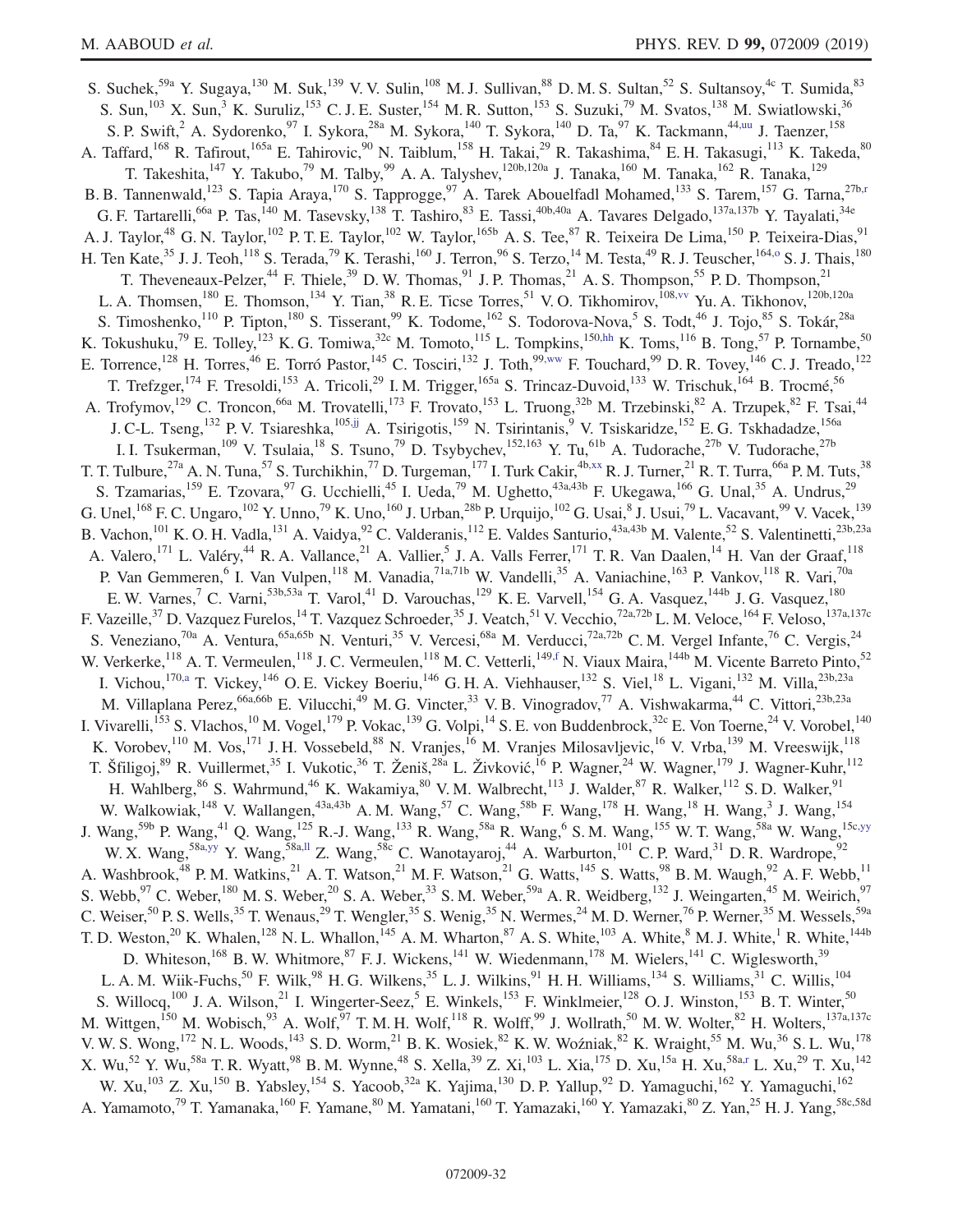H. T. Yang,<sup>18</sup> S. Yang,<sup>75</sup> Y. Yang,<sup>160</sup> Z. Yang,<sup>17</sup> W-M. Yao,<sup>18</sup> Y. C. Yap,<sup>44</sup> Y. Yasu,<sup>79</sup> E. Yatsenko,<sup>58c,58d</sup> J. Ye,<sup>41</sup> S. Ye,<sup>29</sup> I. Yeletskikh,<sup>77</sup> E. Yigitbasi,<sup>25</sup> E. Yildirim,<sup>97</sup> K. Yorita,<sup>176</sup> K. Yoshihara,<sup>134</sup> C. J. S. Young,<sup>35</sup> C. Young,<sup>150</sup> J. Yu,<sup>8</sup> J. Yu,<sup>76</sup> X. Yue,<sup>59a</sup> S. P. Y. Yuen,<sup>24</sup> B. Zabinski,<sup>82</sup> G. Zacharis,<sup>10</sup> E. Zaffaroni,<sup>52</sup> R. Zaidan,<sup>14</sup> A. M. Zaitsev,<sup>121[,pp](#page-37-21)</sup> T. Zakareishvili,<sup>156b</sup> N. Zakharchuk,<sup>33</sup> S. Zambito,<sup>57</sup> D. Zanzi,<sup>35</sup> D. R. Zaripovas,<sup>55</sup> S. V. Zeißner,<sup>45</sup> C. Zeitnitz,<sup>179</sup> G. Zemaityte,<sup>132</sup> J. C. Zeng,<sup>170</sup> Q. Zeng,<sup>150</sup> O. Zenin,<sup>121</sup> D. Zerwas,<sup>129</sup> M. Zgubič,<sup>132</sup> D. F. Zhang,<sup>58b</sup> D. Zhang,<sup>103</sup> F. Zhang,<sup>178</sup> G. Zhang,<sup>58a</sup> G. Zhang,<sup>15b</sup> H. Zhang,<sup>15c</sup> J. Zhang,<sup>6</sup> L. Zhang,<sup>15c</sup> L. Zhang,<sup>58a</sup> M. Zhang,<sup>170</sup> P. Zhang,<sup>15c</sup> R. Zhang,<sup>58a</sup> R. Zhang,<sup>24</sup> X. Zhang,<sup>58b</sup> Y. Zhang,<sup>15d</sup> Z. Zhang,<sup>129</sup> P. Zhao,<sup>47</sup> Y. Zhao,<sup>58b,129[,bb](#page-37-7)</sup> Z. Zhao,<sup>58a</sup> A. Zhemchugov,<sup>77</sup> Z. Zheng,<sup>103</sup> D. Zhong,<sup>170</sup> B. Zhou,<sup>103</sup> C. Zhou,<sup>178</sup> M. S. Zhou,<sup>15d</sup> M. Zhou,<sup>152</sup> N. Zhou,<sup>58c</sup> Y. Zhou,<sup>7</sup> C. G. Zhu,<sup>58b</sup> H. L. Zhu,<sup>58a</sup> H. Zhu,<sup>15a</sup> J. Zhu,<sup>103</sup> Y. Zhu,<sup>58a</sup> X. Zhuang,<sup>15a</sup> K. Zhukov,<sup>108</sup> V. Zhulanov,<sup>120b,120a</sup> A. Zibell,<sup>174</sup> D. Zieminska,<sup>63</sup> N. I. Zimine,<sup>77</sup> S. Zimmermann,<sup>50</sup> Z. Zinonos,<sup>113</sup> M. Ziolkowski,<sup>148</sup> G. Zobernig,<sup>178</sup> A. Zoccoli,<sup>23b,23a</sup> K. Zoch,<sup>51</sup> T. G. Zorbas,<sup>146</sup> R. Zou,<sup>36</sup> M. Zur Nedden,<sup>19</sup> and L. Zwalinski<sup>35</sup>

(ATLAS Collaboration)

<sup>1</sup>Department of Physics, University of Adelaide, Adelaide, Australia<br><sup>2</sup> Physics Department, SUNY Albany, Albany, New York, USA

<sup>2</sup>Physics Department, SUNY Albany, Albany, New York, USA<br><sup>3</sup>Department of Physics, University of Alberta, Edmonton, Alberta, Canada

<sup>4a</sup>Department of Physics, Ankara University, Ankara, Turkey<br><sup>46</sup> Estanbul Aydin University, Istanbul, Turkey<br><sup>4c</sup>Division of Physics, TOBB University of Economics and Technology, Ankara, Turkey

 ${}^{5}$ LAPP, Université Grenoble Alpes, Université Savoie Mont Blanc, CNRS/IN2P3, Annecy, France

<sup>6</sup>High Energy Physics Division, Argonne National Laboratory, Argonne, Illinois, USA

 $^{7}$ Department of Physics, University of Arizona, Tucson, Arizona, USA

 ${}^{8}$ Department of Physics, University of Texas at Arlington, Arlington, Texas, USA

 $^{9}$ Physics Department, National and Kapodistrian University of Athens, Athens, Greece

Physics Department, National Technical University of Athens, Zografou, Greece<sup>11</sup>Department of Physics, University of Texas at Austin, Austin, Texas, USA

<sup>12a</sup>Bahcesehir University, Faculty of Engineering and Natural Sciences, Istanbul, Turkey<br><sup>12b</sup>Istanbul Bilgi University, Faculty of Engineering and Natural Sciences, Istanbul, Turkey<br><sup>12c</sup>Department of Physics, Bogazici

<sup>13</sup>Institute of Physics, Azerbaijan Academy of Sciences, Baku, Azerbaijan  $14$ Institut de Física d'Altes Energies (IFAE), Barcelona Institute of Science and Technology,

Barcelona, Spain<br>
<sup>15a</sup>Institute of High Energy Physics, Chinese Academy of Sciences, Beijing, China<br>
<sup>15b</sup>Physics Department, Tsinghua University, Beijing, China<br>
<sup>15c</sup>Department of Physics, Nanjing University, Nanjing, C

<sup>16</sup>Institute of Physics, University of Belgrade, Belgrade, Serbia<sup>17</sup>Department for Physics and Technology, University of Bergen, Bergen, Norway<sup>18</sup>Physics Division, Lawrence Berkeley National Laboratory and University of

California, USA<br><sup>19</sup>Institut für Physik, Humboldt Universität zu Berlin, Berlin, Germany<br><sup>20</sup>Albert Einstein Center for Fundamental Physics and Laboratory for High Energy Physics,

University of Bern, Bern, Switzerland<br>
<sup>21</sup>School of Physics and Astronomy, University of Birmingham, Birmingham, United Kingdom<br>
<sup>22</sup>Centro de Investigaciónes, Universidad Antonio Nariño, Bogota, Colombia<br>
<sup>23</sup>aDipartime

Physics Department, Cluj-Napoca, Romania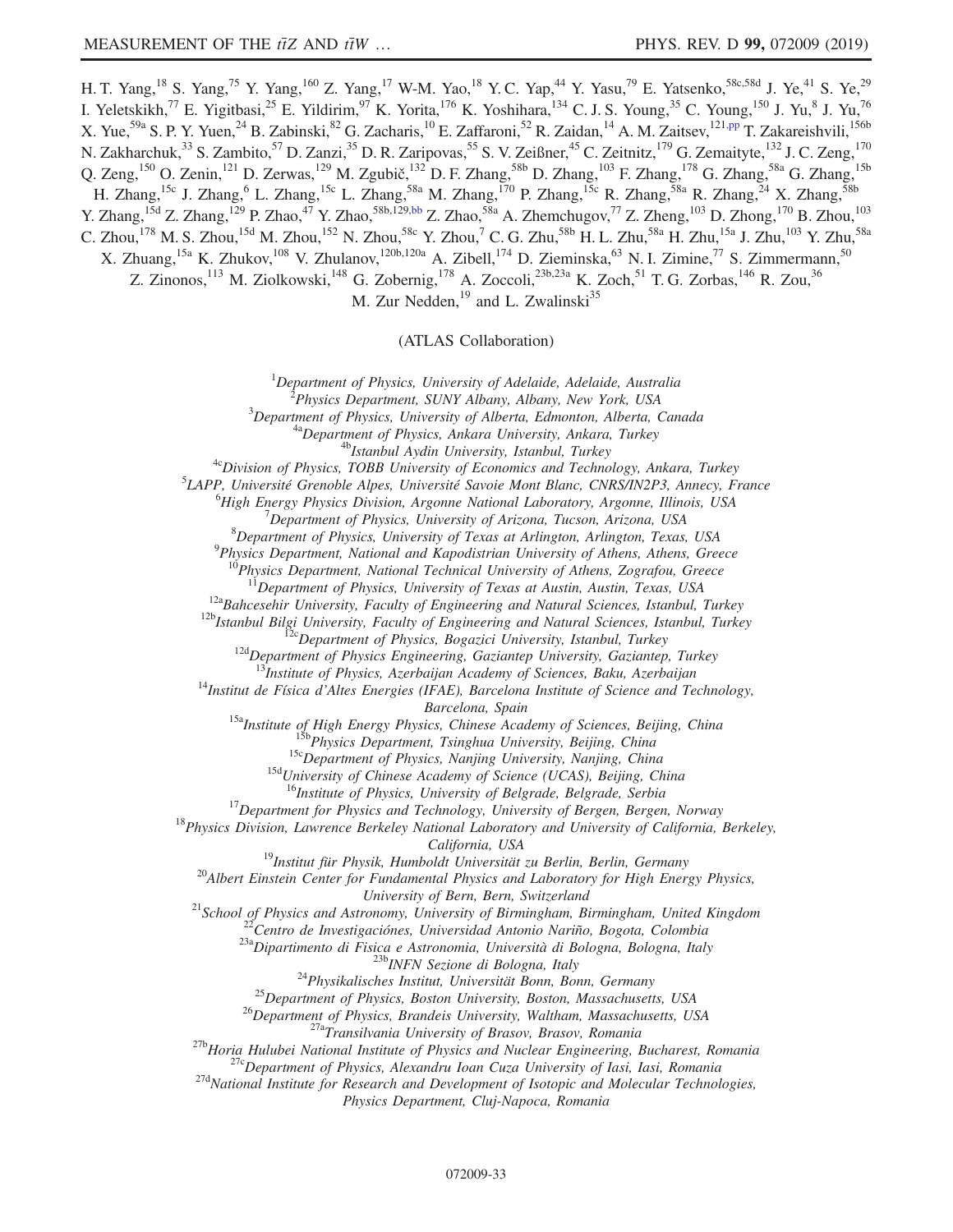<sup>27e</sup>University Politehnica Bucharest, Bucharest, Romania<br><sup>27f</sup>West University in Timisoara, Timisoara, Romania <sup>28a</sup>Faculty of Mathematics, Physics and Informatics, Comenius University, Bratislava, Slovak Republic<br><sup>28b</sup>Department of Subnuclear Physics, Institute of Experimental Physics of the Slovak Academy of Sciences,<br>Kosice, Sl <sup>29</sup>Physics Department, Brookhaven National Laboratory, Upton, New York, USA  ${}^{30}$ Departamento de Física, Universidad de Buenos Aires, Buenos Aires, Argentina  $31$ Cavendish Laboratory, University of Cambridge, Cambridge, United Kingdom  $32a$ Department of Physics, University of Cape Town, Cape Town, South Africa  $32b$ Department of Mechanical Engineering Science, University of Johannesburg, South Africa <sup>32c</sup>School of Physics, University of the Witwatersrand, Johannesburg, South Africa<br><sup>33</sup>Department of Physics, Carleton University, Ottawa, Ontario, Canada<br><sup>34a</sup>Faculté des Sciences Ain Chock, Réseau Universitaire de Phys Hassan II, Casablanca, Morocco<br>
<sup>346</sup>Centre National de l'Energie des Sciences Techniques Nucleaires (CNESTEN), Rabat, Morocco<br>
<sup>346</sup>Faculté des Sciences, Université Mohamed Premier and LPTPM, Oujda, Morocco<br>
<sup>346</sup>Faculté <sup>42</sup>Physics Department, University of Texas at Dallas, Richardson, Texas, USA<br><sup>43</sup><sub>43a</sub> Department of Physics, Stockholm University, Sweden<br><sup>43b</sup>Oskar Klein Centre, Stockholm, Sweden<br><sup>44</sup>Deutsches Elektronen-Synchrotron D <sup>46</sup>Institut für Kern- und Teilchenphysik, Technische Universität Dresden, Dresden, Germany<br>
<sup>47</sup>Department of Physics, Duke University, Durham, North Carolina, USA<br>
<sup>48</sup>SUPA—School of Physics and Astronomy, University of  ${}^a$ Department of Modern Physics and State Key Laboratory of Particle Detection and Electronics,<br>University of Science and Technology of China, Hefei, China <sup>58b</sup>Institute of Frontier and Interdisciplinary Science and Key Laboratory of Particle Physics and Particle Irradiation (MOE), Shandong University, Qingdao, China<br><sup>58c</sup>School of Physics and Astronomy, Shanghai Jiao Tong University, KLPPAC-MoE, SKLPPC, Shanghai, China<br><sup>58d</sup>Tsung-Dao Lee Institute, Shanghai, China <sup>59a</sup>Kirchhoff-Institut für Physik, Ruprecht-Karls-Universität Heidelberg, Heidelberg, Germany<br><sup>59b</sup>Physikalisches Institut, Ruprecht-Karls-Universität Heidelberg, Heidelberg, Germany  $^{60}$ Faculty of Applied Information Science, Hiroshima Institute of Technology, Hiroshima, Japan<br> $^{61a}$ Department of Physics, Chinese University of Hong Kong, Shatin, N.T., Hong Kong, China <sup>61b</sup>Department of Physics, University of Hong Kong, Hong Kong, China<br><sup>61c</sup>Department of Physics and Institute for Advanced Study, Hong Kong University of Science and<br>Technology, Clear Water Bay, Kowloon, Hong Kong, China  $^{62}$ Department of Physics, National Tsing Hua University, Hsinchu, Taiwan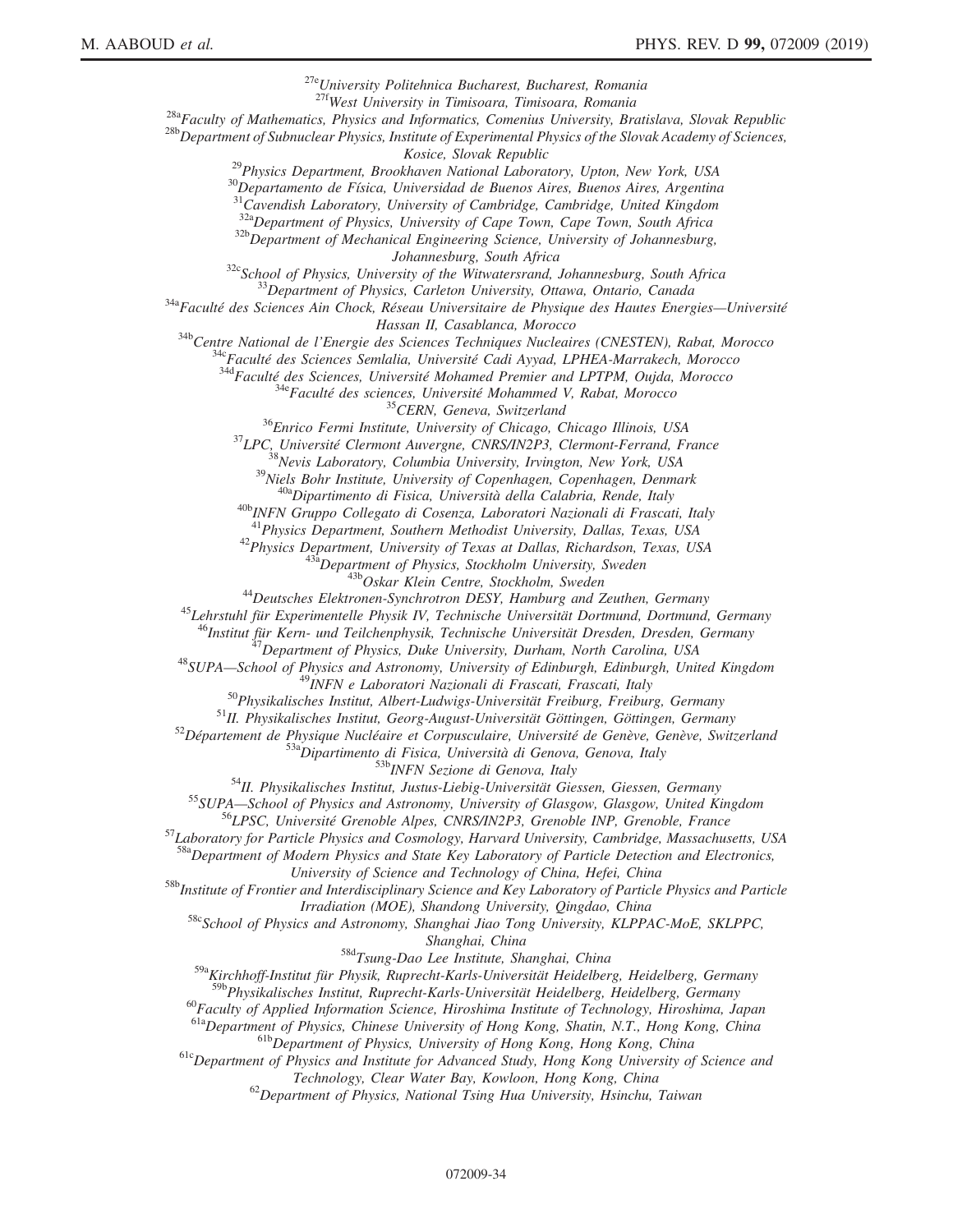$^{63}$ Department of Physics, Indiana University, Bloomington, Indiana, USA<br> $^{643}$ INFN Gruppo Collegato di Udine, Sezione di Trieste, Udine, Italy <sup>642</sup><br>
<sup>642</sup>Dipartimento di Chimica, Fisica e Ambiente, Università di Udine, Ualy<br>
<sup>642</sup>Dipartimento di Chimica, Fisica e Ambiente, Università di Udine, Udine, Italy<br>
<sup>652</sup>Dipartimento di Matematica e Fisica, Università d <sup>68b</sup>Dipartimento di Fisica, Università di Pavia, Pavia, Italy<br><sup>69a</sup>INFN Sezione di Pisa, Italy <sup>69b</sup>Dipartimento di Fisica E. Fermi, Università di Pisa, Pisa, Italy<br>
<sup>70b</sup>Dipartimento di Fisica, Sapienza Università di Roma, Roma, Italy<br>
<sup>70b</sup>Dipartimento di Fisica, Sapienza Università di Roma, Roma, Italy<br>
<sup>71b</sup>Dip Juiz de Fora, Brazil<br><sup>78b</sup>Universidade Federal do Rio De Janeiro COPPE/EE/IF, Rio de Janeiro, Brazil<sup>78c</sup>Universidade Federal de São João del Rei (UFSJ), São João del Rei, Brazil <sup>78d</sup>Instituto de Física, Universidade de São Paulo, São Paulo, Brazil<br><sup>79</sup>KEK, High Energy Accelerator Research Organization, Tsukuba, Japan<br><sup>80</sup>Graduate School of Science, Kobe University, Kobe, Japan<br><sup>81a</sup>AGH Universit *Krakow, Poland*<br><sup>81b</sup>Marian Smoluchowski Institute of Physics, Jagiellonian University, Krakow, Poland<br><sup>82</sup>Institute of Nuclear Physics Polish Academy of Sciences, Krakow, Poland<br><sup>82</sup>*Faculty of Science, Kyoto University,* <sup>85</sup>Research Center for Advanced Particle Physics and Department of Physics, Kyushu University, Fukuoka, Japan<br><sup>86</sup>Instituto de Física La Plata, Universidad Nacional de La Plata and CONICET, La Plata, Argentina<br><sup>87</sup>Physics Department, Lancaster University, Lancaster, United Kingdom<br><sup>88</sup>Oliver Lodge Laboratory, Univer University of Ljubljana, Ljubljana, Slovenia<br><sup>90</sup>School of Physics and Astronomy, Queen Mary University of London, London, United Kingdom<br><sup>91</sup>Department of Physics, Royal Holloway University of London, Egham, United Kingd <sup>95</sup>Centre de Calcul de l'Institut National de Physique Nucléaire et de Physique des Particules (IN2P3), Villeurbanne, France<br><sup>96</sup>Departamento de Física Teorica C-15 and CIAFF, Universidad Autónoma de Madrid, Madrid, Spain <sup>97</sup> Institut für Physik, Universität Mainz, Mainz, Germany<br><sup>98</sup> School of Physics and Astronomy, University of Manchester, Manchester, United Kingdom<br><sup>99</sup> CPPM, Aix-Marseille Université, CNRS/IN2P3, Marseille, France<br><sup>10</sup>

 $102$ School of Physics, University of Melbourne, Victoria, Australia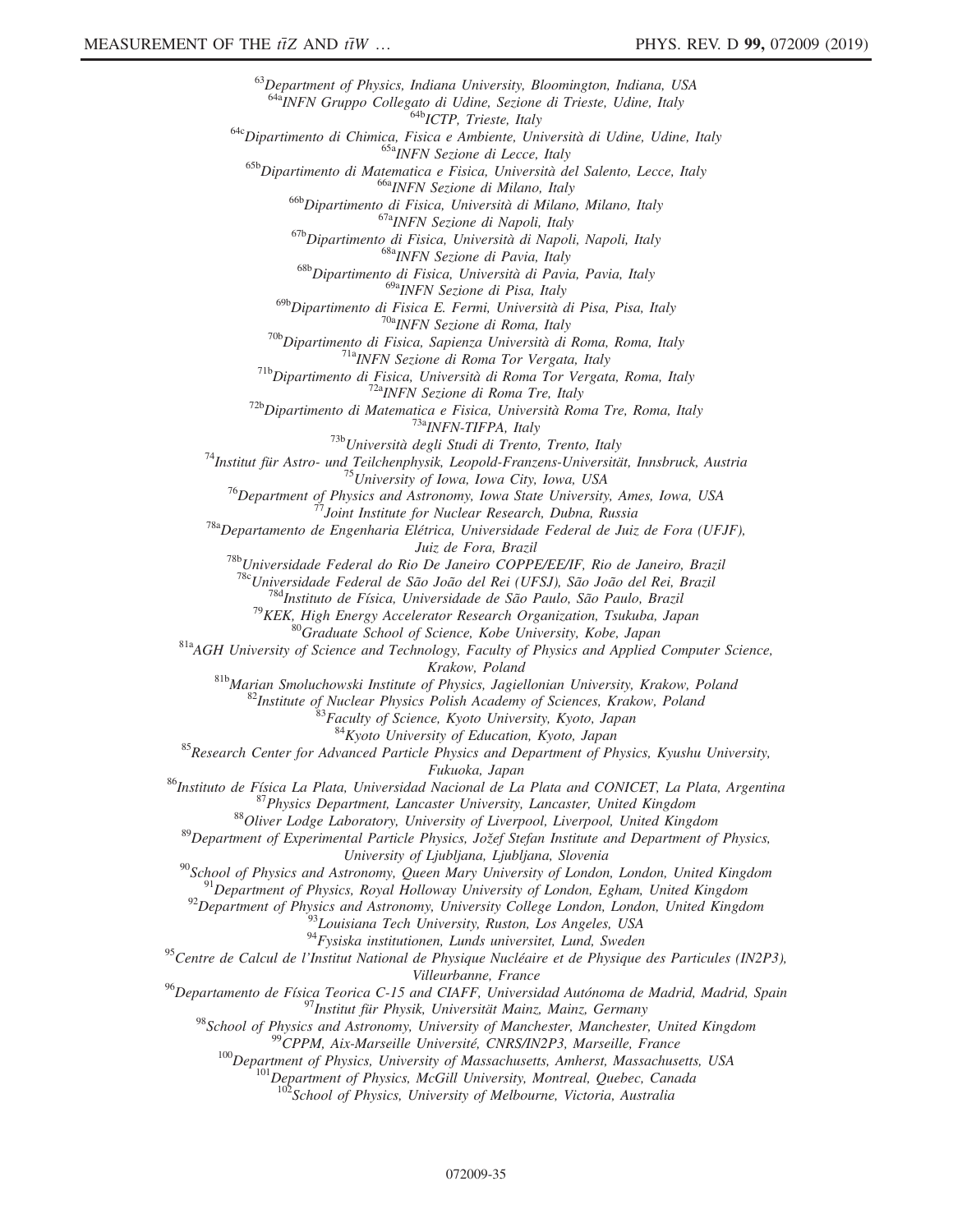$103$   $103$   $Department$  of Physics, University of Michigan, Ann Arbor, Michigan, USA  $104$   $Department$  of Physics and Astronomy, Michigan State University, East Lansing, Michigan, USA

 $^{105}B.$ I. Stepanov Institute of Physics, National Academy of Sciences of Belarus, Minsk, Belarus<br> $^{106}$ Research Institute for Nuclear Problems of Byelorussian State University, Minsk, Belarus

<sup>107</sup> Group of Particle Physics, University of Montreal, Montreal, Quebec, Canada<br><sup>108</sup>P.N. Lebedev Physical Institute of the Russian Academy of Sciences, Moscow, Russia<br><sup>109</sup>Institute for Theoretical and Experimental Phy

Moscow, Russia<br><sup>110</sup>National Research Nuclear University MEPhI, Moscow, Russia<br><sup>111</sup>D.V. Skobeltsyn Institute of Nuclear Physics, M.V. Lomonosov Moscow State University,<br>Moscow, Russia

<sup>112</sup>Fakultät für Physik, Ludwig-Maximilians-Universität München, München, Germany<br><sup>113</sup>Max-Planck-Institut für Physik (Werner-Heisenberg-Institut), München, Germany

<sup>114</sup>Nagasaki Institute of Applied Science, Nagasaki, Japan<br><sup>115</sup>Graduate School of Science and Kobayashi-Maskawa Institute, Nagoya University, Nagoya, Japan<br><sup>116</sup>Department of Physics and Astronomy, University of New Mex

<sup>118</sup>Nikhef National Institute for Subatomic Physics and University of Amsterdam, Amsterdam, Netherlands<br><sup>119</sup>Department of Physics, Northern Illinois University, DeKalb, Illinois, USA<br><sup>120a</sup>Budker Institute of Nuclear Phy

Norman, Oklahoma, USA<br><sup>126</sup>Department of Physics, Oklahoma State University, Stillwater, Oklahoma, USA<br><sup>127</sup>Palacký University, RCPTM, Joint Laboratory of Optics, Olomouc, Czech Republic<br><sup>128</sup>Center for High Energy Physics

<sup>129</sup>CAL, Universite Paris-Sud, CNRS/IN2P3, Universite Paris-Saclay, Orsay, France<br><sup>130</sup>Graduate School of Science, Osaka University, Osaka, Japan<sup>131</sup>Department of Physics, University of Oslo, Oslo, Norway

<sup>132</sup>Department of Physics, Oxford University, Oxford, United Kingdom<br><sup>133</sup>LPNHE, Sorbonne Université, Paris Diderot Sorbonne Paris Cité, CNRS/IN2P3, Paris, France<br><sup>134</sup>Department of Physics, University of Pennsylvania, P

*PNPI*, *St. Petersburg, Russia*<br><sup>136</sup>Department of Physics and Astronomy, University of Pittsburgh, Pittsburgh, Pennsylvania, USA<br><sup>137a</sup>Laboratório de Instrumentação e Física Experimental de Partículas—LIP, Portugal<br><sup>137</sup>

<sup>137f</sup>Departamento de Física Teorica y del Cosmos, Universidad de Granada, Granada (Spain), Spain

 $137\frac{g}{c}$ Dep Física and CEFITEC of Faculdade de Ciências e Tecnologia, Universidade Nova de Lisboa,

Caparica, Portugal<br><sup>138</sup>Institute of Physics of the Czech Academy of Sciences, Prague, Czech Republic<br><sup>139</sup>Czech Technical University in Prague, Prague, Czech Republic<br><sup>140</sup>Charles University, Faculty of Mathematics and Ph

Santa Cruz, California, USA<br><sup>144</sup>a Departamento de Física, Pontificia Universidad Católica de Chile, Santiago, Chile<br><sup>144b</sup> Departamento de Física, Universidad Técnica Federico Santa María, Valparaíso, Chile<br><sup>145</sup> Departme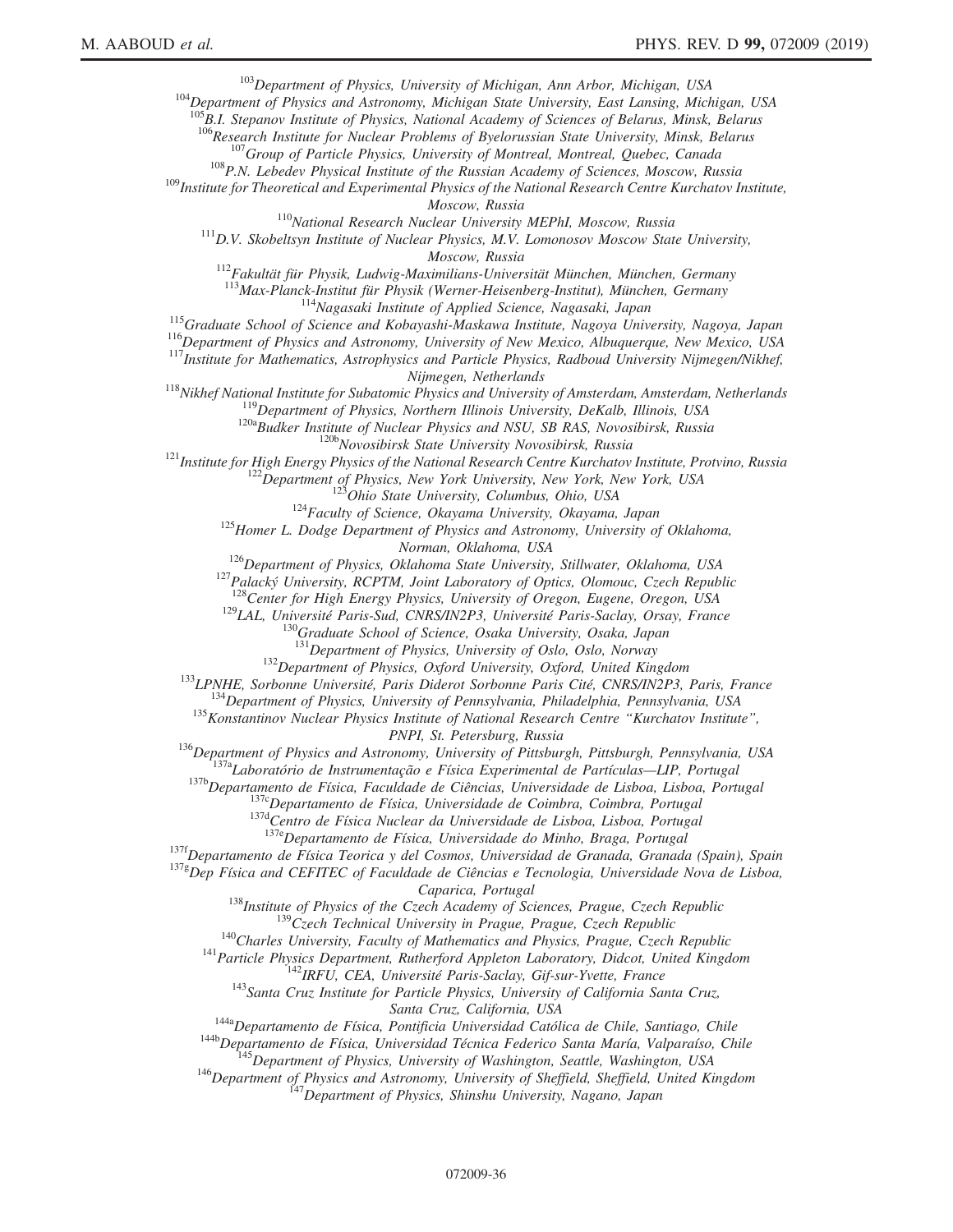<sup>148</sup>Department Physik, Universität Siegen, Siegen, Germany<br><sup>149</sup>Department of Physics, Simon Fraser University, Burnaby, British Columbia, Canada<br><sup>150</sup>SLAC National Accelerator Laboratory, Stanford, California, USA<br><sup>151</sup>

<sup>153</sup>Department of Physics and Astronomy, University of Sussex, Brighton, United Kingdom<br><sup>154</sup>School of Physics, University of Sydney, Sydney, Australia<br><sup>155</sup>Institute of Physics, Academia Sinica, Taipei, Taiwan

<sup>156a</sup>E. Andronikashvili Institute of Physics, Iv. Javakhishvili Tbilisi State University, Tbilisi, Georgia<br><sup>156b</sup>High Energy Physics Institute, Tbilisi State University, Tbilisi, Georgia<br><sup>157</sup>Department of Physics, Techn

 $160$ International Center for Elementary Particle Physics and Department of Physics, University of Tokyo,

Tokyo, Japan<br><sup>161</sup>Graduate School of Science and Technology, Tokyo Metropolitan University, Tokyo, Japan<br><sup>162</sup>Department of Physics, Tokyo Institute of Technology, Tokyo, Japan<br><sup>163</sup>Tomsk State University, Tomsk, Russia<br><sup>1</sup>

<sup>167</sup>Department of Physics and Astronomy, Tufts University, Medford, Massachusetts, USA<br><sup>168</sup>Department of Physics and Astronomy, University of California Irvine, Irvine, California, USA<br><sup>169</sup>Department of Physics and Ast

<sup>170</sup>Department of Physics, University of Illinois, Urbana, Illinois, USA<br><sup>171</sup>Instituto de Física Corpuscular (IFIC), Centro Mixto Universidad de Valencia—CSIC, Valencia, Spain<br><sup>172</sup>Department of Physics, University of B

179 Fakultät für Mathematik und Naturwissenschaften, Fachgruppe Physik, Bergische Universität

Wuppertal, Wuppertal, Germany<br><sup>180</sup>Department of Physics, Yale University, New Haven, Connecticut, USA<br><sup>181</sup>Yerevan Physics Institute, Yerevan, Armenia

<span id="page-36-0"></span>[a](#page-24-2) Deceased.

<span id="page-36-1"></span> $\mu^b$  $\mu^b$ Also at Department of Physi[c](#page-24-4)s, King's College London, London, United Kingdom.

<span id="page-36-2"></span><sup>c</sup>Also at Istanbul University, Dept. of Physics, Istanbul, Turkey.

<span id="page-36-3"></span><sup>[d](#page-24-5)</sup>Also at Instituto de Física Teórica de la Universidad Autónoma de Madrid, Spain.

<span id="page-36-4"></span>[e](#page-24-5) Also at Institute of Physics, Azerbaijan Academy of Sciences, Baku, Azerbaijan.

<span id="page-36-5"></span>[f](#page-24-6) Also at TRIUMF, Vancouver, British Columbia, Canada.

<span id="page-36-6"></span>[g](#page-24-7) Also at Department of Physics and Astronomy, University of Louisville, Louisville, Kentucky, USA.

<span id="page-36-7"></span>[h](#page-24-8) Also at Department of Physics, University of Fribourg, Fribourg, Switzerland.

<span id="page-36-8"></span><sup>[i](#page-25-0)</sup>Also at Physics Dept, University of South Africa, Pretoria, South Africa.

<span id="page-36-9"></span>[j](#page-25-1) Also at Departament de Fisica de la Universitat Autonoma de Barcelona, Barcelona, Spain.

<span id="page-36-10"></span><sup>[k](#page-25-2)</sup>Also at Tomsk State University, Tomsk, and Moscow Institute of Physics and Technology State University, Dolgoprudny, Russia.

<span id="page-36-11"></span><sup>1</sup>A[l](#page-25-3)so at The Collaborative Innovation Center of Quantum Matter (CICQM), Beijing, China.

<span id="page-36-12"></span><sup>[m](#page-25-4)</sup>Also at Departame[n](#page-25-5)to de Física, Instituto Superior Técnico, Universidade de Lisboa, Lisboa, Portugal.

<span id="page-36-13"></span>Also at Universita di Napoli Parthenope, Napoli, Italy.

<span id="page-36-14"></span><sup>[o](#page-25-6)</sup> Also at Institute of Particle Physics (IPP), Canada.

<span id="page-36-15"></span><su[p](#page-25-7)>p</sup>Also at II. Physikalisches Institut, Georg-August-Universität Göttingen, Göttingen, Germany.

<span id="page-36-16"></span><sup>[q](#page-26-0)</sup>Also at Horia Hulubei National Institute of Physics and Nuclear Engineering, Bucharest, Romania.

<span id="page-36-17"></span><sup>[r](#page-26-1)</[s](#page-26-2)up> Also at CPPM, Aix-Marseille Université, CNRS/IN2P3, Marseille, France.<br><sup>8</sup> Also et Department of Physics, S.t. Petersburg State Polytechnical University

<span id="page-36-18"></span><sup>8</sup> Also at Department of Physics, St. Petersburg State Polytechnical University, St. Petersburg, Russia.

<span id="page-36-19"></span><sup>[t](#page-26-3)</sup>Also at Borough of Manhattan Community College, City University of New York,, New York, USA.